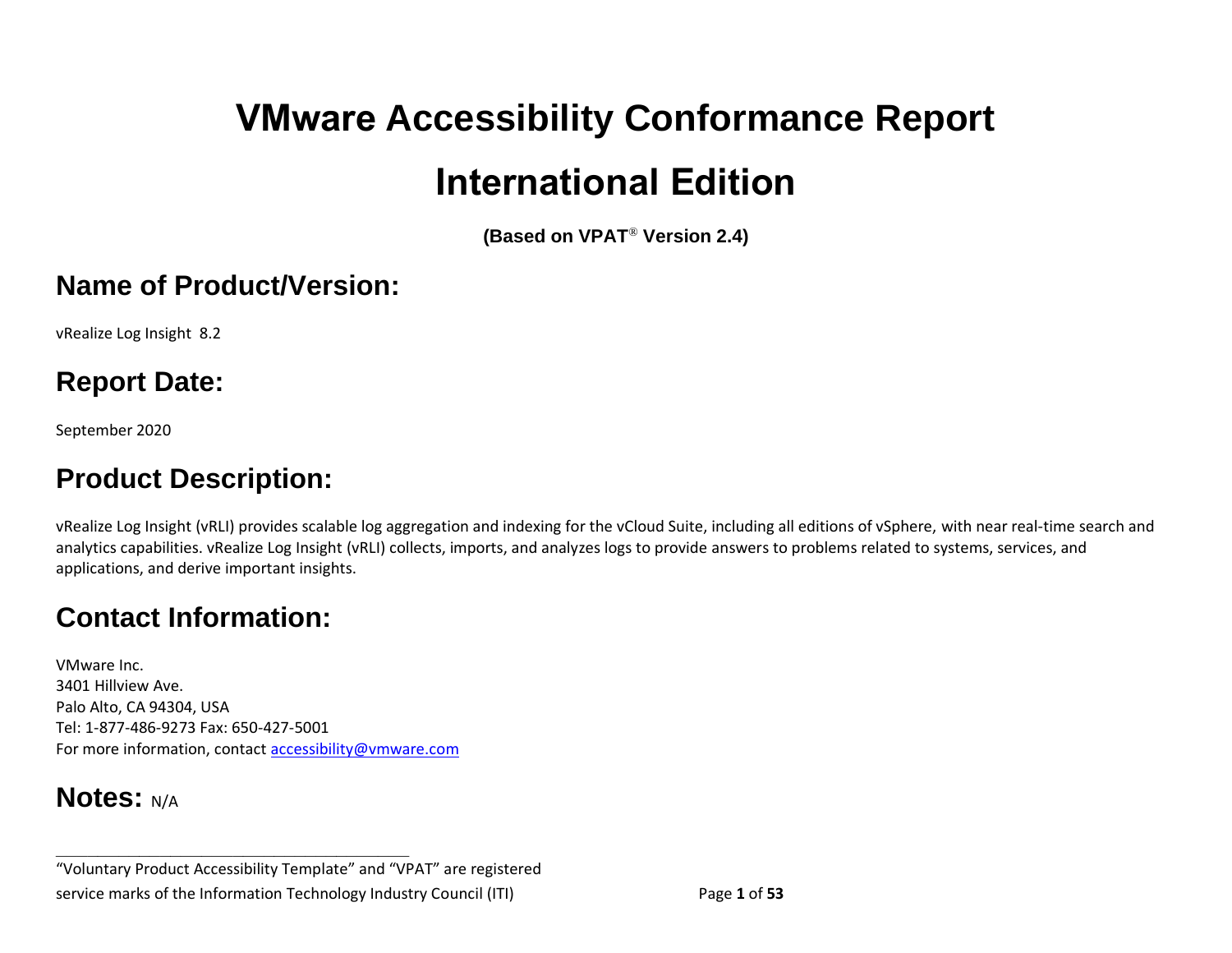# **Evaluation Methods Used:**

The vRealize Log Insight accessibility audit was comprised of 16 main workflows that were further broken into 101 task-driven activities. These tasks, in addition to exploratory testing, were tested using manual testing in addition to automated testing. Manual testing methods employed assistive technology such as keyboard-only interaction, Voice Over using Safari on macOS, NVDA using Firefox on Windows, and code inspection with in-browser developer tools. Automated testing methods utilized ANDI (Accessible Name and Description Inspector), W3C validator, and WebAIM contrast Checker.

#### **Workflows tested:**

#### **Interactive Analytics**

- 1. Searching and Filtering Log Events
	- 1.1. Event Types Grouping
	- 1.2. Filter Log Events by Time Range
	- 1.3. Search for Log Events that Contain a Complete Keyword
	- 1.4. Search Log Events by Field Operations
	- 1.5. Exclude Content Pack Field Extraction from Log Events Search
	- 1.6. Search for Events that Occurred Before, After, or Around an Event
	- 1.7. View Event in Context
	- 1.8. Analyze Event Trends
	- 1.9. Clear All Filtering Rules
- 2. Using the Interactive Analytics Chart to Analyze Logs
	- 2.1. Add charts to your custom dashboards, and manage dashboard charts
	- 2.2. Change the time range of a chart
	- 2.3. Change the granularity of a chart
	- 2.4. Load a dashboard chart on the Interactive Analytics tab
	- 2.5. Load a dashboard chart on the Interactive Analytics tab
	- 2.6. Save a query as a chart to your custom dashboard
	- 2.7. Save a query as a field table to your custom dashboard
	- 2.8. Delete a widget from your custom dashboard
	- 2.9. Change the Type of the Interactive Analytics Chart
- 3. Dynamic Field Extraction
	- 3.1. Extract Fields by Using One-Click Extract
	- 3.2. Modify an Extracted Field
	- 3.3. Duplicate an Extracted Field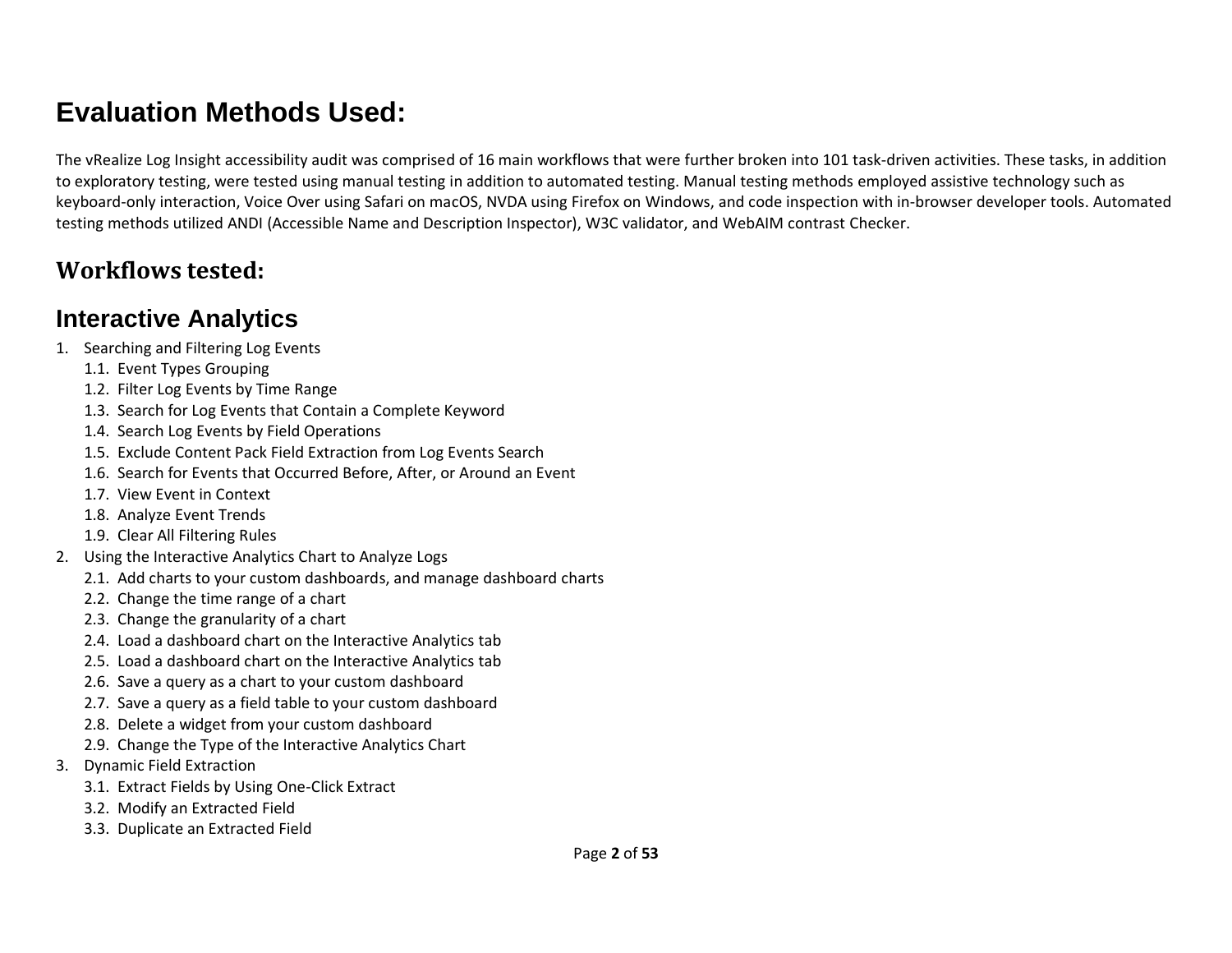- 3.4. Delete an Extracted Field
- 4. Managing Search Queries
	- 4.1. Save a Query in vRealize Log Insight
	- 4.2. Rename a Query in vRealize Log Insight
	- 4.3. Load a Query in vRealize Log Insight
	- 4.4. Delete a Query from vRealize Log Insight
	- 4.5. Share the Current Query
	- 4.6. Export the Current Query
	- 4.7. Take a Snapshot of a Query
- 5. Alert Queries
	- 5.1. Add an Alert Query to Send Email Notifications
	- 5.2. Using Webhooks to Send Alerts to Third-Party Products
	- 5.3. Add an Alert Query to Send Notifications to vRealize Operations Manager
	- 5.4. Modify Alert Queries
	- 5.5. Enable Alert Queries
	- 5.6. Delete Alert Queries

## **Dashboards**

- 6. Working with Dashboards
	- 6.1. Create a custom dashboard
	- 6.2. Edit the name of a custom dashboard
	- 6.3. Delete a custom dashboard
	- 6.4. Clone a dashboard from a content pack to your custom dashboard
	- 6.5. Add a chart widget to a dashboard
	- 6.6. Delete a widget from a dashboard
	- 6.7. Display time-synchronized data for all widgets
	- 6.8. Add a Query List Widget to the Dashboard
	- 6.9. Add a Query to a Query List Widget in a Dashboard
	- 6.10. Add a Field Table Widget to a Dashboard
	- 6.11. Add an Event Types Widget to a Dashboard
	- 6.12. Add an Event Trends Widget to a Dashboard
	- 6.13. Filter Using Field Values from Charts
	- 6.14. Provide Unauthenticated Access to a Dashboard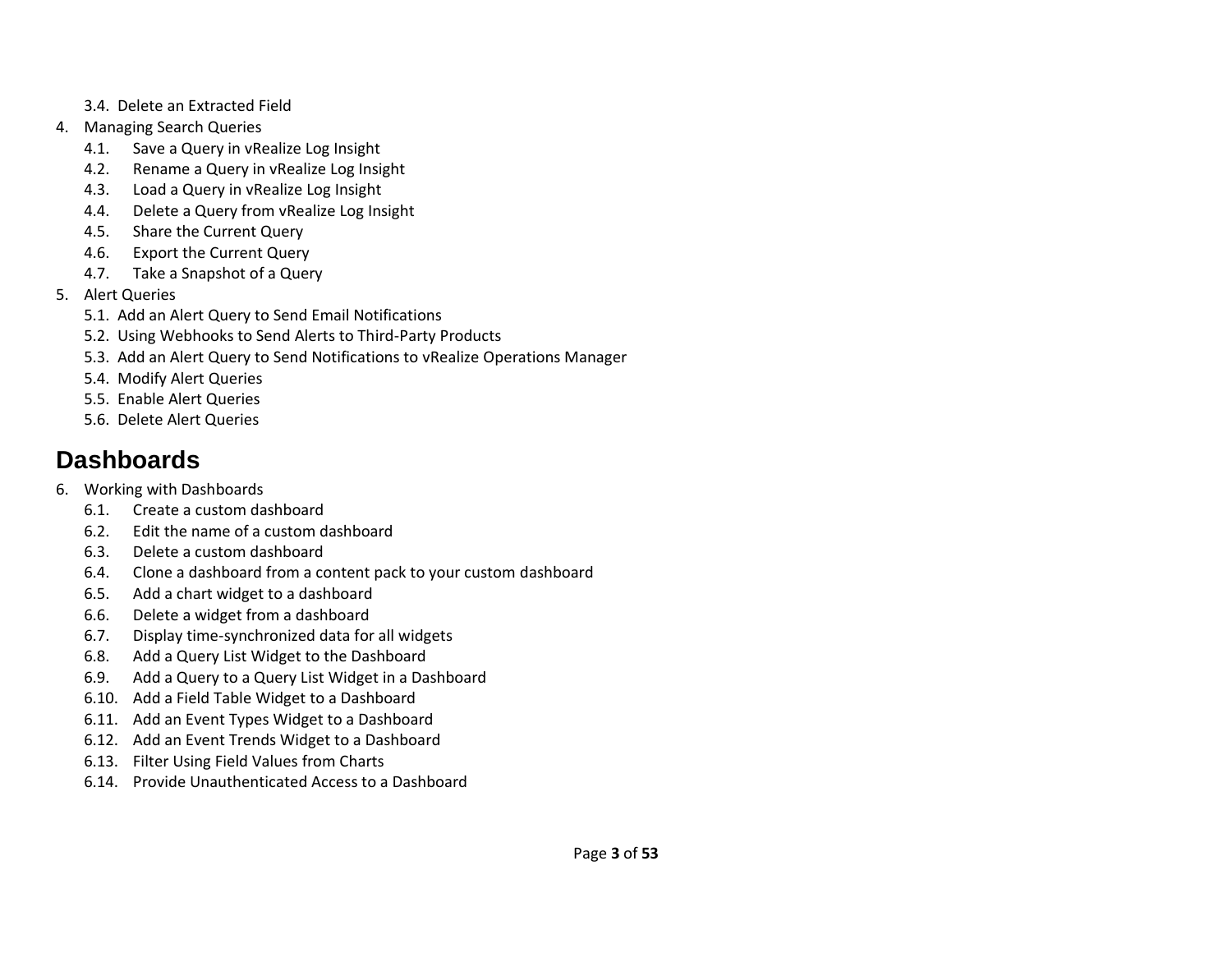#### **Content Packs**

- 7. Using Content Packs
	- 7.1. Install a Content Pack from the Content Pack Marketplace
	- 7.2. Update an Installed Content Pack from the Content Pack Marketplace
	- 7.3. Import a Content Pack
	- 7.4. Export a Content Pack
	- 7.5. View Details About Content Pack Elements
	- 7.6. Uninstall a Content Pack
	- 7.7. Extract Selected Content Pack Fields for Queries
- 8. Creating Content Packs
	- 8.1. Creating Content Packs

## **Administration**

- 9. Managing User accounts
	- 9.1. Create a New User Account in vRealize Log Insight
	- 9.2. Using Filtering to Manage User Accounts
	- 9.3. Configure VMware Identity Manager Access to Active Directory Groups for vRealize Log Insight
	- 9.4. Import an Active Directory Group to vRealize Log Insight
	- 9.5. Authenticating Users with Cross-Domain Group Membership
	- 9.6. Define a Data Set
	- 9.7. Create and Modify Roles
	- 9.8. Delete a User Account or Group from vRealize Log Insight
- 10. Configuring Authentication
	- 10.1. Enable User Authentication Through VMware Identity Manager
	- 10.2. Enable User Authentication Through Active Directory
- 11. Configuring log insight
	- 11.1. Assign a License to vRealize Log Insight
	- 11.2. Configure vRealize Log Insight to Send Health Notifications
	- 11.3. Configure vRealize Log Insight System Notifications for Third-Party Products
	- 11.4. Add a vRealize Log Insight Event Forwarding Destination using Event Forwarding Filters in Interactive Analytics
	- 11.5. Synchronize the Time on the vRealize Log Insight Virtual Appliance
	- 11.6. Configure the SMTP Server for vRealize Log Insight
	- 11.7. Install a Custom SSL Certificate
	- 11.8. View and Remove SSL Certificates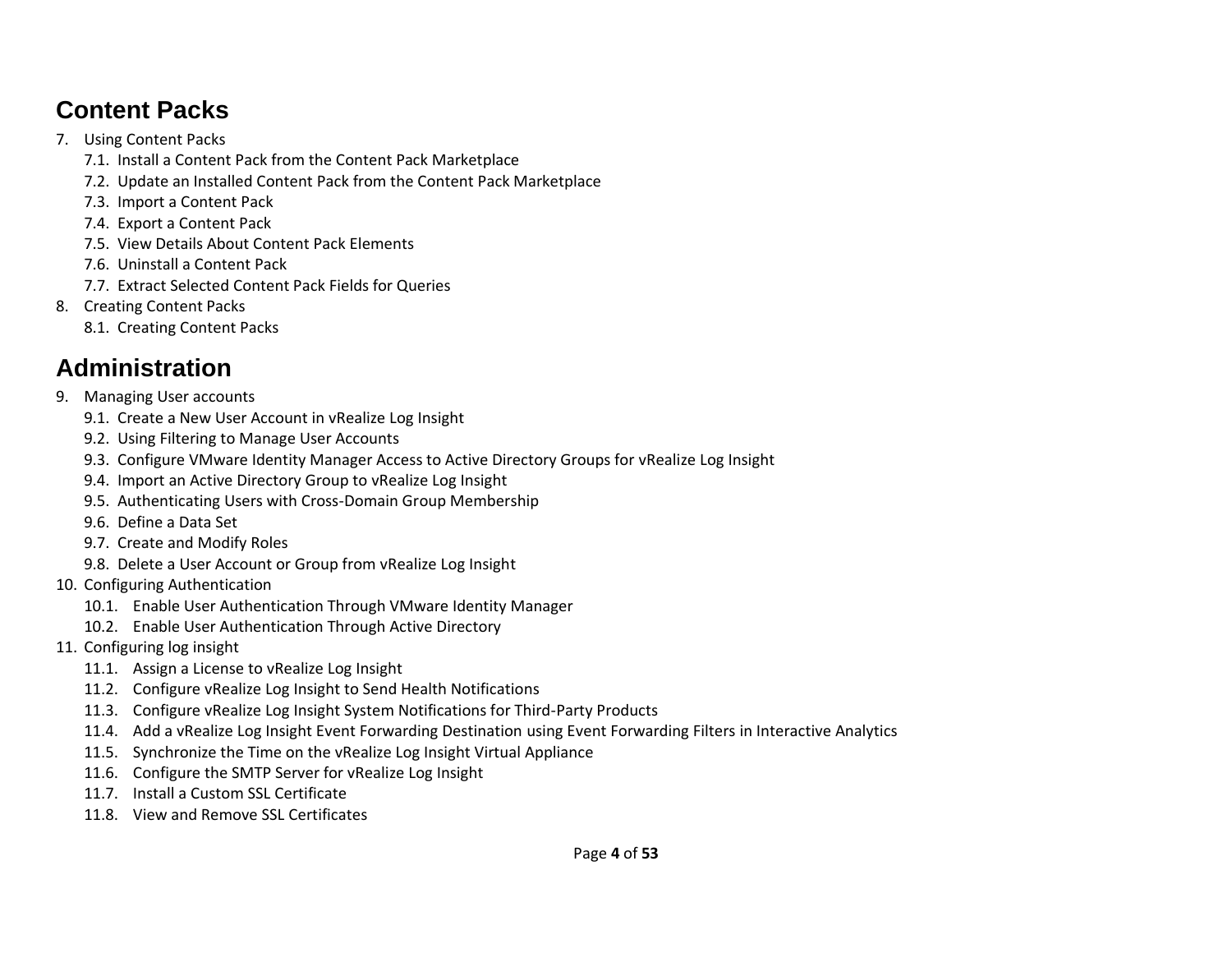- 11.9. Change the Default Timeout Period for vRealize Log Insight Web Sessions
- 11.10. Enable or Disable Data Archiving in vRealize Log Insight
- 11.11. Import a vRealize Log Insight Archive into vRealize Log Insight
- 11.12. Export a Log Insight Archive to a Raw Text File or JSON
- 11.13. Restart the vRealize Log Insight Service
- 11.14. Download a vRealize Log Insight Support Bundle
- 12. Managing vRealize Log Insight Clusters
	- 12.1. Add a Worker Node to a vRealize Log Insight Cluster
	- 12.2. Remove a Worker Node from a vRealize Log Insight Cluster
	- 12.3. Working with an Integrated Load Balancer
- 13. Configuring monitoring and updating agents, Centralized Agent Configurations and Agent Groups
	- 13.1. Agent Group Configuration Merging
	- 13.2. Create an Agent Group
	- 13.3. Edit an Agent Group
	- 13.4. Add a Content Pack Agent Group as an Agent Group
	- 13.5. Delete an Agent Group
	- 13.6. Monitor the Status of the vRealize Log Insight Agents
	- 13.7. Enable Agent Auto-Update from the Server
- 14. Monitoring Log insight
	- 14.1. Check the Health of the vRealize Log Insight Virtual Appliance
	- 14.2. Monitor Hosts that Send Log Events
	- 14.3. Configure a System Notification to Report on Inactive Hosts
- 15. Integrating log insight with VMware products
	- 15.1. Connect vRealize Log Insight to a vSphere Environment
	- 15.2. Configure vRealize Log Insight to Pull Events, Tasks, and Alarms from vCenter Server Instance
	- 15.3. Configure vRealize Log Insight to send Notifications and Metrics to vRealize Operations Manager
	- 15.4. Enable Launch in Context for vRealize Log Insight in vRealize Operations Manager
	- 15.5. Disable Launch in Context for vRealize Log Insight in vRealize Operations Manager
- 16. Installing vRealize Log Insight
	- 16.1. Start a New vRealize Log Insight Deployment
	- 16.2. Join an Existing Deployment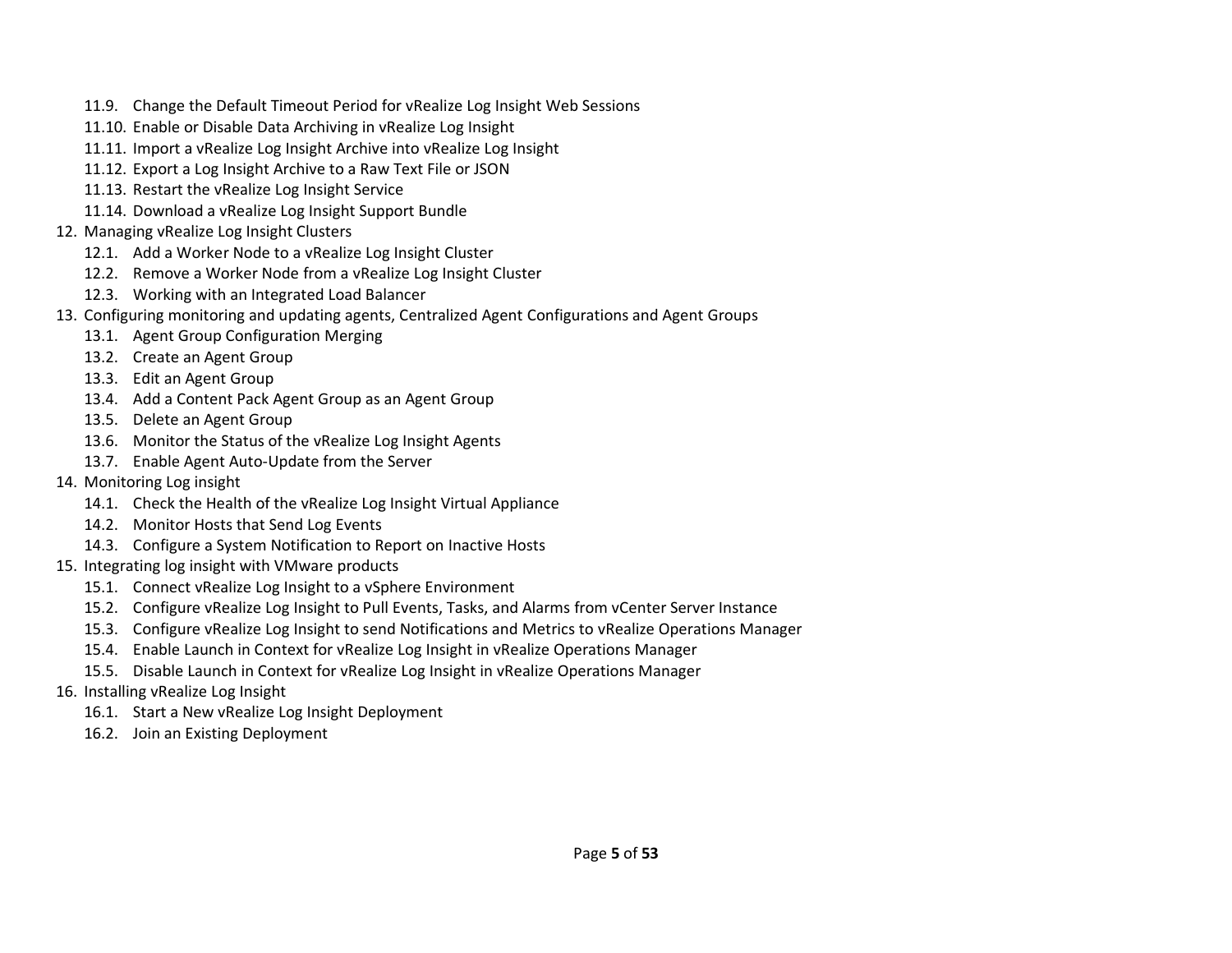# **Applicable Standards/Guidelines**

This report covers the degree of conformance for the following accessibility standard/guidelines:

| <b>Standard/Guideline</b>                                                                  | <b>Included In Report</b> |
|--------------------------------------------------------------------------------------------|---------------------------|
| Web Content Accessibility Guidelines 2.0                                                   | Level A (Yes)             |
|                                                                                            | Level AA (Yes)            |
|                                                                                            | Level AAA (No)            |
| Web Content Accessibility Guidelines 2.1                                                   | Level A (Yes)             |
|                                                                                            | Level AA (Yes)            |
|                                                                                            | Level AAA (No)            |
| Revised Section 508 standards published January 18, 2017 and corrected January 22,<br>2018 | (Yes)                     |
| EN 301 549 Accessibility requirements suitable for public procurement of ICT               |                           |
| products and services in Europe, - V3.1.1 (2019-11)                                        | (Yes)                     |

## **Terms**

The terms used in the Conformance Level information are defined as follows:

- **Supports**: The functionality of the product has at least one method that meets the criterion without known defects or meets with equivalent facilitation.
- **Partially Supports**: Some functionality of the product does not meet the criterion.
- **Does Not Support**: The majority of product functionality does not meet the criterion.
- **Not Applicable**: The criterion is not relevant to the product.
- <span id="page-5-0"></span>• **Not Evaluated**: The product has not been evaluated against the criterion. This can be used only in WCAG 2.0 Level AAA.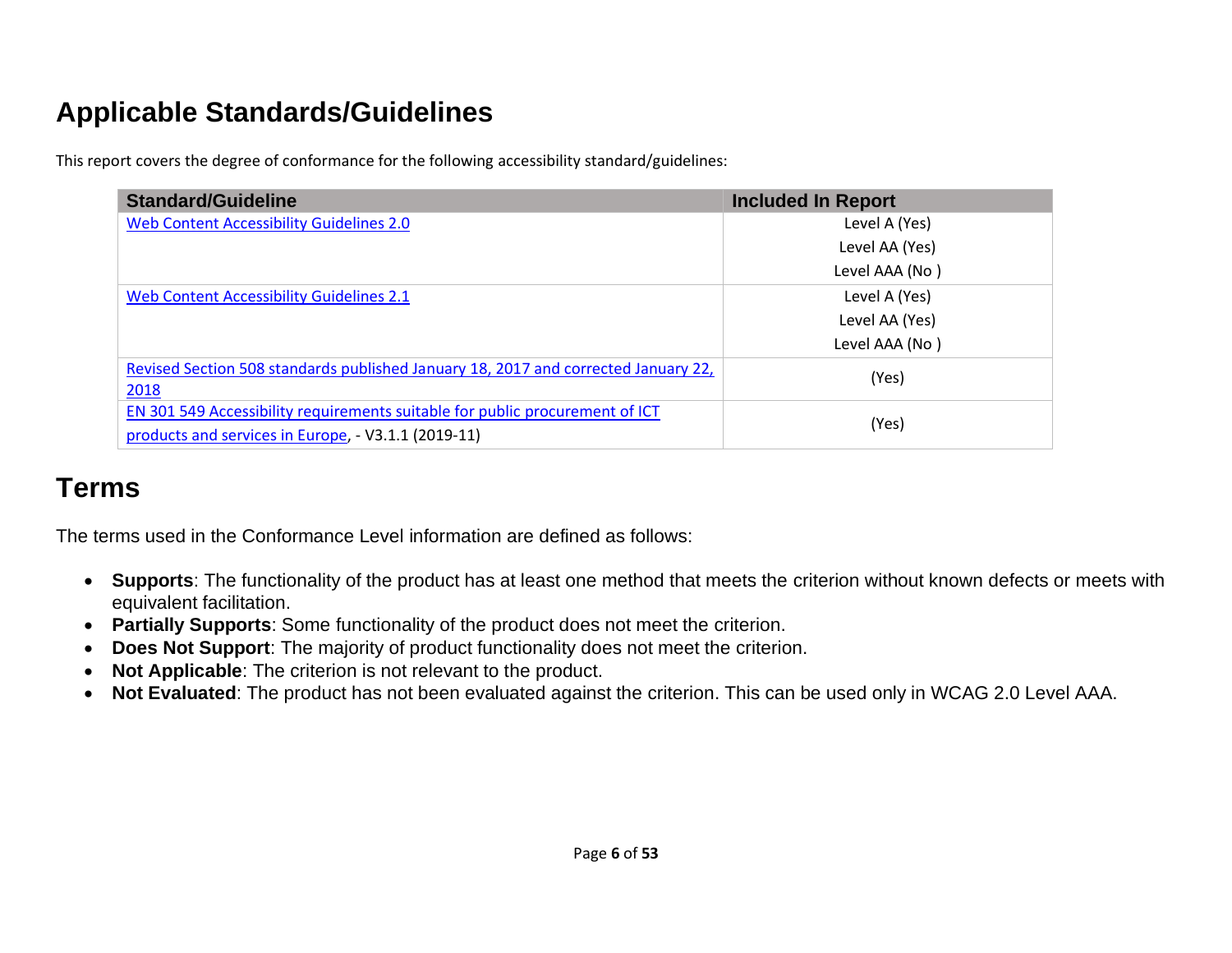# **WCAG 2.1 Report**

Tables 1 and 2 also document conformance with:

- EN 301 549: Chapter 9 Web, Sections 10.1-10.4 of Chapter 10 Non-Web documents, and Sections 11.1-11.4 and 11.8.2 of Chapter 11 - Non-Web Software (open and closed functionality), and Sections 12.1.2 and 12.2.4 of Chapter 12 – Documentation
- Revised Section 508: Chapter 5 501.1 Scope, 504.2 Content Creation or Editing, and Chapter 6 602.3 Electronic Support Documentation.

Note: When reporting on conformance with the WCAG 2.1 Success Criteria, they are scoped for full pages, complete processes, and accessibility-supported ways of using technology as documented in the [WCAG 2.0 Conformance Requirements.](https://www.w3.org/TR/WCAG20/#conformance-reqs)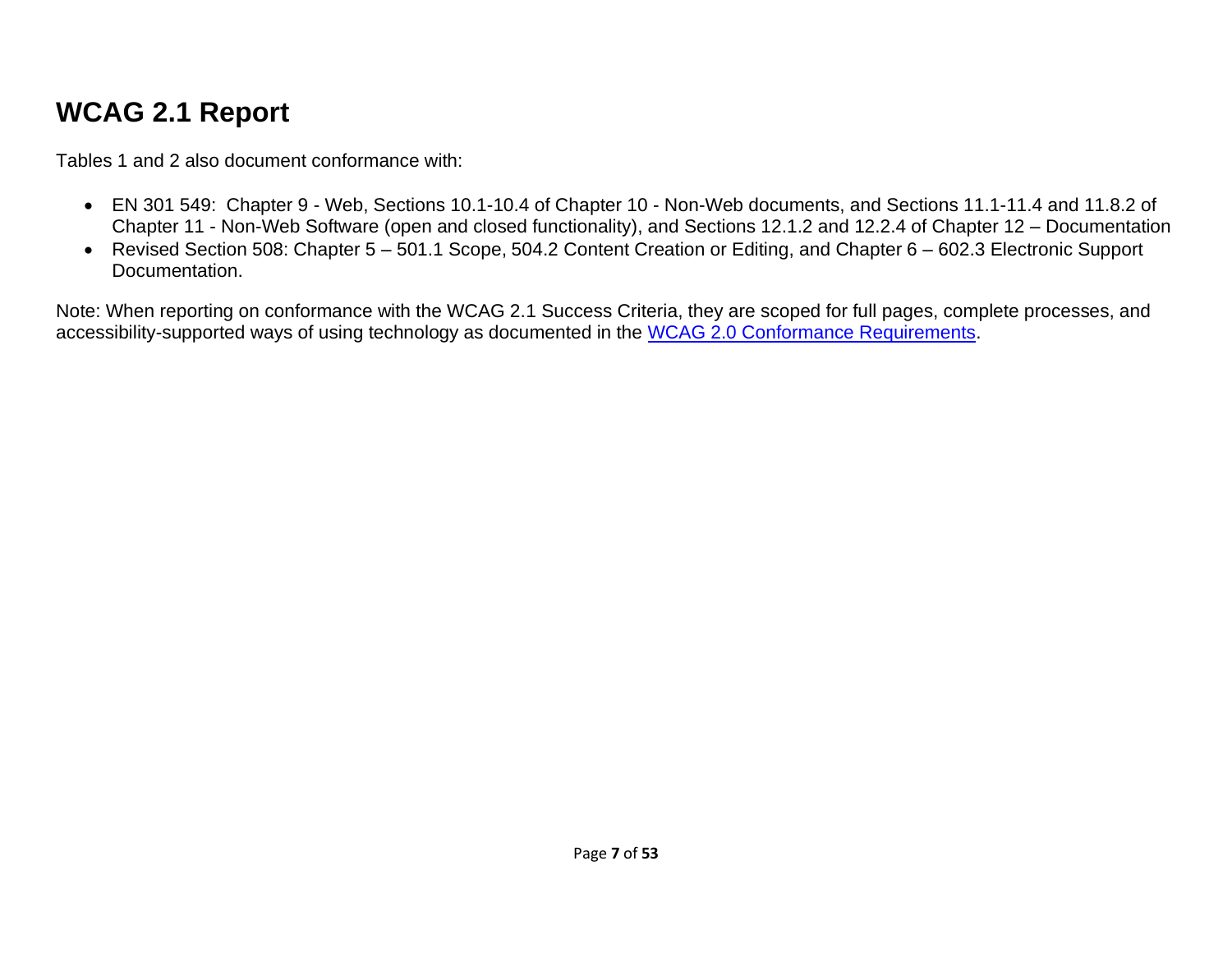## **Table 1: Success Criteria, Level A**

| <b>Criteria</b>                                                                                                                                                                                                                                                                                                                                                                                                                               | <b>Conformance Level</b>       | <b>Remarks and Explanations</b>                                                                                                                                                                                                                                                                                                                                                                                                                                                                                                     |
|-----------------------------------------------------------------------------------------------------------------------------------------------------------------------------------------------------------------------------------------------------------------------------------------------------------------------------------------------------------------------------------------------------------------------------------------------|--------------------------------|-------------------------------------------------------------------------------------------------------------------------------------------------------------------------------------------------------------------------------------------------------------------------------------------------------------------------------------------------------------------------------------------------------------------------------------------------------------------------------------------------------------------------------------|
| 1.1.1 Non-text Content (Level A)<br>Also applies to:<br>EN 301 549 Criteria<br>$\bullet$ 9.1.1.1 (Web)<br>10.1.1.1 (Non-web document)<br>11.1.1.1.1 (Open Functionality Software)<br>$\bullet$<br>11.1.1.1.2 (Closed Functionality Software)<br>$\bullet$<br>11.8.2 (Authoring Tool)<br>12.1.2 (Product Docs)<br>12.2.4 (Support Docs)<br><b>Revised Section 508</b><br>501 (Web)(Software)<br>504.2 (Authoring Tool)<br>602.3 (Support Docs) | <b>Web: Partially Supports</b> | Web:<br>• vRLI includes text descriptions for most non-text<br>content, such as informative and functional<br>images across tested workflows.<br>• vRLI does not include textual descriptions for<br>many functional and complex images, such as<br>charts, graphs, image buttons, or images<br>conveying status (for example, warning or<br>loading).<br>• vRLI does not include empty alt text for several<br>decorative images.<br>• vRLI includes inappropriate labels on several<br>images such as cog, user, or angle-double. |
| 1.2.1 Audio-only and Video-only (Prerecorded) (Level A)<br>Also applies to:<br>EN 301 549 Criteria<br>$\bullet$ 9.1.2.1 (Web)<br>10.1.2.1 (Non-web document)<br>11.1.2.1.1 (Open Functionality Software)<br>$\bullet$<br>11.1.2.1.2.1 and 11.1.2.1.2.2 (Closed Software)<br>11.8.2 (Authoring Tool)<br>$\bullet$<br>12.1.2 (Product Docs)<br>12.2.4 (Support Docs)<br><b>Revised Section 508</b><br>501 (Web)(Software)                       | Web: Not Applicable            | Web: vRLI does not contain prerecorded Audio-only<br>and Video-only content.                                                                                                                                                                                                                                                                                                                                                                                                                                                        |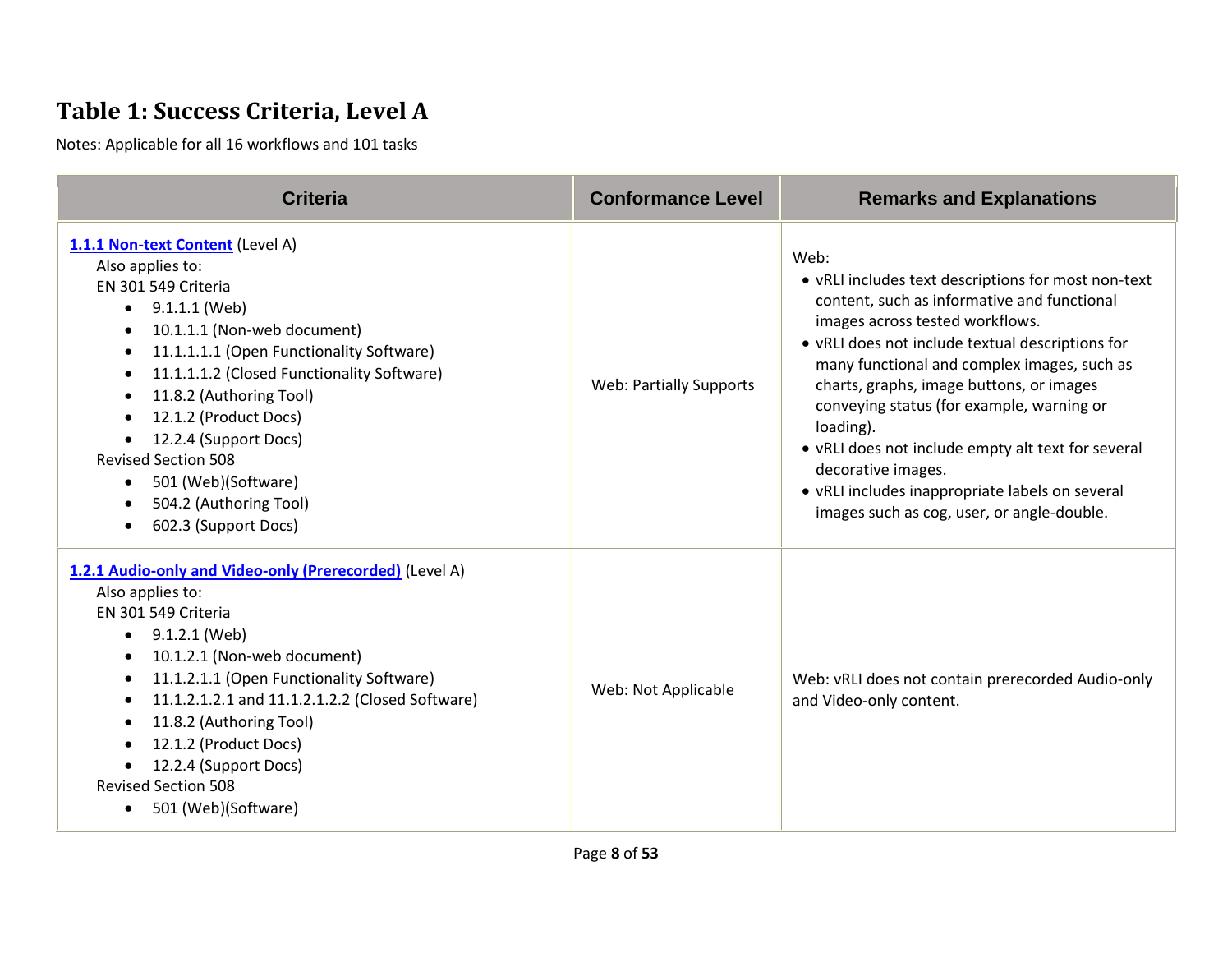| <b>Criteria</b>                                                                                                                                                                                                                                                                                                                                                                                                                                                                                                 | <b>Conformance Level</b> | <b>Remarks and Explanations</b>                                       |
|-----------------------------------------------------------------------------------------------------------------------------------------------------------------------------------------------------------------------------------------------------------------------------------------------------------------------------------------------------------------------------------------------------------------------------------------------------------------------------------------------------------------|--------------------------|-----------------------------------------------------------------------|
| 504.2 (Authoring Tool)<br>$\bullet$<br>602.3 (Support Docs)                                                                                                                                                                                                                                                                                                                                                                                                                                                     |                          |                                                                       |
| 1.2.2 Captions (Prerecorded) (Level A)<br>Also applies to:<br>EN 301 549 Criteria<br>$\bullet$ 9.1.2.2 (Web)<br>10.1.2.2 (Non-web document)<br>$\bullet$<br>11.1.2.2 (Open Functionality Software)<br>$\bullet$<br>11.1.2.2 (Closed Software)<br>$\bullet$<br>11.8.2 (Authoring Tool)<br>$\bullet$<br>12.1.2 (Product Docs)<br>$\bullet$<br>12.2.4 (Support Docs)<br>$\bullet$<br><b>Revised Section 508</b><br>501 (Web)(Software)<br>$\bullet$<br>504.2 (Authoring Tool)<br>602.3 (Support Docs)<br>$\bullet$ | Web: Not Applicable      | Web: vRLI does not contain Audio-only or Video-only<br>media.         |
| 1.2.3 Audio Description or Media Alternative (Prerecorded) (Level A)<br>Also applies to:<br>EN 301 549 Criteria<br>$\bullet$ 9.1.2.3 (Web)<br>10.1.2.3 (Non-web document)<br>11.1.2.3.1 (Open Functionality Software)<br>$\bullet$<br>11.1.2.3.2 (Closed Software)<br>$\bullet$<br>11.8.2 (Authoring Tool)<br>$\bullet$<br>12.1.2 (Product Docs)<br>12.2.4 (Support Docs)<br><b>Revised Section 508</b><br>• 501 (Web)(Software)                                                                                | Web: Not Applicable      | Web: vRLI does not contain time-based media or<br>synchronized media. |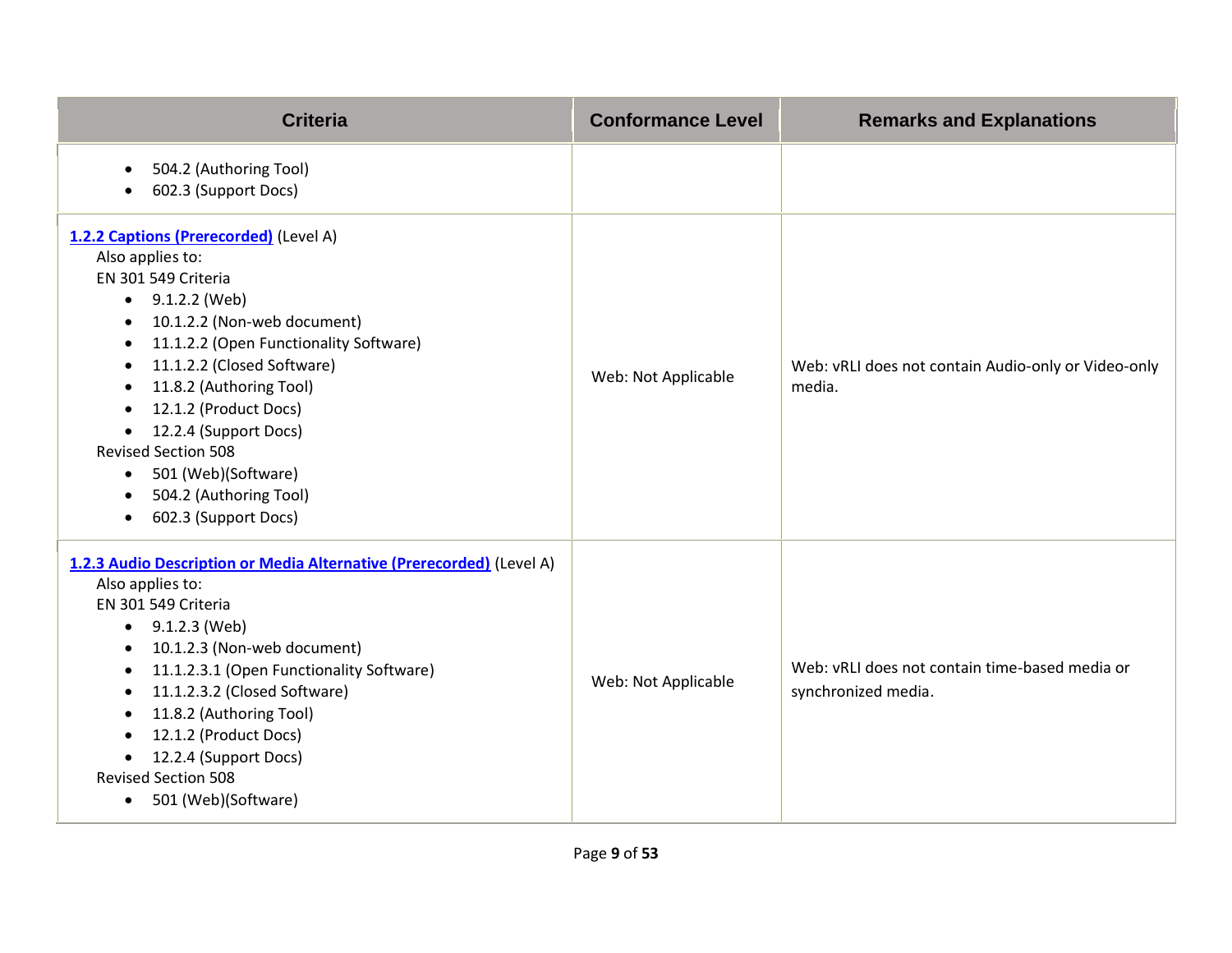| <b>Criteria</b>                                                                                                                                                                                                                                                                                                                                                                                                                                                 | <b>Conformance Level</b>       | <b>Remarks and Explanations</b>                                                                                                                                                                                                                                                                                                                                                                                                                                                                                                                                                                                                                                                                                                                                                                                                                                                                      |
|-----------------------------------------------------------------------------------------------------------------------------------------------------------------------------------------------------------------------------------------------------------------------------------------------------------------------------------------------------------------------------------------------------------------------------------------------------------------|--------------------------------|------------------------------------------------------------------------------------------------------------------------------------------------------------------------------------------------------------------------------------------------------------------------------------------------------------------------------------------------------------------------------------------------------------------------------------------------------------------------------------------------------------------------------------------------------------------------------------------------------------------------------------------------------------------------------------------------------------------------------------------------------------------------------------------------------------------------------------------------------------------------------------------------------|
| 504.2 (Authoring Tool)<br>$\bullet$<br>602.3 (Support Docs)                                                                                                                                                                                                                                                                                                                                                                                                     |                                |                                                                                                                                                                                                                                                                                                                                                                                                                                                                                                                                                                                                                                                                                                                                                                                                                                                                                                      |
| 1.3.1 Info and Relationships (Level A)<br>Also applies to:<br>EN 301 549 Criteria<br>$\bullet$ 9.1.3.1 (Web)<br>10.1.3.1 (Non-web document)<br>$\bullet$<br>11.1.3.1.1 (Open Functionality Software)<br>$\bullet$<br>11.1.3.1.2 (Closed Software)<br>11.8.2 (Authoring Tool)<br>12.1.2 (Product Docs)<br>12.2.4 (Support Docs)<br>$\bullet$<br><b>Revised Section 508</b><br>501 (Web)(Software)<br>$\bullet$<br>504.2 (Authoring Tool)<br>602.3 (Support Docs) | <b>Web: Partially Supports</b> | Web:<br>• vRLI uses style, placement, or proximity to<br>convey information and relationships implicitly<br>rather than programmatically associating many<br>elements such as headings, form labels, radio<br>button groups, lists, landmarks, tabs, tab panels,<br>table captions, and table headers.<br>. vRLI uses many unlabeled form elements.<br>• vRLI relies on placeholder text to label some<br>form elements.<br>• vRLI uses many modal dialogs without<br>programmatically associated titles.<br>• vRLI hides table headers from assistive<br>technology on a couple tables, such as the ESXi<br>hosts configured details table within the<br>Administration workflow.<br>• vRLI labels some form input elements with the<br>same label such as "required".<br>• vRLI does not notify users when content changes<br>occurs in several instances, such as when a query<br>returns results |
| 1.3.2 Meaningful Sequence (Level A)<br>Also applies to:<br>EN 301 549 Criteria<br>$\bullet$ 9.1.3.2 (Web)<br>10.1.3.2 (Non-web document)<br>11.1.3.2.1 (Open Functionality Software)                                                                                                                                                                                                                                                                            | <b>Web: Partially Supports</b> | Web:<br>• vRLI does not provide a meaningful sequence for<br>many elements, such as buttons, timestamps,<br>start/end time, and chart controls.                                                                                                                                                                                                                                                                                                                                                                                                                                                                                                                                                                                                                                                                                                                                                      |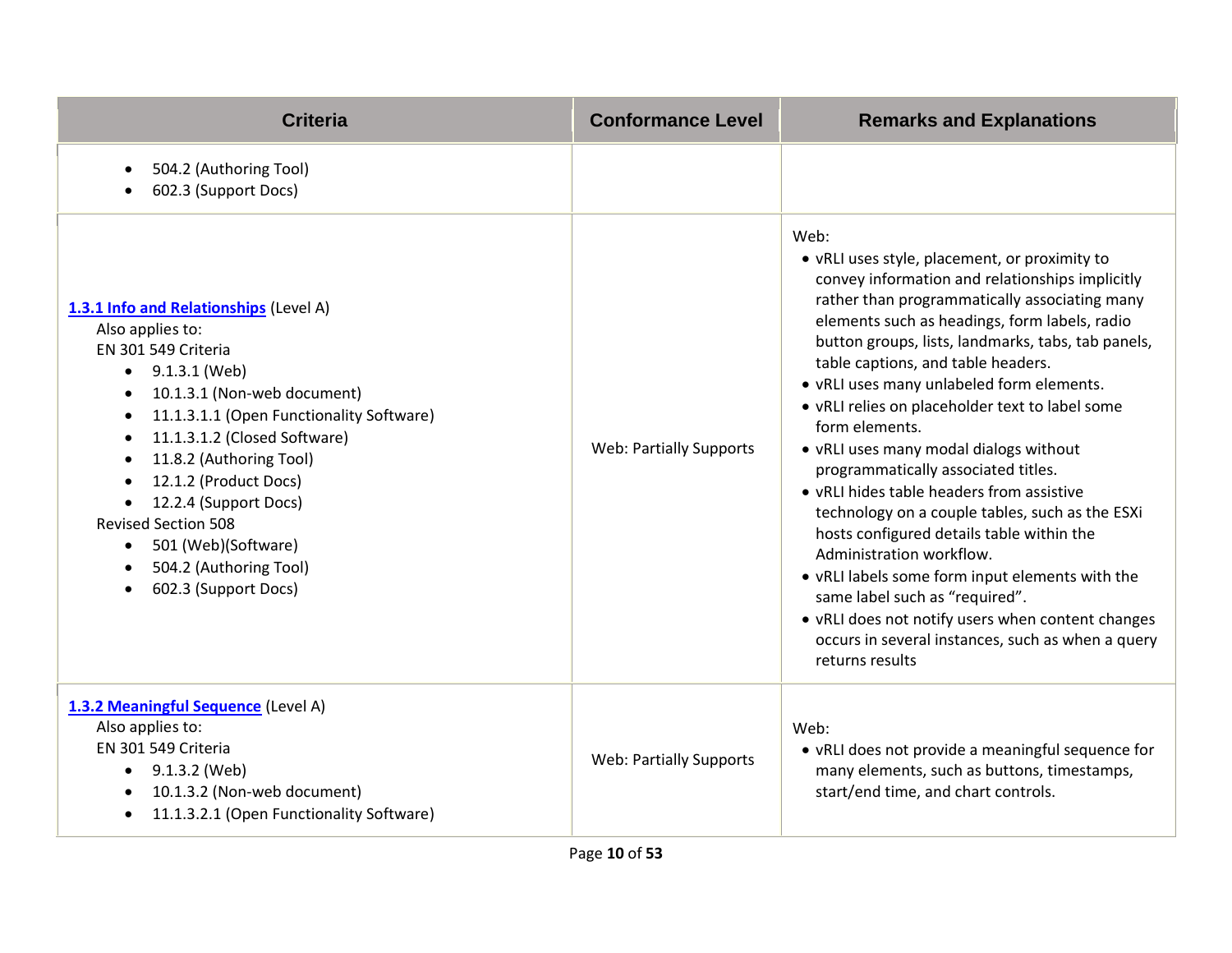| <b>Criteria</b>                                                                                                                                                                                                                                                                                                                                                                                                                                 | <b>Conformance Level</b>       | <b>Remarks and Explanations</b>                                                                                                                                                                                                                                                             |
|-------------------------------------------------------------------------------------------------------------------------------------------------------------------------------------------------------------------------------------------------------------------------------------------------------------------------------------------------------------------------------------------------------------------------------------------------|--------------------------------|---------------------------------------------------------------------------------------------------------------------------------------------------------------------------------------------------------------------------------------------------------------------------------------------|
| 11.1.3.2.2 (Closed Software)<br>$\bullet$<br>11.8.2 (Authoring Tool)<br>12.1.2 (Product Docs)<br>12.2.4 (Support Docs)<br><b>Revised Section 508</b><br>501 (Web)(Software)<br>$\bullet$<br>504.2 (Authoring Tool)<br>602.3 (Support Docs)                                                                                                                                                                                                      |                                | • vRLI does not mange focus appropriately to<br>provide meaningful sequence on many items,<br>such as modal dialogs.<br>• vRLI does not render several elements inline<br>with the activating control, such as tool tips, list<br>boxes, or the snapshot feature, and application<br>menus. |
| 1.3.3 Sensory Characteristics (Level A)<br>Also applies to:<br>EN 301 549 Criteria<br>$\bullet$ 9.1.3.3 (Web)<br>10.1.3.3 (Non-web document)<br>11.1.3.3 (Open Functionality Software)<br>11.1.3.3 (Closed Software)<br>$\bullet$<br>11.8.2 (Authoring Tool)<br>$\bullet$<br>12.1.2 (Product Docs)<br>12.2.4 (Support Docs)<br><b>Revised Section 508</b><br>501 (Web)(Software)<br>$\bullet$<br>504.2 (Authoring Tool)<br>602.3 (Support Docs) | Web: Supports                  | Web: vRLI includes instructions that are not<br>dependent on sensory characteristics for operating<br>and understanding content.                                                                                                                                                            |
| 1.4.1 Use of Color (Level A)<br>Also applies to:<br>EN 301 549 Criteria<br>$\bullet$ 9.1.4.1 (Web)<br>10.1.4.1 (Non-web document)<br>$\bullet$<br>11.1.4.1 (Open Functionality Software)                                                                                                                                                                                                                                                        | <b>Web: Partially Supports</b> | Web:<br>• vRLI's use of color is the only means to convey<br>information in several areas such as:<br>$\circ$ highlighting specific events within the<br>Interactive Analytics page<br>o colorizing specific events within the Interactive<br>Analytics page                                |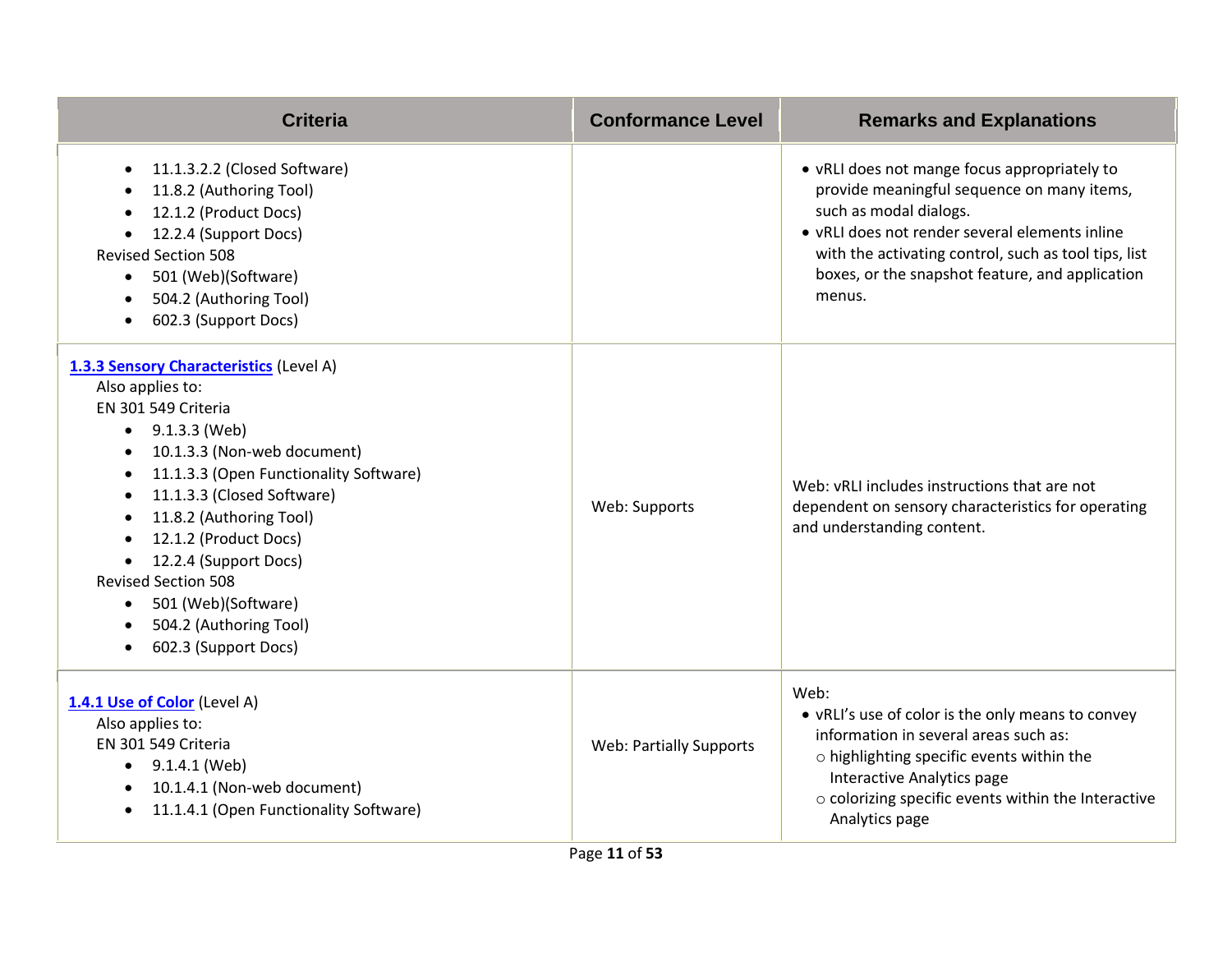| <b>Criteria</b>                                                                                                                                                                                                                                                                                                                                                                                                          | <b>Conformance Level</b>       | <b>Remarks and Explanations</b>                                                                                                                                                                                                         |
|--------------------------------------------------------------------------------------------------------------------------------------------------------------------------------------------------------------------------------------------------------------------------------------------------------------------------------------------------------------------------------------------------------------------------|--------------------------------|-----------------------------------------------------------------------------------------------------------------------------------------------------------------------------------------------------------------------------------------|
| 11.1.4.1 (Closed Software)<br>$\bullet$<br>11.8.2 (Authoring Tool)<br>12.1.2 (Product Docs)<br>12.2.4 (Support Docs)<br><b>Revised Section 508</b><br>501 (Web)(Software)<br>504.2 (Authoring Tool)<br>602.3 (Support Docs)                                                                                                                                                                                              |                                | o error messages within the Administration page.                                                                                                                                                                                        |
| 1.4.2 Audio Control (Level A)<br>Also applies to:<br>EN 301 549 Criteria<br>$\bullet$ 9.1.4.2 (Web)<br>10.1.4.2 (Non-web document)<br>11.1.4.2 (Open Functionality Software)<br>11.1.4.2 (Closed Software)<br>11.8.2 (Authoring Tool)<br>12.1.2 (Product Docs)<br>12.2.4 (Support Docs)<br><b>Revised Section 508</b><br>501 (Web)(Software)<br>$\bullet$<br>504.2 (Authoring Tool)<br>602.3 (Support Docs)<br>$\bullet$ | Web: Not Applicable            | Web: vRLI does not contain Audio-only media.                                                                                                                                                                                            |
| 2.1.1 Keyboard (Level A)<br>Also applies to:<br>EN 301 549 Criteria<br>$\bullet$ 9.2.1.1 (Web)<br>10.2.1.1 (Non-web document)<br>$\bullet$<br>11.2.1.1.1 (Open Functionality Software)<br>$\bullet$                                                                                                                                                                                                                      | <b>Web: Partially Supports</b> | Web:<br>• vRLI uses most interactive elements can be<br>accessed with the keyboard.<br>. vRLI includes content revealed through hover<br>navigation where the content is not reachable<br>through keyboard navigation on many elements, |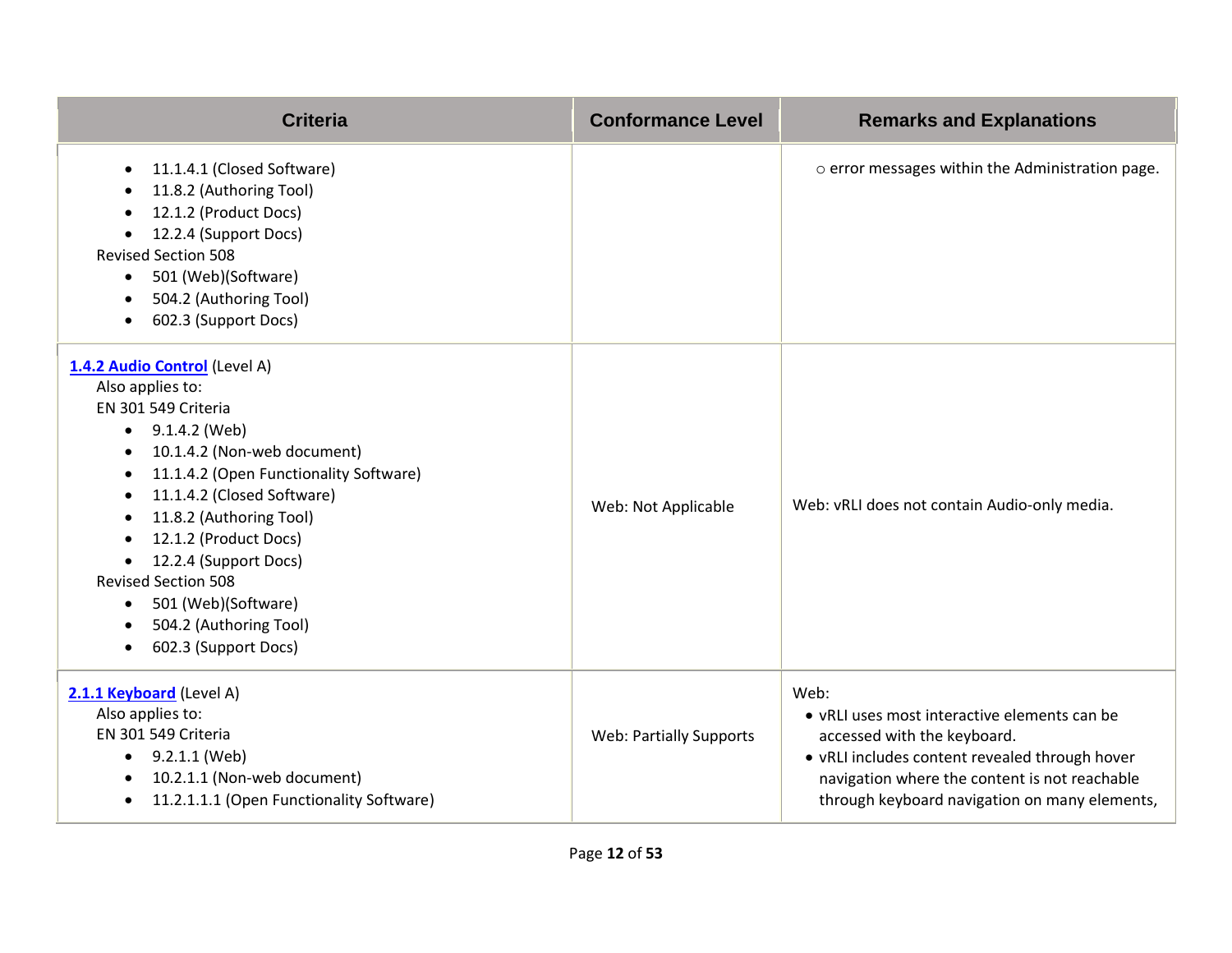| <b>Criteria</b>                                                                                                                                                                                                                                                                                                                                                                                                                                       | <b>Conformance Level</b>       | <b>Remarks and Explanations</b>                                                                                                                                                                                                                                                                                                                                                                                                                                                                                                                                                                    |
|-------------------------------------------------------------------------------------------------------------------------------------------------------------------------------------------------------------------------------------------------------------------------------------------------------------------------------------------------------------------------------------------------------------------------------------------------------|--------------------------------|----------------------------------------------------------------------------------------------------------------------------------------------------------------------------------------------------------------------------------------------------------------------------------------------------------------------------------------------------------------------------------------------------------------------------------------------------------------------------------------------------------------------------------------------------------------------------------------------------|
| 11.2.1.1.2 (Closed Software)<br>$\bullet$<br>11.8.2 (Authoring Tool)<br>12.1.2 (Product Docs)<br>12.2.4 (Support Docs)<br><b>Revised Section 508</b><br>501 (Web)(Software)<br>$\bullet$<br>504.2 (Authoring Tool)<br>602.3 (Support Docs)                                                                                                                                                                                                            |                                | such as an event source, an event app name,<br>information about event trends, detailed chart<br>information, the label for technology preview,<br>and the label for nightly build.<br>• vRLI uses text highlighting to trigger application<br>menus in several elements within the 3.1<br>(Extract Fields by Using One-Click Extract)<br>workflow.<br>• vRLI does not allow keyboard navigation on<br>several elements within the 7.1 (Install a Content<br>Pack from the Content Pack Marketplace) and<br>7.2 (Update an Installed Content Pack from the<br>Content Pack Marketplace) workflows. |
| 2.1.2 No Keyboard Trap (Level A)<br>Also applies to:<br>EN 301 549 Criteria<br>$\bullet$ 9.2.1.2 (Web)<br>10.2.1.2 (Non-web document)<br>11.2.1.2 (Open Functionality Software)<br>11.2.1.2 (Closed Software)<br>$\bullet$<br>11.8.2 (Authoring Tool)<br>$\bullet$<br>12.1.2 (Product Docs)<br>12.2.4 (Support Docs)<br><b>Revised Section 508</b><br>501 (Web)(Software)<br>$\bullet$<br>504.2 (Authoring Tool)<br>$\bullet$<br>602.3 (Support Docs) | <b>Web: Partially Supports</b> | Web:<br>• vRLI has no keyboard trap in most workflows.<br>• vRLI contains a keyboard trap when navigating<br>elements in reverse (by using SHIFT + TAB) in<br>several text area elements.                                                                                                                                                                                                                                                                                                                                                                                                          |
| 2.1.4 Character Key Shortcuts (Level A 2.1 only)                                                                                                                                                                                                                                                                                                                                                                                                      | Web: Not Applicable            | Web: vRLI does not contain Character Key Shortcuts.                                                                                                                                                                                                                                                                                                                                                                                                                                                                                                                                                |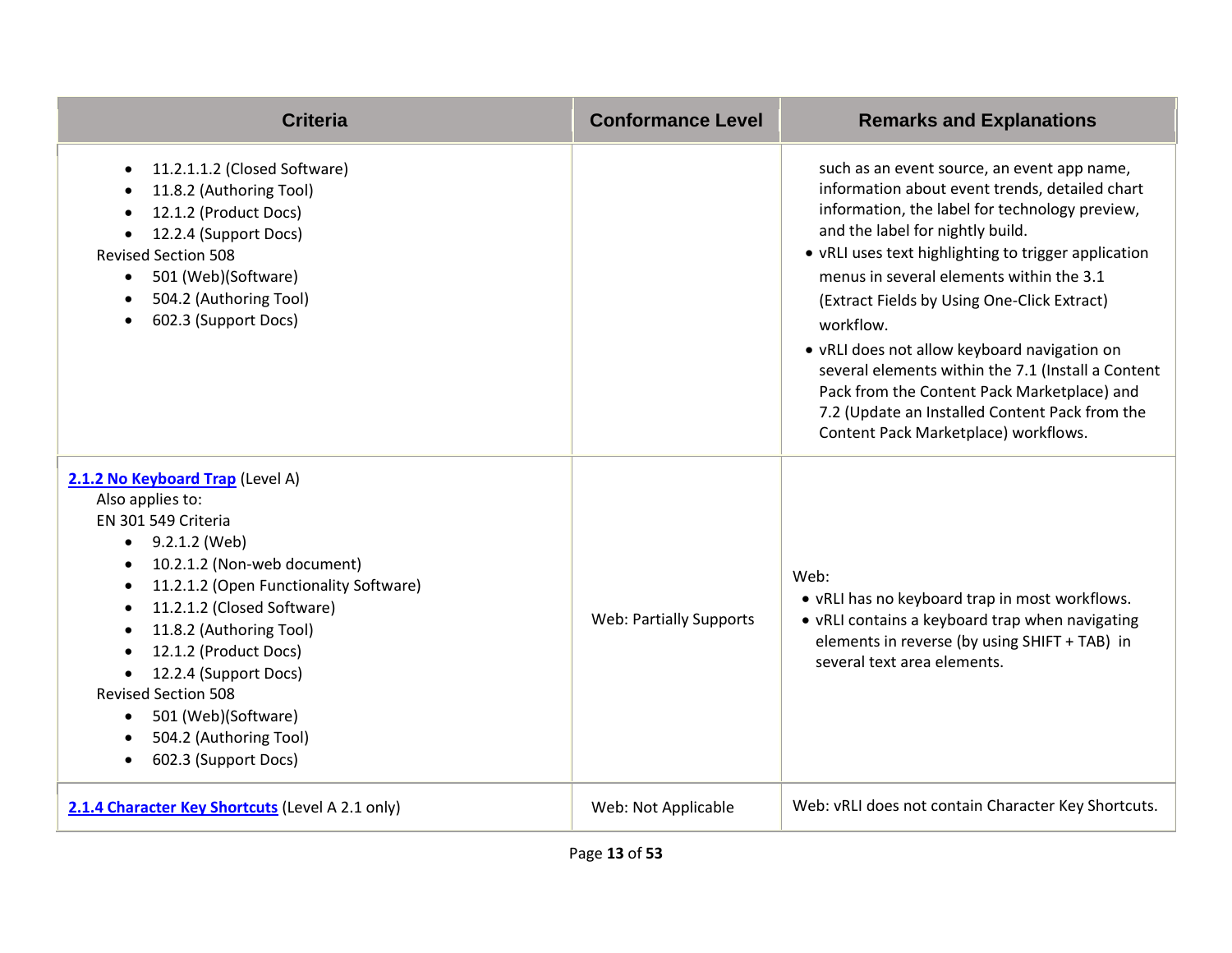| <b>Criteria</b>                                                                                                                                                                                                                                                                                                                                                                                                                                                     | <b>Conformance Level</b>       | <b>Remarks and Explanations</b>                                                                |
|---------------------------------------------------------------------------------------------------------------------------------------------------------------------------------------------------------------------------------------------------------------------------------------------------------------------------------------------------------------------------------------------------------------------------------------------------------------------|--------------------------------|------------------------------------------------------------------------------------------------|
| Also applies to:<br>EN 301 549 Criteria<br>$\bullet$ 9.2.1.4 (Web)<br>10.2.1.4 (Non-web document)<br>$\bullet$<br>11.2.1.4.1 (Open Functionality Software)<br>$\bullet$<br>11.2.1.4.2 (Closed Software)<br>$\bullet$<br>11.8.2 (Authoring Tool)<br>12.1.2 (Product Docs)<br>12.2.4 (Support Docs)<br>$\bullet$<br>Revised Section 508 - Does not apply                                                                                                              |                                |                                                                                                |
| 2.2.1 Timing Adjustable (Level A)<br>Also applies to:<br>EN 301 549 Criteria<br>$\bullet$ 9.2.2.1 (Web)<br>10.2.2.1 (Non-web document)<br>11.2.2.1 (Open Functionality Software)<br>$\bullet$<br>11.2.2.1 (Closed Software)<br>$\bullet$<br>11.8.2 (Authoring Tool)<br>12.1.2 (Product Docs)<br>12.2.4 (Support Docs)<br><b>Revised Section 508</b><br>501 (Web)(Software)<br>$\bullet$<br>504.2 (Authoring Tool)<br>$\bullet$<br>602.3 (Support Docs)<br>$\bullet$ | Web: Does Not Support          | Web: vRLI does not include a means where timing is<br>adjustable.                              |
| 2.2.2 Pause, Stop, Hide (Level A)<br>Also applies to:<br>EN 301 549 Criteria<br>$\bullet$ 9.2.2.2 (Web)                                                                                                                                                                                                                                                                                                                                                             | <b>Web: Partially Supports</b> | Web:<br>• vRLI does not use media or elements requiring<br>Pause, Stop, or Hide on most pages. |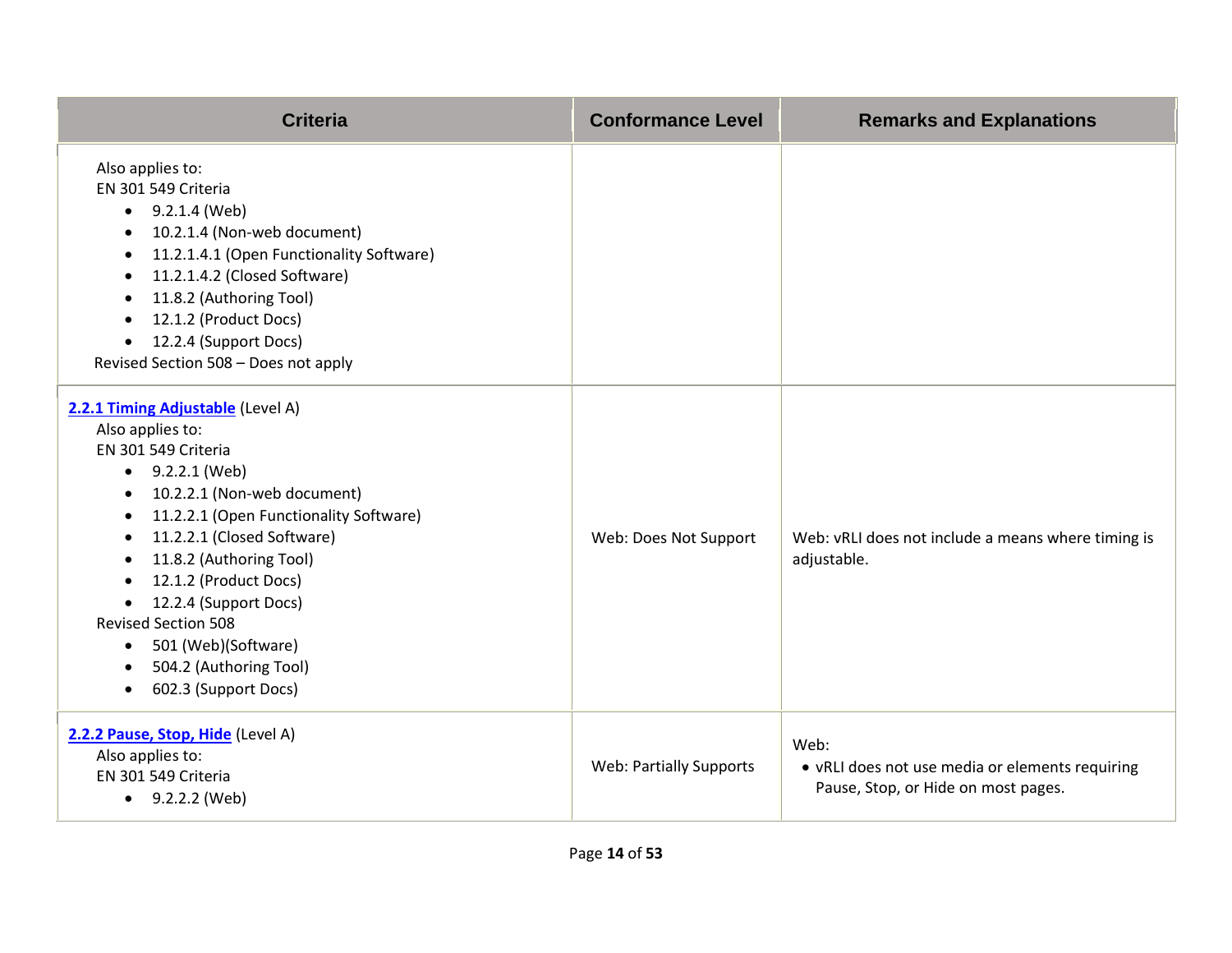| <b>Criteria</b>                                                                                                                                                                                                                                                                                                                                                                                                                                                       | <b>Conformance Level</b> | <b>Remarks and Explanations</b>                                                                                                                                                |
|-----------------------------------------------------------------------------------------------------------------------------------------------------------------------------------------------------------------------------------------------------------------------------------------------------------------------------------------------------------------------------------------------------------------------------------------------------------------------|--------------------------|--------------------------------------------------------------------------------------------------------------------------------------------------------------------------------|
| 10.2.2.2 (Non-web document)<br>$\bullet$<br>11.2.2.2 (Open Functionality Software)<br>11.2.2.2 (Closed Software)<br>11.8.2 (Authoring Tool)<br>12.1.2 (Product Docs)<br>12.2.4 (Support Docs)<br><b>Revised Section 508</b><br>501 (Web)(Software)<br>$\bullet$<br>504.2 (Authoring Tool)<br>602.3 (Support Docs)                                                                                                                                                     |                          | • vRLI uses automatically updating charts without<br>stop, pause, or hide elements in the<br>Administration workflow, on the System Monitor<br>page, within the Resources tab. |
| 2.3.1 Three Flashes or Below Threshold (Level A)<br>Also applies to:<br>EN 301 549 Criteria<br>$\bullet$ 9.2.3.1 (Web)<br>10.2.3.1 (Non-web document)<br>11.2.3.1 (Open Functionality Software)<br>$\bullet$<br>11.2.3.1 (Closed Software)<br>$\bullet$<br>11.8.2 (Authoring Tool)<br>$\bullet$<br>12.1.2 (Product Docs)<br>12.2.4 (Support Docs)<br><b>Revised Section 508</b><br>501 (Web)(Software)<br>$\bullet$<br>504.2 (Authoring Tool)<br>602.3 (Support Docs) | Web: Not Applicable      | Web: vRLI does not contain flashing content.                                                                                                                                   |
| 2.4.1 Bypass Blocks (Level A)<br>Also applies to:<br>EN 301 549 Criteria<br>$\bullet$ 9.2.4.1 (Web)                                                                                                                                                                                                                                                                                                                                                                   | Web: Does Not Support    | Web: vRLI does not include bypass blocks.                                                                                                                                      |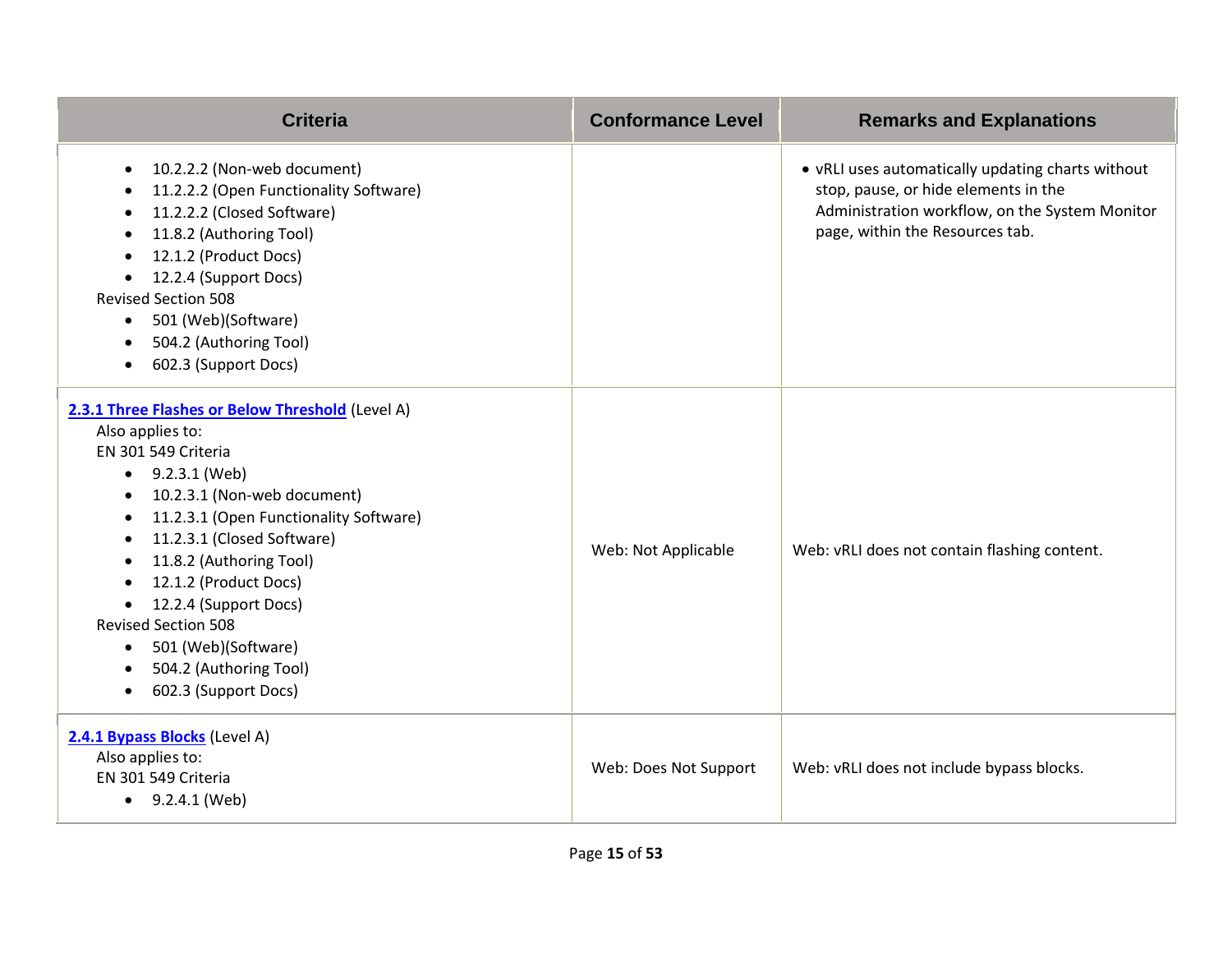| <b>Criteria</b>                                                                                                                                                                                                                                                                                                                                                                                                                                              | <b>Conformance Level</b>       | <b>Remarks and Explanations</b>                                                                                                                                                                        |
|--------------------------------------------------------------------------------------------------------------------------------------------------------------------------------------------------------------------------------------------------------------------------------------------------------------------------------------------------------------------------------------------------------------------------------------------------------------|--------------------------------|--------------------------------------------------------------------------------------------------------------------------------------------------------------------------------------------------------|
| 10.2.4.1 (Non-web document) - Does not apply<br>$\bullet$<br>11.2.4.1 (Open Functionality Software) - Does not apply<br>11.2.4.1 (Closed Software) - Does not apply<br>11.8.2 (Authoring Tool)<br>$\bullet$<br>12.1.2 (Product Docs)<br>12.2.4 (Support Docs)<br><b>Revised Section 508</b><br>501 (Web)(Software) - Does not apply to non-web<br>$\bullet$<br>software<br>• 504.2 (Authoring Tool)<br>602.3 (Support Docs) – Does not apply to non-web docs |                                |                                                                                                                                                                                                        |
| 2.4.2 Page Titled (Level A)<br>Also applies to:<br>EN 301 549 Criteria<br>$\bullet$ 9.2.4.2 (Web)<br>10.2.4.2 (Non-web document)<br>11.2.4.2 (Open Functionality Software) - Does not apply<br>11.2.4.2 (Closed Software) - Does not apply<br>11.8.2 (Authoring Tool)<br>12.1.2 (Product Docs)<br>12.2.4 (Support Docs)<br>$\bullet$<br><b>Revised Section 508</b><br>501 (Web)(Software)<br>504.2 (Authoring Tool)<br>602.3 (Support Docs)<br>$\bullet$     | <b>Web: Partially Supports</b> | Web:<br>• vRLI demonstrates most pages are titled while<br>navigating workflows.<br>• vRLI lacks unique titles on several pages within<br>the Start a New vRealize Log Insight Deployment<br>workflow. |
| 2.4.3 Focus Order (Level A)<br>Also applies to:<br>EN 301 549 Criteria                                                                                                                                                                                                                                                                                                                                                                                       | <b>Web: Partially Supports</b> | Web:<br>• vRLI employs logical focus order on most active<br>elements.                                                                                                                                 |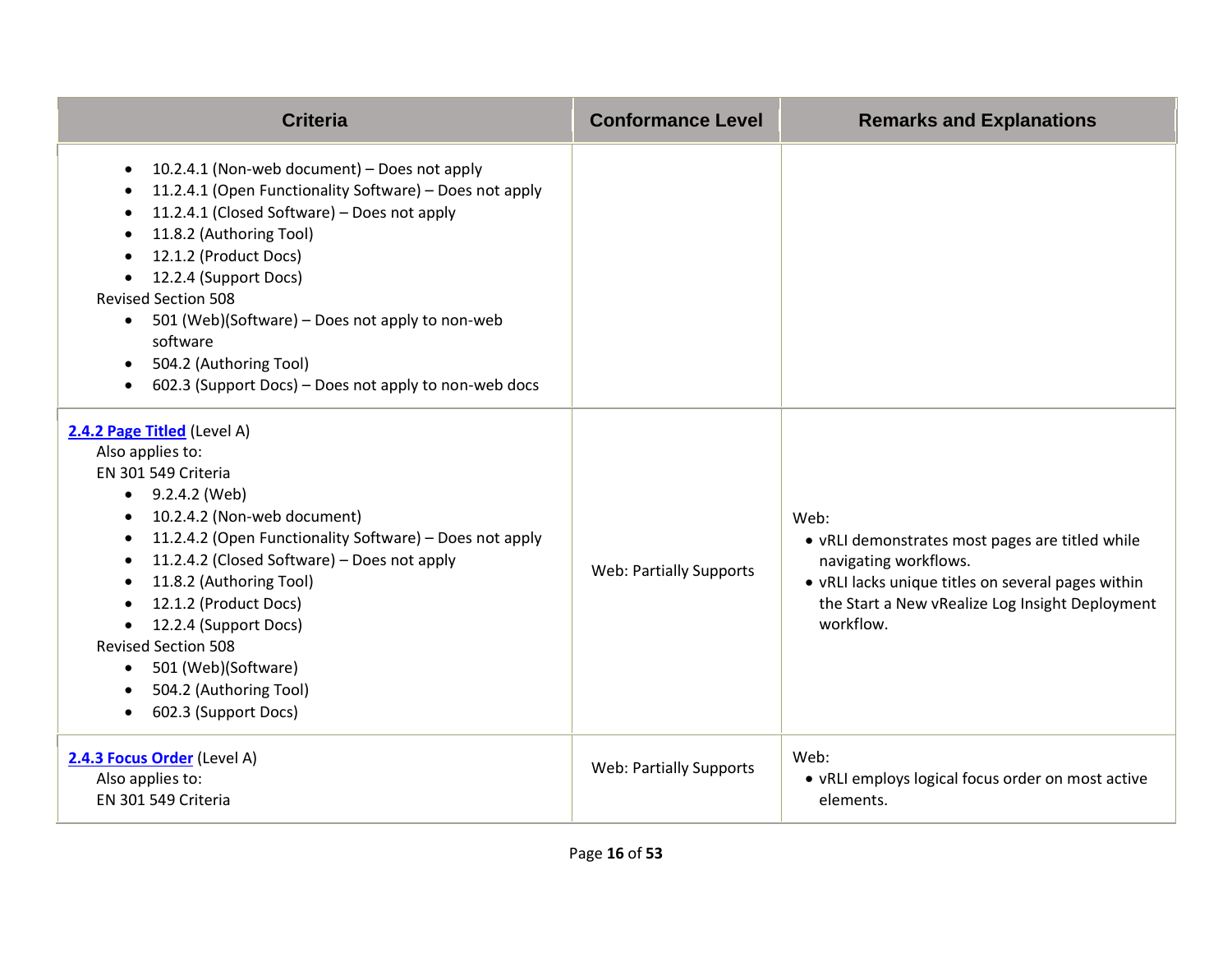| <b>Criteria</b>                                                                                                                                                                                                                                                                                                                                                                                             | <b>Conformance Level</b>       | <b>Remarks and Explanations</b>                                                                                                                                                                                                                                                                                                                                                                                                                                                                                                                                                                                                                                                 |
|-------------------------------------------------------------------------------------------------------------------------------------------------------------------------------------------------------------------------------------------------------------------------------------------------------------------------------------------------------------------------------------------------------------|--------------------------------|---------------------------------------------------------------------------------------------------------------------------------------------------------------------------------------------------------------------------------------------------------------------------------------------------------------------------------------------------------------------------------------------------------------------------------------------------------------------------------------------------------------------------------------------------------------------------------------------------------------------------------------------------------------------------------|
| 9.2.4.3 (Web)<br>$\bullet$<br>10.2.4.3 (Non-web document)<br>11.2.4.3 (Open Functionality Software)<br>11.2.4.3 (Closed Software)<br>$\bullet$<br>11.8.2 (Authoring Tool)<br>$\bullet$<br>12.1.2 (Product Docs)<br>12.2.4 (Support Docs)<br><b>Revised Section 508</b><br>501 (Web)(Software)<br>$\bullet$<br>504.2 (Authoring Tool)<br>602.3 (Support Docs)                                                |                                | • vRLI does not use a logical focus order on some<br>active elements, such as charts, graphs, elements<br>within the Content Packs workflow (tabs,<br>tooltips, and accordions), and the Interactive<br>Analytics workflow (elements within the query<br>filter).<br>• vRLI does not trap virtual cursor focus within<br>most modals.<br>• vRLI does not return focus on most elements<br>triggering modals.<br>• vRLI uses several dropdown elements<br>automatically select input elements (such as<br>checkboxes or radio buttons) when navigating<br>with the keyboard.<br>• vRLI utilizes content changes above the element<br>triggering the change in several instances. |
| 2.4.4 Link Purpose (In Context) (Level A)<br>Also applies to:<br>EN 301 549 Criteria<br>$\bullet$ 9.2.4.4 (Web)<br>10.2.4.4 (Non-web document)<br>11.2.4.4 (Open Functionality Software)<br>$\bullet$<br>11.2.4.4 (Closed Software<br>$\bullet$<br>11.8.2 (Authoring Tool)<br>12.1.2 (Product Docs)<br>12.2.4 (Support Docs)<br><b>Revised Section 508</b><br>501 (Web)(Software)<br>504.2 (Authoring Tool) | <b>Web: Partially Supports</b> | Web:<br>• vRLI link purpose is identified in context<br>throughout most workflows.<br>• vRLI contains several links are not unique within<br>the Configuring monitoring and updating agents,<br>Centralized Agent Configurations and<br>Agent Groups workflow.<br>• vRLI uses several links do not indicate the<br>element will open a modal dialog (e.g.:<br>"extracted fields", "edit", and "did you know").                                                                                                                                                                                                                                                                  |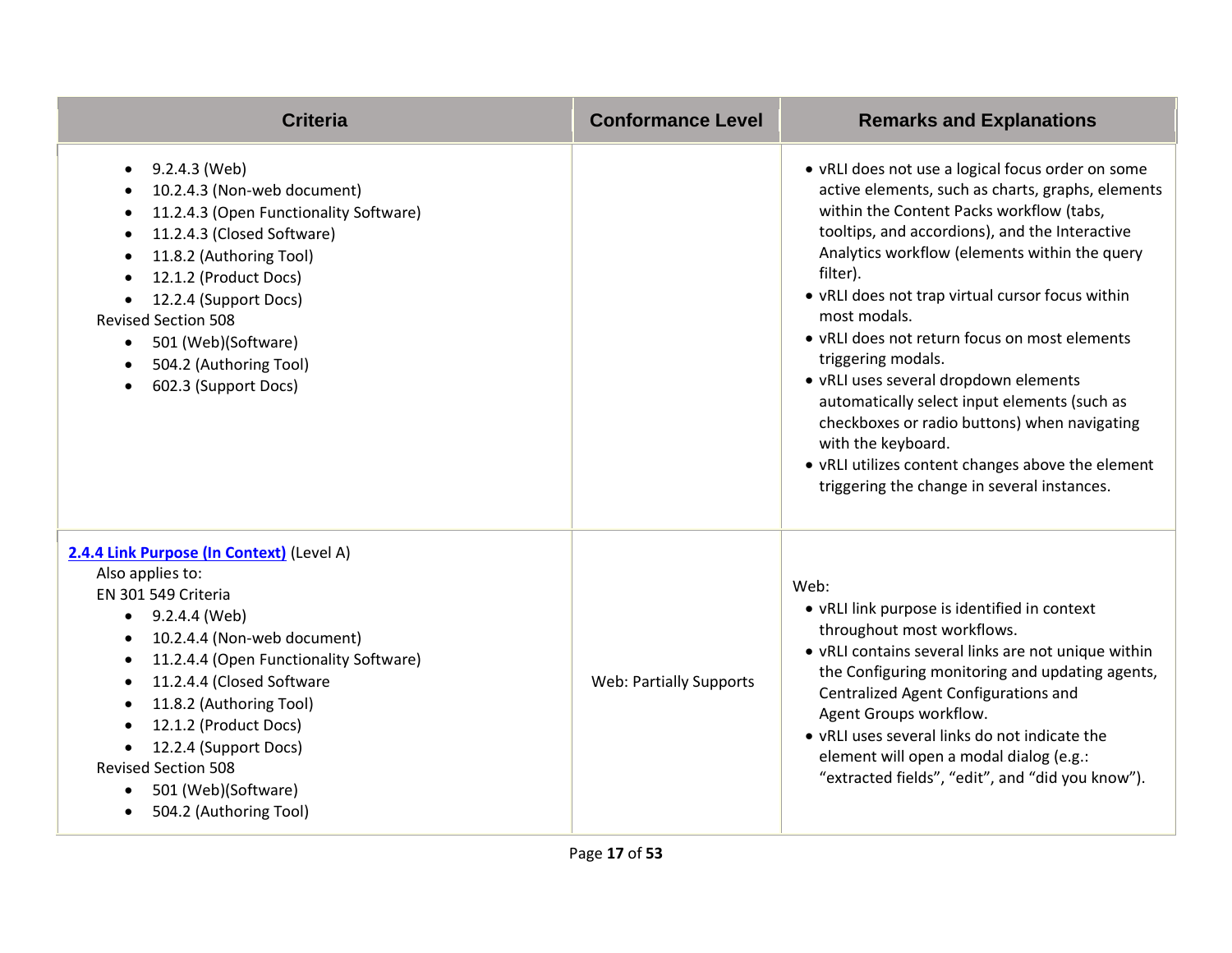| <b>Criteria</b>                                                                                                                                                                                                                                                                                                                                                           | <b>Conformance Level</b>       | <b>Remarks and Explanations</b>                                    |
|---------------------------------------------------------------------------------------------------------------------------------------------------------------------------------------------------------------------------------------------------------------------------------------------------------------------------------------------------------------------------|--------------------------------|--------------------------------------------------------------------|
| 602.3 (Support Docs)<br>$\bullet$                                                                                                                                                                                                                                                                                                                                         |                                |                                                                    |
| 2.5.1 Pointer Gestures (Level A 2.1 only)<br>Also applies to:<br>EN 301 549 Criteria<br>$\bullet$ 9.2.5.1 (Web)<br>10.2.5.1 (Non-web document)<br>11.2.5.1 (Open Functionality Software)<br>11.2.5.1 (Closed Software)<br>11.8.2 (Authoring Tool)<br>12.1.2 (Product Docs)<br>12.2.4 (Support Docs)<br>$\bullet$<br>Revised Section 508 - Does not apply                  | Web: Not Applicable            | Web: vRLI does not use pointer gestures.                           |
| 2.5.2 Pointer Cancellation (Level A 2.1 only)<br>Also applies to:<br>EN 301 549 Criteria<br>$\bullet$ 9.2.5.2 (Web)<br>10.2.5.2 (Non-web document)<br>11.2.5.2 (Open Functionality Software)<br>$\bullet$<br>11.2.5.2 (Closed Software)<br>$\bullet$<br>11.8.2 (Authoring Tool)<br>12.1.2 (Product Docs)<br>12.2.4 (Support Docs)<br>Revised Section 508 - Does not apply | Web: Supports                  | Web: vRLI supports pointer cancellation and no<br>down-event.      |
| 2.5.3 Label in Name (Level A 2.1 only)<br>Also applies to:<br>EN 301 549 Criteria<br>$\bullet$ 9.2.5.3 (Web)                                                                                                                                                                                                                                                              | <b>Web: Partially Supports</b> | Web:<br>• vRLI uses label in name when text labels are<br>visible. |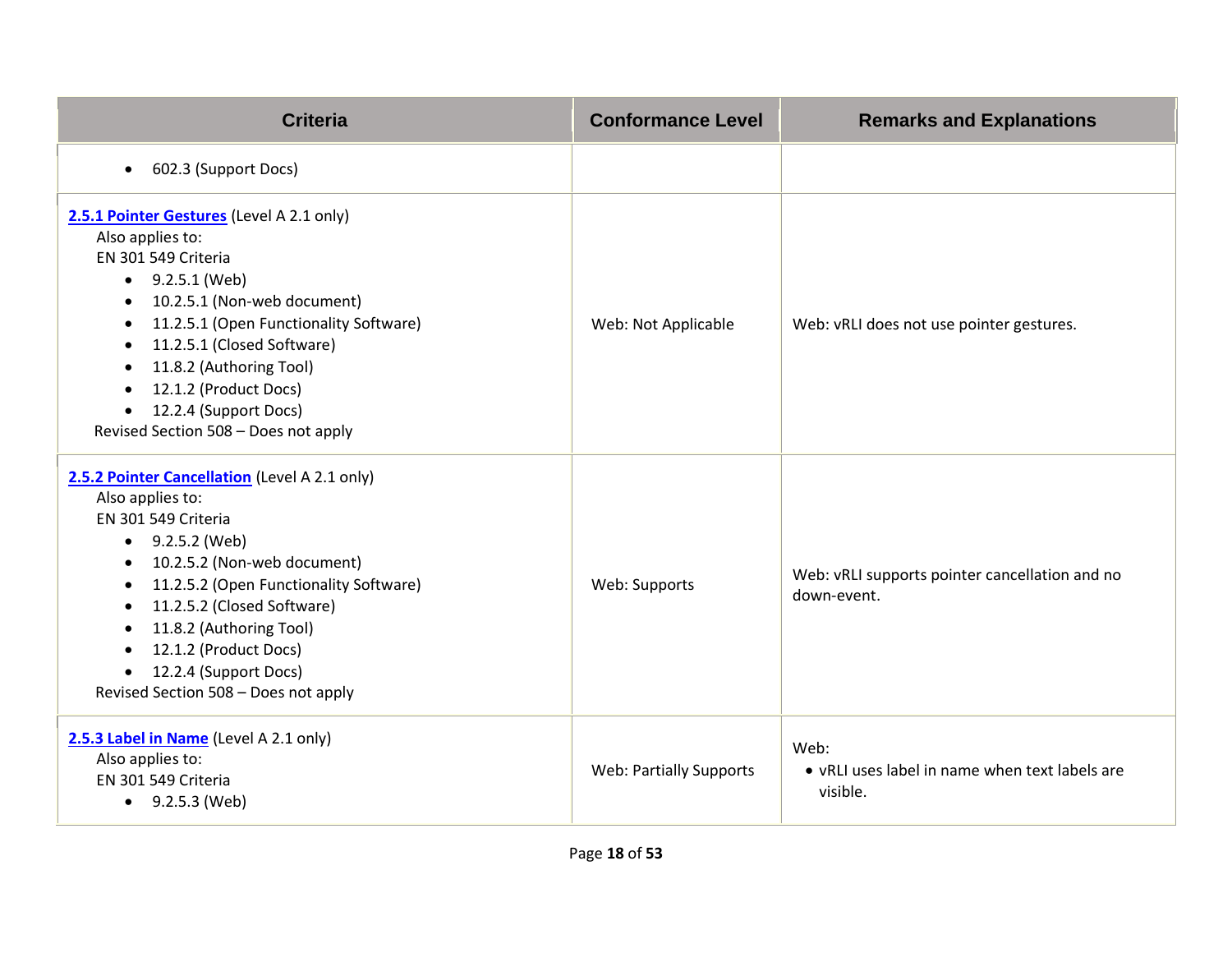| <b>Criteria</b>                                                                                                                                                                                                                                                                                                                                                                                 | <b>Conformance Level</b> | <b>Remarks and Explanations</b>                                                    |
|-------------------------------------------------------------------------------------------------------------------------------------------------------------------------------------------------------------------------------------------------------------------------------------------------------------------------------------------------------------------------------------------------|--------------------------|------------------------------------------------------------------------------------|
| 10.2.5.3 (Non-web document)<br>$\bullet$<br>11.2.5.3.1 (Open Functionality Software)<br>11.2.5.3.2 (Closed Software)<br>11.8.2 (Authoring Tool)<br>12.1.2 (Product Docs)<br>12.2.4 (Support Docs)<br>Revised Section 508 - Does not apply                                                                                                                                                       |                          | • vRLI does not explicitly label some elements,<br>relying on implicit labels.     |
| 2.5.4 Motion Actuation (Level A 2.1 only)<br>Also applies to:<br>EN 301 549 Criteria<br>$\bullet$ 9.2.5.4 (Web)<br>10.2.5.4 (Non-web document)<br>$\bullet$<br>11.2.5.4 (Open Functionality Software)<br>$\bullet$<br>11.2.5.4 (Closed Software)<br>$\bullet$<br>11.8.2 (Authoring Tool)<br>12.1.2 (Product Docs)<br>$\bullet$<br>12.2.4 (Support Docs)<br>Revised Section 508 - Does not apply | Web: Not Applicable      | Web: vRLI does not include functionality requiring<br>device motion or user motion |
| 3.1.1 Language of Page (Level A)<br>Also applies to:<br>EN 301 549 Criteria<br>$\bullet$ 9.3.1.1 (Web)<br>10.3.1.1 (Non-web document)<br>$\bullet$<br>11.3.1.1.1 (Open Functionality Software)<br>$\bullet$<br>11.3.1.1.2 (Closed Software)<br>$\bullet$<br>11.8.2 (Authoring Tool)<br>12.1.2 (Product Docs)<br>12.2.4 (Support Docs)<br>$\bullet$                                              | Web: Supports            | Web: In vRLI, primary language is defined<br>programmatically.                     |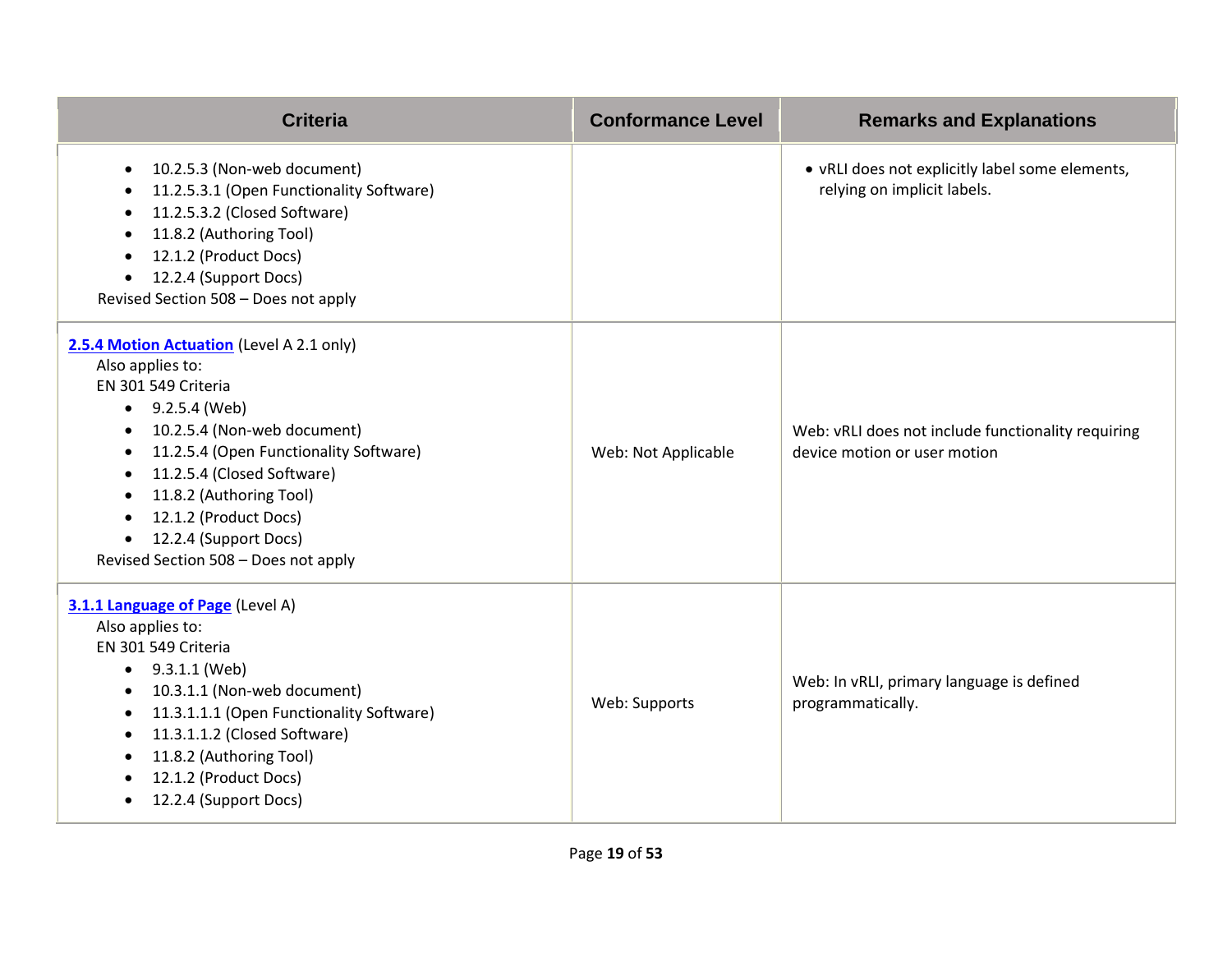| <b>Criteria</b>                                                                                                                                                                                                                                                                                                                                                                                                                                                         | <b>Conformance Level</b> | <b>Remarks and Explanations</b>                                                                    |
|-------------------------------------------------------------------------------------------------------------------------------------------------------------------------------------------------------------------------------------------------------------------------------------------------------------------------------------------------------------------------------------------------------------------------------------------------------------------------|--------------------------|----------------------------------------------------------------------------------------------------|
| <b>Revised Section 508</b><br>501 (Web)(Software)<br>$\bullet$<br>504.2 (Authoring Tool)<br>$\bullet$<br>602.3 (Support Docs)<br>$\bullet$                                                                                                                                                                                                                                                                                                                              |                          |                                                                                                    |
| 3.2.1 On Focus (Level A)<br>Also applies to:<br>EN 301 549 Criteria<br>$\bullet$ 9.3.2.1 (Web)<br>10.3.2.1 (Non-web document)<br>$\bullet$<br>11.3.2.1 (Open Functionality Software)<br>$\bullet$<br>11.3.2.1 (Closed Software)<br>$\bullet$<br>11.8.2 (Authoring Tool)<br>$\bullet$<br>12.1.2 (Product Docs)<br>12.2.4 (Support Docs)<br><b>Revised Section 508</b><br>501 (Web)(Software)<br>$\bullet$<br>504.2 (Authoring Tool)<br>$\bullet$<br>602.3 (Support Docs) | Web: Supports            | Web: vRLI includes components that do not initiate a<br>change of context when they receive focus. |
| 3.2.2 On Input (Level A)<br>Also applies to:<br>EN 301 549 Criteria<br>$\bullet$ 9.3.2.2 (Web)<br>10.3.2.2 (Non-web document)<br>$\bullet$<br>11.3.2.2 (Open Functionality Software)<br>$\bullet$<br>11.3.2.2 (Closed Software)<br>$\bullet$<br>11.8.2 (Authoring Tool)<br>12.1.2 (Product Docs)<br>$\bullet$<br>12.2.4 (Support Docs)<br>$\bullet$                                                                                                                     | Web: Supports            | Web: vRLI does not include components that initiate<br>a change of context on input.               |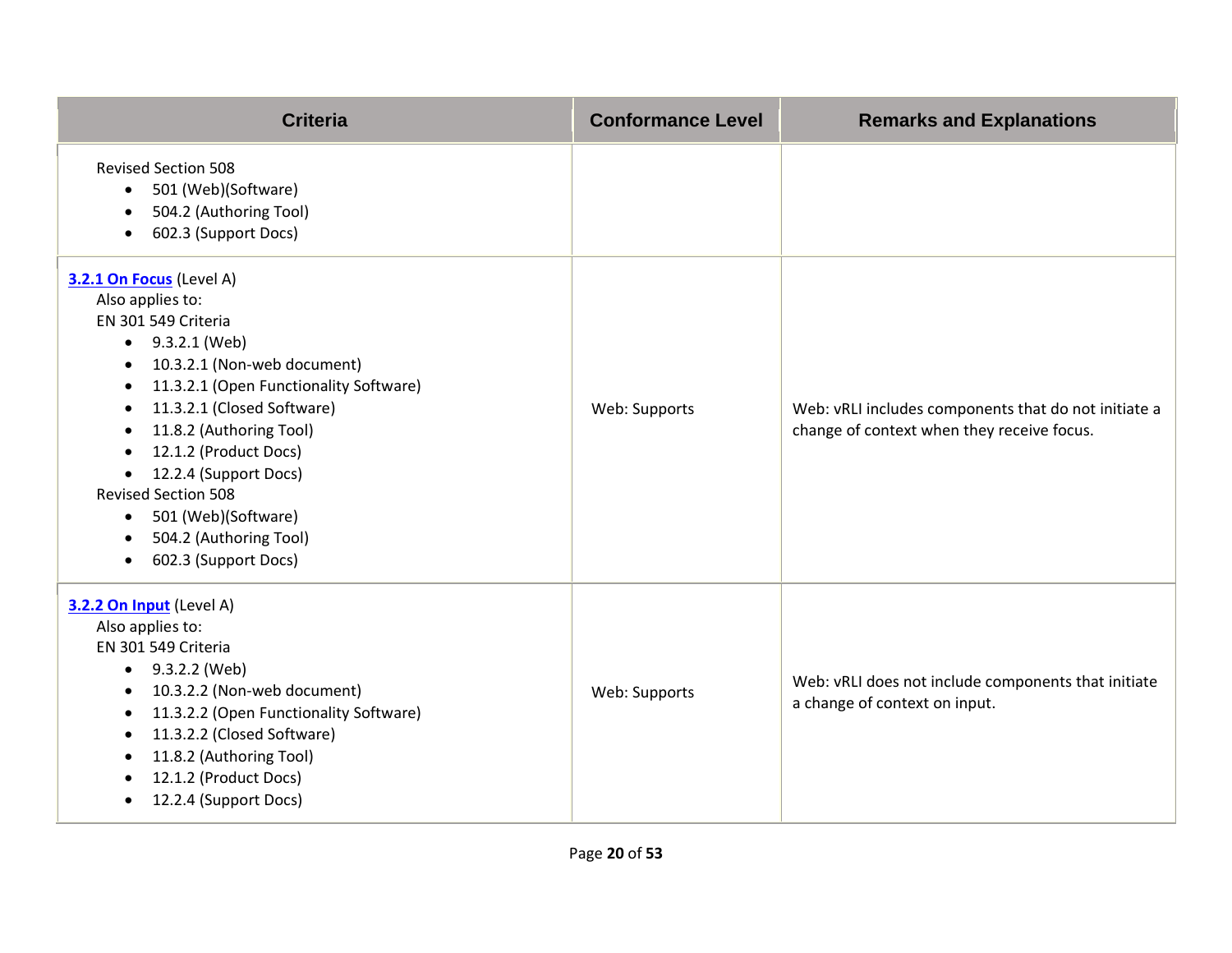| <b>Criteria</b>                                                                                                                                                                                                                                                                                                                                                                                                                     | <b>Conformance Level</b>       | <b>Remarks and Explanations</b>                                                                                                                                                                                                                                                                                                                                                                     |
|-------------------------------------------------------------------------------------------------------------------------------------------------------------------------------------------------------------------------------------------------------------------------------------------------------------------------------------------------------------------------------------------------------------------------------------|--------------------------------|-----------------------------------------------------------------------------------------------------------------------------------------------------------------------------------------------------------------------------------------------------------------------------------------------------------------------------------------------------------------------------------------------------|
| <b>Revised Section 508</b><br>501 (Web)(Software)<br>$\bullet$<br>504.2 (Authoring Tool)<br>602.3 (Support Docs)                                                                                                                                                                                                                                                                                                                    |                                |                                                                                                                                                                                                                                                                                                                                                                                                     |
| 3.3.1 Error Identification (Level A)<br>Also applies to:<br>EN 301 549 Criteria<br>$\bullet$ 9.3.3.1 (Web)<br>10.3.3.1 (Non-web document)<br>11.3.3.1.1 (Open Functionality Software)<br>11.3.3.1.2 (Closed Software)<br>$\bullet$<br>11.8.2 (Authoring Tool)<br>12.1.2 (Product Docs)<br>12.2.4 (Support Docs)<br><b>Revised Section 508</b><br>501 (Web)(Software)<br>$\bullet$<br>504.2 (Authoring Tool)<br>602.3 (Support Docs) | <b>Web: Partially Supports</b> | Web:<br>• vRLI uses error identification within many<br>workflows.<br>• vRLI uses visual cues that do not identify what<br>causes the error on several fields, such as field<br>errors within the new alerts modal dialog.                                                                                                                                                                          |
| <b>3.3.2 Labels or Instructions</b> (Level A)<br>Also applies to:<br>EN 301 549 Criteria<br>$\bullet$ 9.3.3.2 (Web)<br>10.3.3.2 (Non-web document)<br>11.3.3.2 (Open Functionality Software)<br>11.3.3.2 (Closed Software)<br>11.8.2 (Authoring Tool)<br>$\bullet$<br>12.1.2 (Product Docs)<br>12.2.4 (Support Docs)                                                                                                                | <b>Web: Partially Supports</b> | Web:<br>• vRLI uses labels or instructions across many<br>active elements such as input fields, buttons, and<br>forms.<br>• vRLI does not label some elements such as input<br>fields, required input fields, or read-only input<br>fields.<br>• vRLI does not use specific and unique labels to<br>identify some elements, such as the select<br>button within the Interactive Analytics workflow. |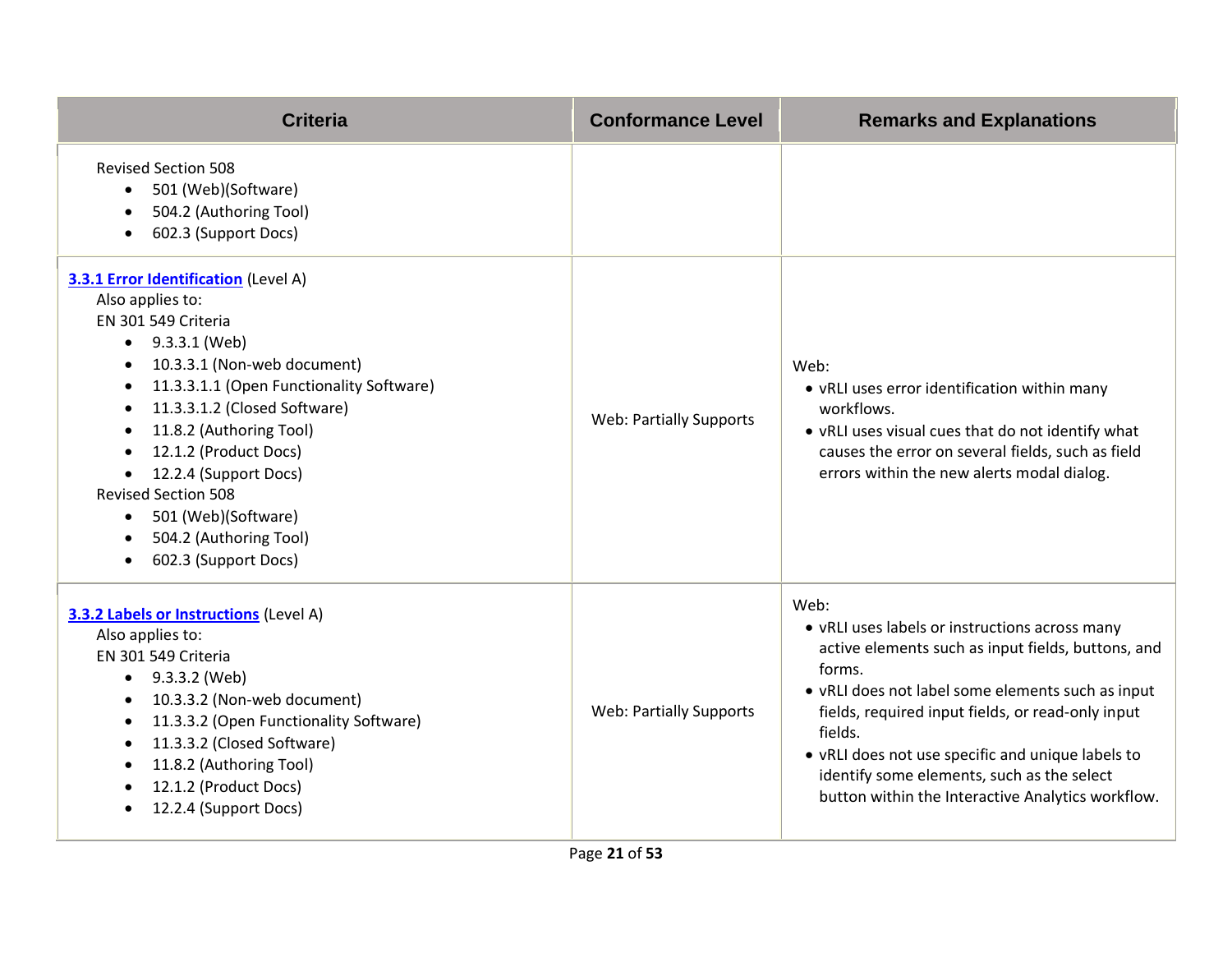| <b>Criteria</b>                                                                                                                                                                                                                                                                                                                                                                                                                                                   | <b>Conformance Level</b>       | <b>Remarks and Explanations</b>                                                                                                                                                                                                                                                                                                                                                                                                                                           |
|-------------------------------------------------------------------------------------------------------------------------------------------------------------------------------------------------------------------------------------------------------------------------------------------------------------------------------------------------------------------------------------------------------------------------------------------------------------------|--------------------------------|---------------------------------------------------------------------------------------------------------------------------------------------------------------------------------------------------------------------------------------------------------------------------------------------------------------------------------------------------------------------------------------------------------------------------------------------------------------------------|
| <b>Revised Section 508</b><br>501 (Web)(Software)<br>$\bullet$<br>504.2 (Authoring Tool)<br>602.3 (Support Docs)<br>$\bullet$                                                                                                                                                                                                                                                                                                                                     |                                |                                                                                                                                                                                                                                                                                                                                                                                                                                                                           |
| 4.1.1 Parsing (Level A)<br>Also applies to:<br>EN 301 549 Criteria<br>$\bullet$ 9.4.1.1 (Web)<br>10.4.1.1 (Non-web document)<br>11.4.1.1.1 (Open Functionality Software)<br>$\bullet$<br>11.4.1.1.2 (Closed Software) - Does not apply<br>$\bullet$<br>11.8.2 (Authoring Tool)<br>$\bullet$<br>12.1.2 (Product Docs)<br>12.2.4 (Support Docs)<br><b>Revised Section 508</b><br>501 (Web)(Software)<br>$\bullet$<br>504.2 (Authoring Tool)<br>602.3 (Support Docs) | <b>Web: Partially Supports</b> | Web: vRLI contains several parsing errors including<br>improperly nested elements, incorrect or incomplete<br>names, or incorrect use of ARIA.                                                                                                                                                                                                                                                                                                                            |
| 4.1.2 Name, Role, Value (Level A)<br>Also applies to:<br>EN 301 549 Criteria<br>$\bullet$ 9.4.1.2 (Web)<br>10.4.1.2 (Non-web document)<br>11.4.1.2.1 (Open Functionality Software)<br>$\bullet$<br>11.4.1.2.2 (Closed Software) - Not required<br>$\bullet$<br>11.8.2 (Authoring Tool)<br>$\bullet$<br>12.1.2 (Product Docs)<br>12.2.4 (Support Docs)                                                                                                             | <b>Web: Partially Supports</b> | Web:<br>• vRLI uses name, role, and/or value to identify<br>most elements across the application.<br>• vRLI uses the incorrect role on several elements<br>such as link on static text.<br>• vRLI does not indicate state on many elements<br>across all workflows, such as elements that are<br>expanded/collapsed, disabled, sorted<br>ascending/descending, or selected.<br>• vRLI uses many image buttons across all<br>workflows without explicitly providing a text |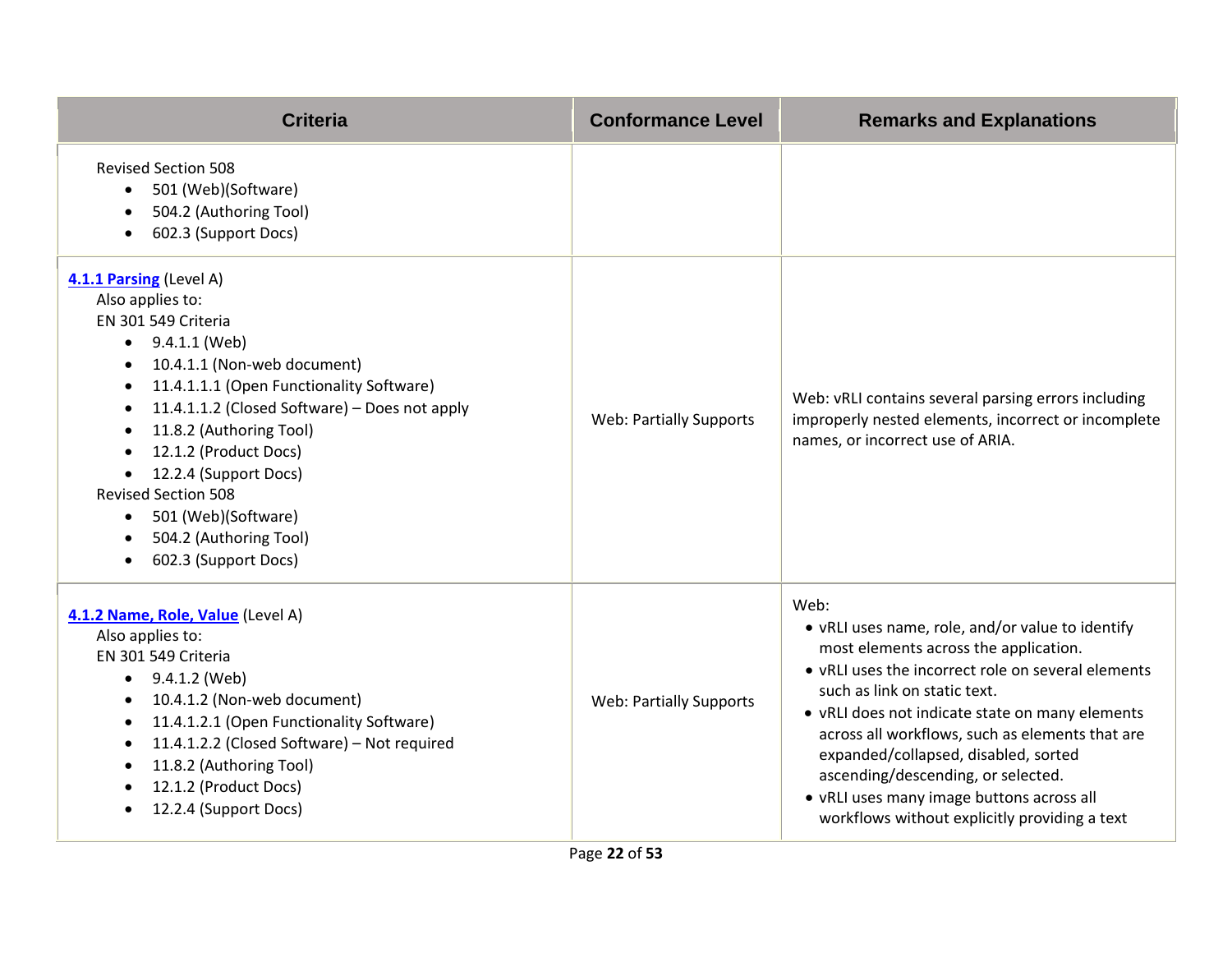| <b>Criteria</b>                                                                                     | <b>Conformance Level</b> | <b>Remarks and Explanations</b>                                                                                                                                                                                                                                                                                                                     |
|-----------------------------------------------------------------------------------------------------|--------------------------|-----------------------------------------------------------------------------------------------------------------------------------------------------------------------------------------------------------------------------------------------------------------------------------------------------------------------------------------------------|
| <b>Revised Section 508</b><br>501 (Web)(Software)<br>504.2 (Authoring Tool)<br>602.3 (Support Docs) |                          | name within the Administration workflow, such<br>as edit, tooltip, copy, or delete.<br>• vRLI uses many interactive elements across all<br>workflows without indicating the role<br>programmatically such as buttons, tabs, tab<br>panels, modal dialogs, list boxes, and input fields.<br>• Many elements use an incorrect role, such as<br>links. |

#### **Table 2: Success Criteria, Level AA**

| <b>Criteria</b>                                                                                                                                                                                                                                                                                                                                                                                                                                            | <b>Conformance Level</b> | <b>Remarks and Explanations</b>                |
|------------------------------------------------------------------------------------------------------------------------------------------------------------------------------------------------------------------------------------------------------------------------------------------------------------------------------------------------------------------------------------------------------------------------------------------------------------|--------------------------|------------------------------------------------|
| 1.2.4 Captions (Live) (Level AA)<br>Also applies to:<br>EN 301 549 Criteria<br>9.1.2.4 (Web)<br>$\bullet$<br>10.1.2.4 (Non-web document)<br>$\bullet$<br>11.1.2.4 (Open Functionality Software)<br>$\bullet$<br>11.1.2.4 (Closed Software)<br>$\bullet$<br>11.8.2 (Authoring Tool)<br>$\bullet$<br>12.1.2 (Product Docs)<br>$\bullet$<br>12.2.4 (Support Docs)<br><b>Revised Section 508</b><br>501 (Web)(Software)<br>$\bullet$<br>504.2 (Authoring Tool) | Web: Not Applicable      | Web: vRLI does not contain live audio content. |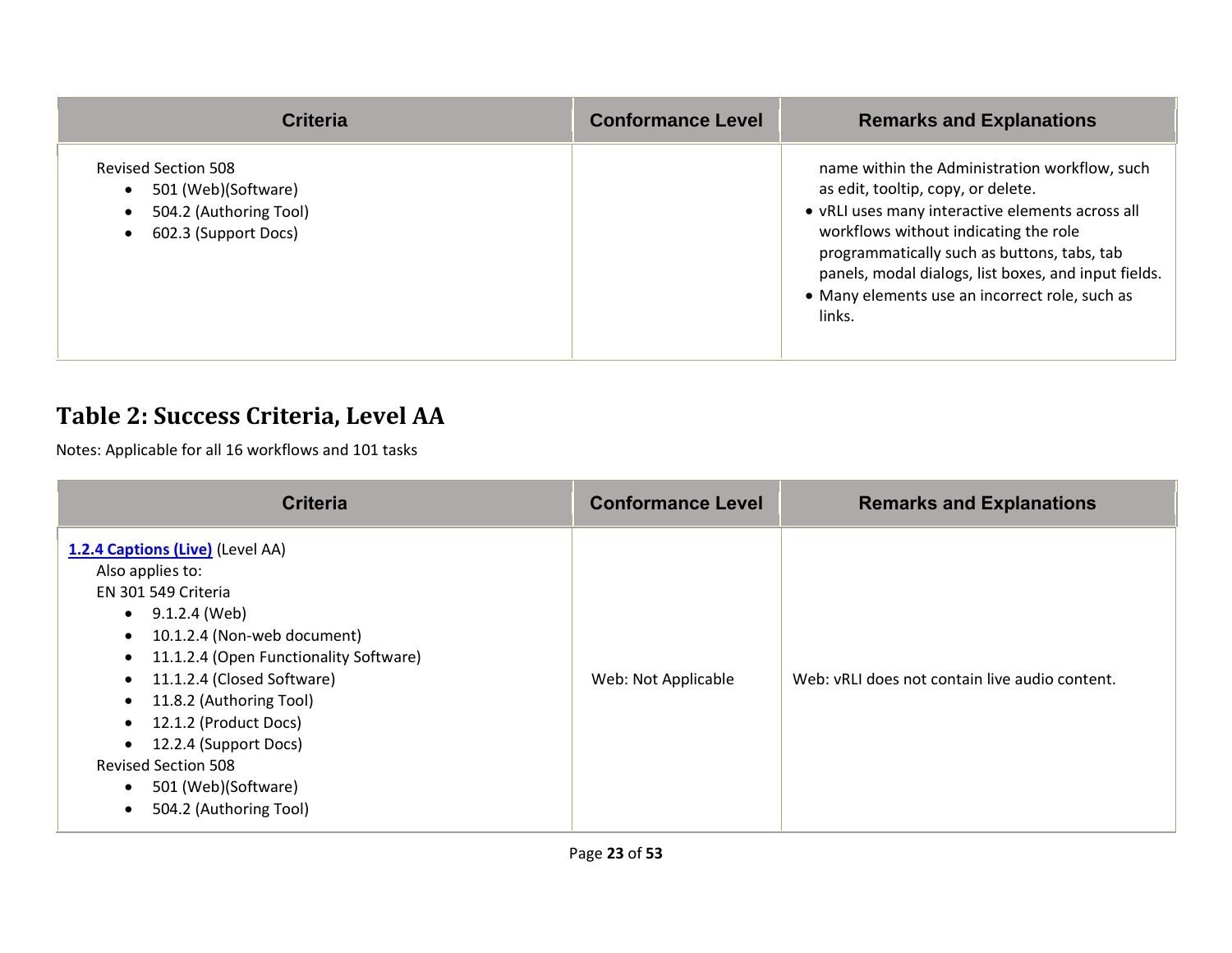| <b>Criteria</b>                                                                                                                                                                                                                                                                                                                                                                                                                               | <b>Conformance Level</b>       | <b>Remarks and Explanations</b>                                                             |
|-----------------------------------------------------------------------------------------------------------------------------------------------------------------------------------------------------------------------------------------------------------------------------------------------------------------------------------------------------------------------------------------------------------------------------------------------|--------------------------------|---------------------------------------------------------------------------------------------|
| 602.3 (Support Docs)<br>$\bullet$                                                                                                                                                                                                                                                                                                                                                                                                             |                                |                                                                                             |
| 1.2.5 Audio Description (Prerecorded) (Level AA)<br>Also applies to:<br>EN 301 549 Criteria<br>$\bullet$ 9.1.2.5 (Web)<br>10.1.2.5 (Non-web document)<br>11.1.2.5 (Open Functionality Software)<br>11.1.2.5 (Closed Software)<br>$\bullet$<br>11.8.2 (Authoring Tool)<br>12.1.2 (Product Docs)<br>12.2.4 (Support Docs)<br><b>Revised Section 508</b><br>• 501 (Web)(Software)<br>504.2 (Authoring Tool)<br>602.3 (Support Docs)<br>$\bullet$ | Web: Not Applicable            | Web: vRLI does not include audio descriptions for<br>videos.                                |
| 1.3.4 Orientation (Level AA 2.1 only)<br>Also applies to:<br>EN 301 549 Criteria<br>$\bullet$ 9.1.3.4 (Web)<br>10.1.3.4 (Non-web document)<br>$\bullet$<br>11.1.3.4 (Open Functionality Software)<br>$\bullet$<br>11.1.3.4 (Closed Software)<br>11.8.2 (Authoring Tool)<br>12.1.2 (Product Docs)<br>$\bullet$<br>12.2.4 (Support Docs)<br>$\bullet$<br>Revised Section 508 - Does not apply                                                   | Web: Supports                  | Web: vRLI is a web application and does not restrict<br>the user from changing orientation. |
| 1.3.5 Identify Input Purpose (Level AA 2.1 only)                                                                                                                                                                                                                                                                                                                                                                                              | <b>Web: Partially Supports</b> | Web:                                                                                        |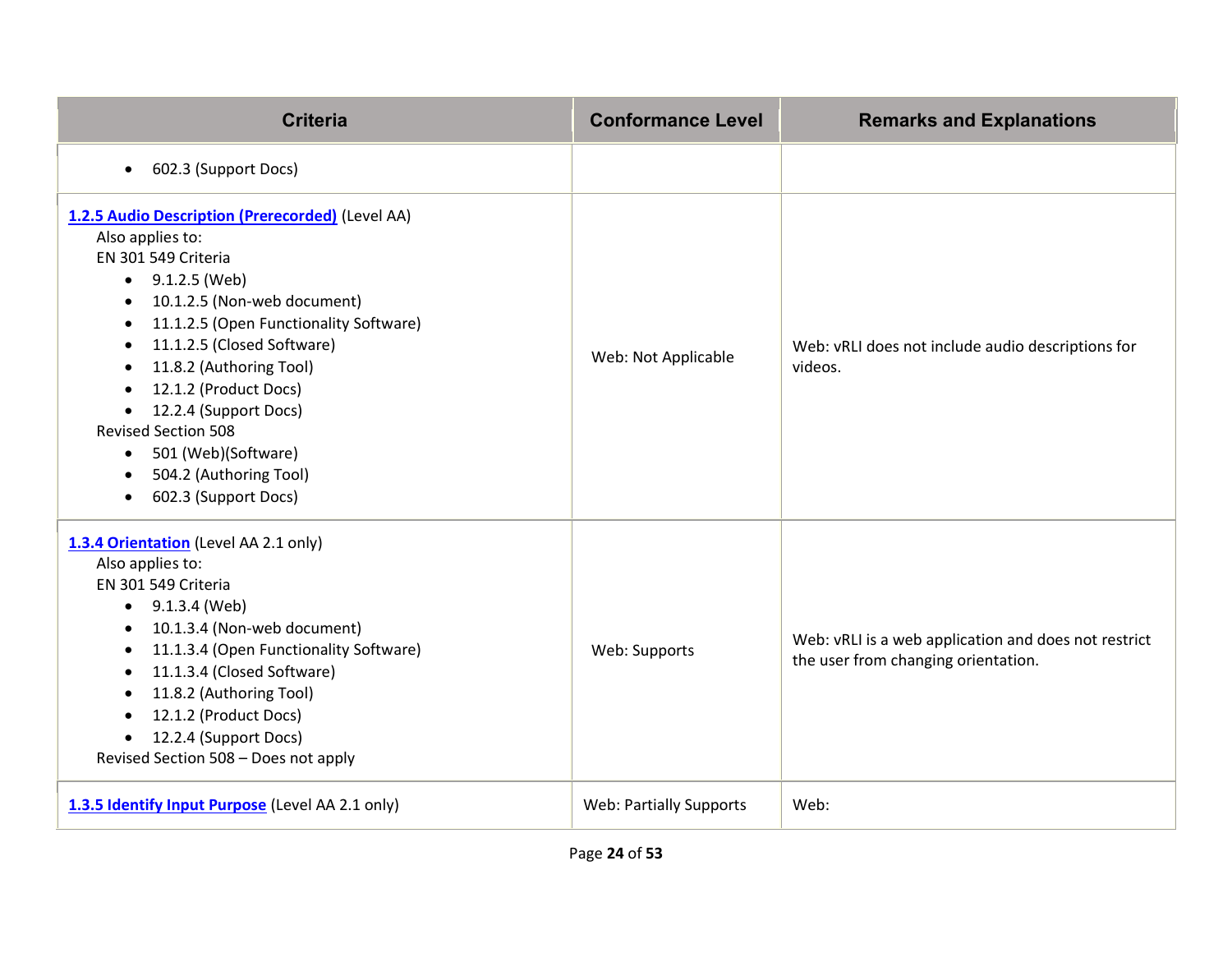| <b>Criteria</b>                                                                                                                                                                                                                                                                                                                                                                                                      | <b>Conformance Level</b>       | <b>Remarks and Explanations</b>                                                                                                                                                                                                                                                                                                                                    |
|----------------------------------------------------------------------------------------------------------------------------------------------------------------------------------------------------------------------------------------------------------------------------------------------------------------------------------------------------------------------------------------------------------------------|--------------------------------|--------------------------------------------------------------------------------------------------------------------------------------------------------------------------------------------------------------------------------------------------------------------------------------------------------------------------------------------------------------------|
| Also applies to:<br>EN 301 549 Criteria<br>9.1.3.5 (Web)<br>10.1.3.5 (Non-web document)<br>11.1.3.5.1 (Open Functionality Software)<br>11.1.3.5.2 (Closed Software)<br>11.8.2 (Authoring Tool)<br>12.1.2 (Product Docs)<br>12.2.4 (Support Docs)<br>$\bullet$<br>Revised Section 508 - Does not apply                                                                                                                |                                | • vRLI identifies input purpose for some icons and<br>user interface components.<br>• vRLI uses a header landmark but does not use<br>additional landmarks.<br>• vRLI does not label many interface components<br>such as charts, input fields, and application<br>menus.<br>• vRLI inaccurately identifies several interface<br>components such as cog and times. |
| 1.4.3 Contrast (Minimum) (Level AA)<br>Also applies to:<br>EN 301 549 Criteria<br>9.1.4.3 (Web)<br>10.1.4.3 (Non-web document)<br>11.1.4.3 (Open Functionality Software)<br>$\bullet$<br>11.1.4.3 (Closed Software)<br>11.8.2 (Authoring Tool)<br>12.1.2 (Product Docs)<br>12.2.4 (Support Docs)<br><b>Revised Section 508</b><br>501 (Web)(Software)<br>$\bullet$<br>504.2 (Authoring Tool)<br>602.3 (Support Docs) | <b>Web: Partially Supports</b> | Web:<br>• vRLI provides sufficient contrast for many<br>elements across the application.<br>. vRLI has many elements that do not meet the<br>minimum contrast ratio, such as placeholder<br>text, query search autocomplete results, and text<br>within charts.                                                                                                    |
| 1.4.4 Resize text (Level AA)<br>Also applies to:<br>EN 301 549 Criteria<br>$\bullet$ 9.1.4.4 (Web)                                                                                                                                                                                                                                                                                                                   | Web: Does Not Support          | Web: vRLI includes content that is not available<br>when text is resized up to 200%.                                                                                                                                                                                                                                                                               |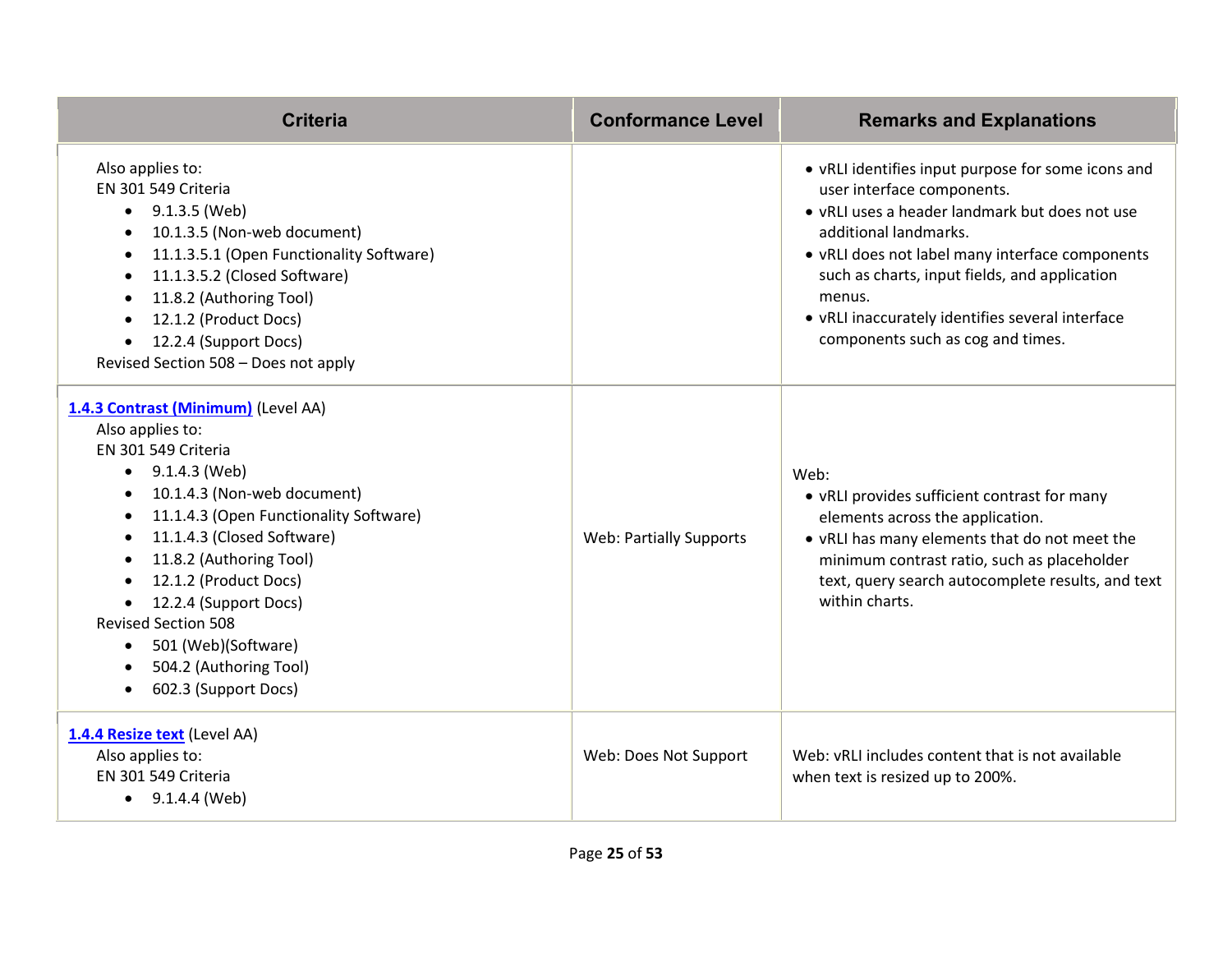| <b>Criteria</b>                                                                                                                                                                                                                                                                                                                                                                                                         | <b>Conformance Level</b> | <b>Remarks and Explanations</b>                                                |
|-------------------------------------------------------------------------------------------------------------------------------------------------------------------------------------------------------------------------------------------------------------------------------------------------------------------------------------------------------------------------------------------------------------------------|--------------------------|--------------------------------------------------------------------------------|
| 10.1.4.4 (Non-web document)<br>$\bullet$<br>11.1.4.4.1 (Open Functionality Software)<br>11.1.4.4.2 (Closed Software)<br>11.8.2 (Authoring Tool)<br>12.1.2 (Product Docs)<br>12.2.4 (Support Docs)<br><b>Revised Section 508</b><br>501 (Web)(Software)<br>$\bullet$<br>504.2 (Authoring Tool)<br>602.3 (Support Docs)                                                                                                   |                          |                                                                                |
| 1.4.5 Images of Text (Level AA)<br>Also applies to:<br>EN 301 549 Criteria<br>$\bullet$ 9.1.4.5 (Web)<br>10.1.4.5 (Non-web document)<br>11.1.4.5.1 (Open Functionality Software)<br>11.1.4.5.2 (Closed Software) - Does not apply<br>11.8.2 (Authoring Tool)<br>12.1.2 (Product Docs)<br>12.2.4 (Support Docs)<br><b>Revised Section 508</b><br>• 501 (Web)(Software)<br>504.2 (Authoring Tool)<br>602.3 (Support Docs) | Web: Supports            | Web: vRLI provides information using plain text<br>rather than images of text. |
| 1.4.10 Reflow (Level AA 2.1 only)<br>Also applies to:<br>EN 301 549 Criteria<br>$\bullet$ 9.1.4.10 (Web)                                                                                                                                                                                                                                                                                                                | Web: Does Not Support    | Web: vRLI includes content that fails to reflow<br>appropriately.              |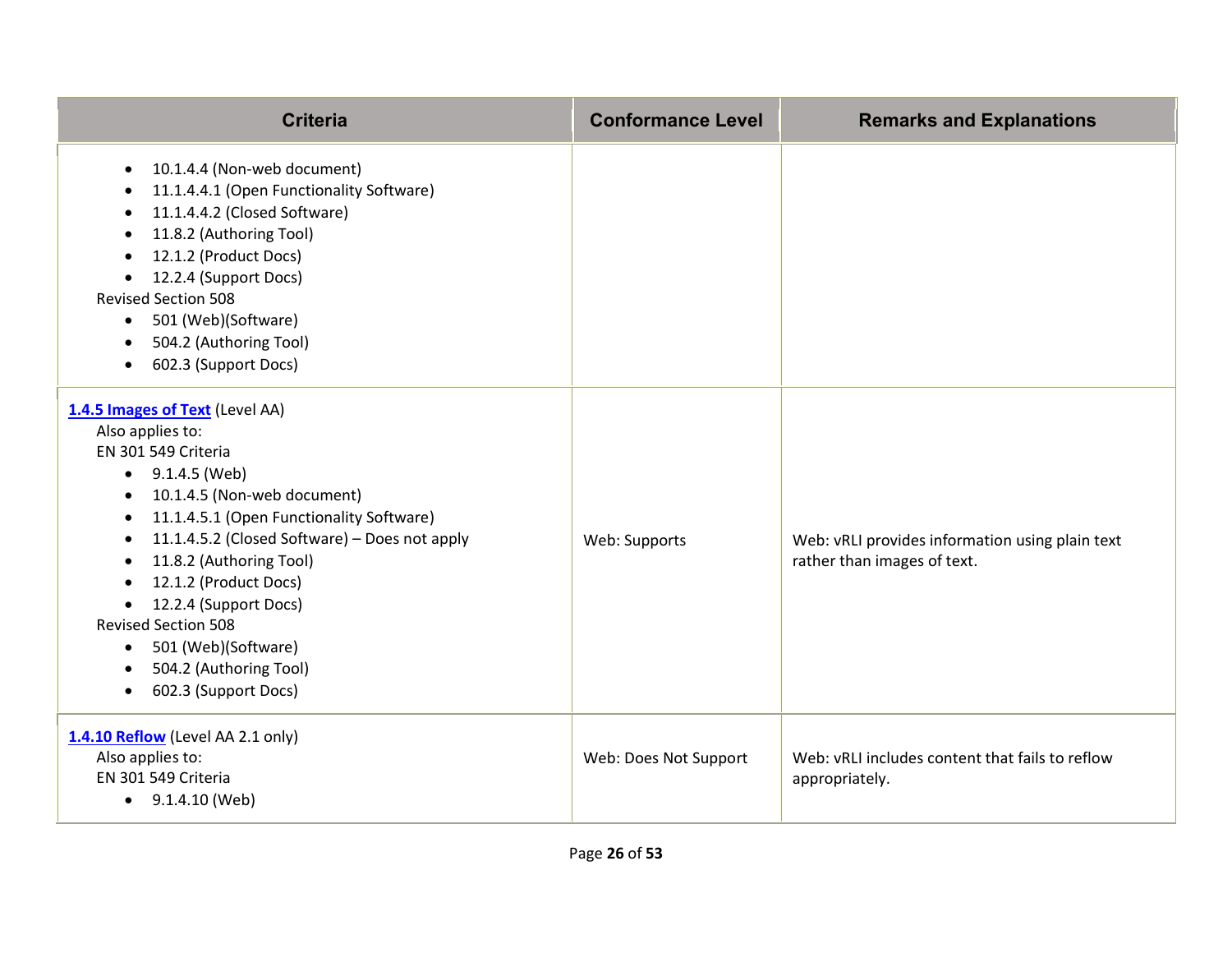| <b>Criteria</b>                                                                                                                                                                                                                                                                                                                                                                                                                  | <b>Conformance Level</b> | <b>Remarks and Explanations</b>                                                                                                                                                                                                                                                                    |
|----------------------------------------------------------------------------------------------------------------------------------------------------------------------------------------------------------------------------------------------------------------------------------------------------------------------------------------------------------------------------------------------------------------------------------|--------------------------|----------------------------------------------------------------------------------------------------------------------------------------------------------------------------------------------------------------------------------------------------------------------------------------------------|
| 10.1.4.10 (Non-web document)<br>$\bullet$<br>11.1.4.10 (Open Functionality Software)<br>11.1.4.10 (Closed Software)<br>11.8.2 (Authoring Tool)<br>$\bullet$<br>12.1.2 (Product Docs)<br>12.2.4 (Support Docs)<br>Revised Section 508 - Does not apply                                                                                                                                                                            |                          |                                                                                                                                                                                                                                                                                                    |
| 1.4.11 Non-text Contrast (Level AA 2.1 only)<br>Also applies to:<br>EN 301 549 Criteria<br>$\bullet$ 9.1.4.11 (Web)<br>10.1.4.11 (Non-web document)<br>$\bullet$<br>11.1.4.11 (Open Functionality Software)<br>$\bullet$<br>11.1.4.11 (Closed Software)<br>$\bullet$<br>11.8.2 (Authoring Tool)<br>$\bullet$<br>12.1.2 (Product Docs)<br>$\bullet$<br>12.2.4 (Support Docs)<br>$\bullet$<br>Revised Section 508 - Does not apply | Web: Partially Supports  | Web:<br>• vRLI provides sufficient color contrast for non-<br>text content on many tasks within workflows.<br>• vRLI includes several instances where color<br>contrast is insufficient such as charts and graphs<br>across all workflows and an arrow icon within<br>the administration workflow. |
| 1.4.12 Text Spacing (Level AA 2.1 only)<br>Also applies to:<br>EN 301 549 Criteria<br>$\bullet$ 9.1.4.12 (Web)<br>10.1.4.12 (Non-web document)<br>$\bullet$<br>11.1.4.12 (Open Functionality Software)<br>$\bullet$<br>11.1.4.12 (Closed Software)<br>$\bullet$<br>11.8.2 (Authoring Tool)<br>12.1.2 (Product Docs)<br>12.2.4 (Support Docs)<br>$\bullet$                                                                        | Web: Supports            | Web: vRLI, provides content and functionality<br>appropriately when text spacing styles are applied.                                                                                                                                                                                               |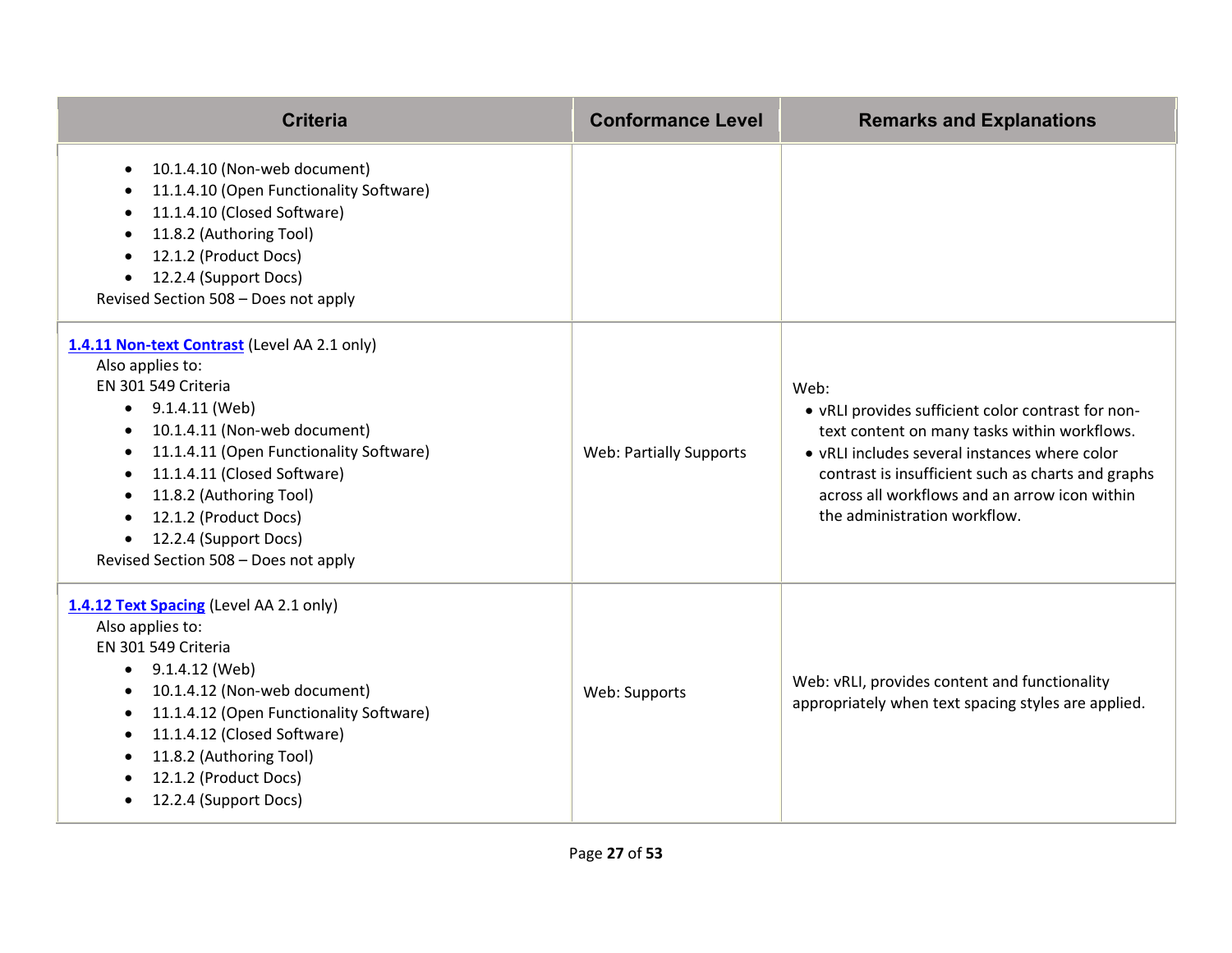| <b>Criteria</b>                                                                                                                                                                                                                                                                                                                                                                                                                                                                                                                                                                                     | <b>Conformance Level</b> | <b>Remarks and Explanations</b>                                                                                                                                                                                                                                                                                                                                                                                                                                             |
|-----------------------------------------------------------------------------------------------------------------------------------------------------------------------------------------------------------------------------------------------------------------------------------------------------------------------------------------------------------------------------------------------------------------------------------------------------------------------------------------------------------------------------------------------------------------------------------------------------|--------------------------|-----------------------------------------------------------------------------------------------------------------------------------------------------------------------------------------------------------------------------------------------------------------------------------------------------------------------------------------------------------------------------------------------------------------------------------------------------------------------------|
| Revised Section 508 - Does not apply                                                                                                                                                                                                                                                                                                                                                                                                                                                                                                                                                                |                          |                                                                                                                                                                                                                                                                                                                                                                                                                                                                             |
| 1.4.13 Content on Hover or Focus (Level AA 2.1 only)<br>Also applies to:<br>EN 301 549 Criteria<br>$\bullet$ 9.1.4.13 (Web)<br>10.1.4.13 (Non-web document)<br>11.1.4.13 (Open Functionality Software)<br>$\bullet$<br>11.1.4.13 (Closed Software)<br>$\bullet$<br>11.8.2 (Authoring Tool)<br>$\bullet$<br>12.1.2 (Product Docs)<br>12.2.4 (Support Docs)<br>$\bullet$<br>Revised Section 508 - Does not apply                                                                                                                                                                                      | Web: Partially Supports  | Web:<br>• vRLI includes content that becomes available on<br>hover and on focus can be dismissed without<br>losing focus location across most workflows and<br>tasks.<br>• vRLI includes some content that appears on<br>hover that cannot be dismissed without moving<br>the mouse pointer and hovered content does<br>not persist when the mouse is moved to other<br>content, such as chart text, edit and close icons<br>for items in the "extracted fieldnames" modal. |
| 2.4.5 Multiple Ways (Level AA)<br>Also applies to:<br>EN 301 549 Criteria<br>• $9.2.4.5$ (Web)<br>10.2.4.5 (Non-web document) - Does not apply<br>$\bullet$<br>11.2.4.5 (Open Functionality Software) - Does not apply<br>$\bullet$<br>11.2.4.5 (Closed Software) - Does not apply<br>11.8.2 (Authoring Tool)<br>$\bullet$<br>12.1.2 (Product Docs)<br>12.2.4 (Support Docs)<br><b>Revised Section 508</b><br>501 (Web)(Software) – Does not apply to non-web<br>$\bullet$<br>software<br>504.2 (Authoring Tool)<br>$\bullet$<br>602.3 (Support Docs) – Does not apply to non-web docs<br>$\bullet$ | Web: Supports            | Web: vRLI provides multiple ways for users to locate<br>the required content.                                                                                                                                                                                                                                                                                                                                                                                               |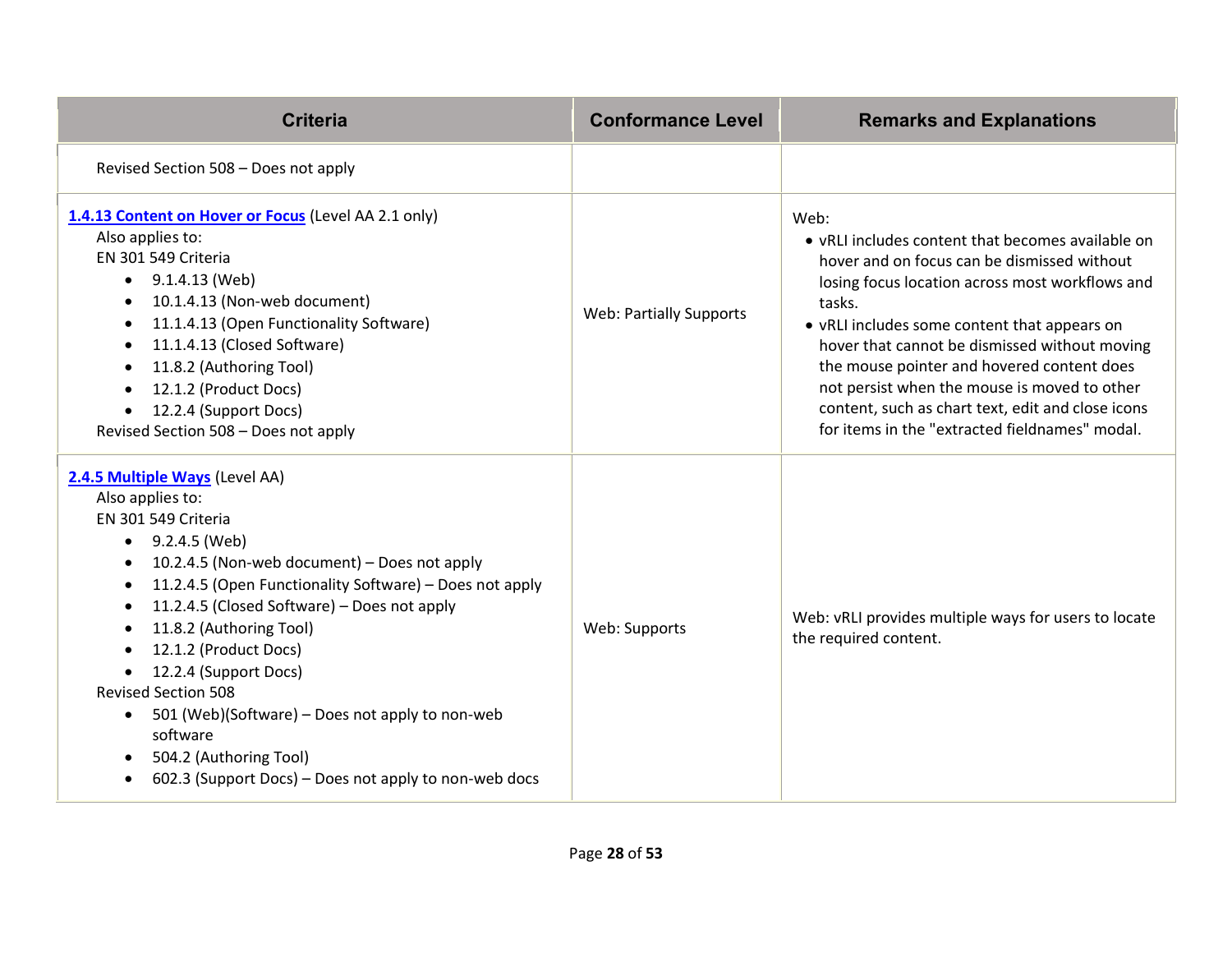| <b>Criteria</b>                                                                                                                                                                                                                                                                                                                                                                                                                                                                             | <b>Conformance Level</b>       | <b>Remarks and Explanations</b>                                                                                                                                                                                                                 |
|---------------------------------------------------------------------------------------------------------------------------------------------------------------------------------------------------------------------------------------------------------------------------------------------------------------------------------------------------------------------------------------------------------------------------------------------------------------------------------------------|--------------------------------|-------------------------------------------------------------------------------------------------------------------------------------------------------------------------------------------------------------------------------------------------|
| 2.4.6 Headings and Labels (Level AA)<br>Also applies to:<br>EN 301 549 Criteria<br>9.2.4.6 (Web)<br>$\bullet$<br>10.2.4.6 (Non-web document)<br>٠<br>11.2.4.6 (Open Functionality Software)<br>$\bullet$<br>11.2.4.6 (Closed Software)<br>$\bullet$<br>11.8.2 (Authoring Tool)<br>$\bullet$<br>12.1.2 (Product Docs)<br>12.2.4 (Support Docs)<br><b>Revised Section 508</b><br>501 (Web)(Software)<br>$\bullet$<br>504.2 (Authoring Tool)<br>$\bullet$<br>602.3 (Support Docs)<br>$\bullet$ | <b>Web: Partially Supports</b> | Web:<br>• vRLI provides unique and descriptive headings<br>and labels on most elements.<br>• vRLI does not use specific and unique labels to<br>identify some elements, such as the select<br>button within the Interactive Analytics workflow. |
| 2.4.7 Focus Visible (Level AA)<br>Also applies to:<br>EN 301 549 Criteria<br>• $9.2.4.7$ (Web)<br>10.2.4.7 (Non-web document)<br>$\bullet$<br>11.2.4.7 (Open Functionality Software)<br>٠<br>11.2.4.7 (Closed Software)<br>٠<br>11.8.2 (Authoring Tool)<br>$\bullet$<br>12.1.2 (Product Docs)<br>12.2.4 (Support Docs)<br><b>Revised Section 508</b><br>501 (Web)(Software)<br>$\bullet$<br>504.2 (Authoring Tool)<br>602.3 (Support Docs)<br>$\bullet$                                     | <b>Web: Partially Supports</b> | Web:<br>• vRLI provides visible keyboard focus on active<br>elements across workflows and tasks.                                                                                                                                                |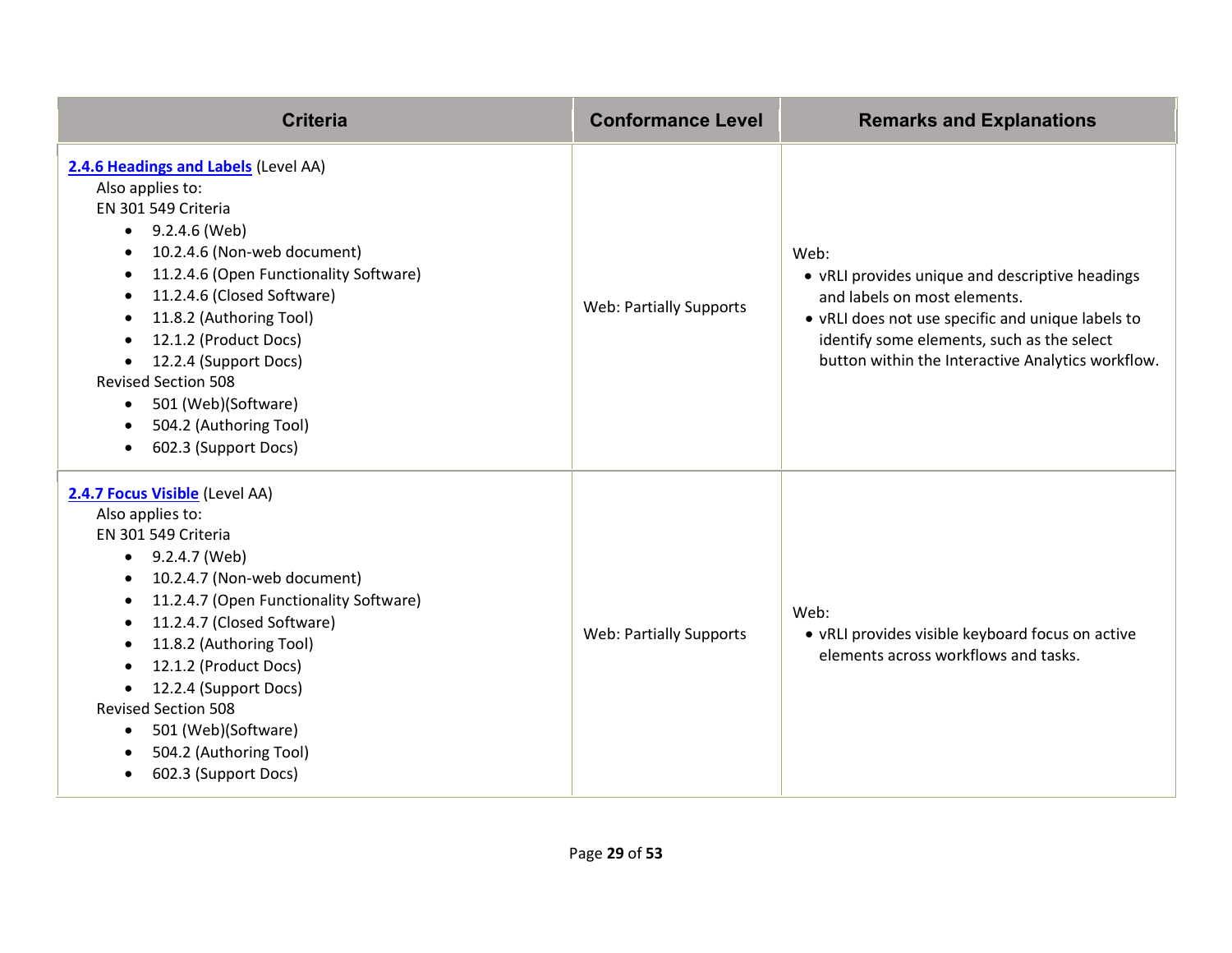| <b>Criteria</b>                                                                                                                                                                                                                                                                                                                                                                                                                                                                                                                                                                                             | <b>Conformance Level</b> | <b>Remarks and Explanations</b>                                            |
|-------------------------------------------------------------------------------------------------------------------------------------------------------------------------------------------------------------------------------------------------------------------------------------------------------------------------------------------------------------------------------------------------------------------------------------------------------------------------------------------------------------------------------------------------------------------------------------------------------------|--------------------------|----------------------------------------------------------------------------|
| 3.1.2 Language of Parts (Level AA)<br>Also applies to:<br>EN 301 549 Criteria<br>$\bullet$ 9.3.1.2 (Web)<br>10.3.1.2 (Non-web document)<br>11.3.1.2 (Open Functionality Software) - Does not apply<br>$\bullet$<br>11.3.1.2 (Closed Software) - Does not apply<br>$\bullet$<br>11.8.2 (Authoring Tool)<br>12.1.2 (Product Docs)<br>12.2.4 (Support Docs)<br>$\bullet$<br><b>Revised Section 508</b><br>501 (Web)(Software)<br>$\bullet$<br>504.2 (Authoring Tool)<br>602.3 (Support Docs)<br>$\bullet$                                                                                                      | Web: Not Applicable      | Web: vRLI does not include content in a secondary<br>language              |
| <b>3.2.3 Consistent Navigation (Level AA)</b><br>Also applies to:<br>EN 301 549 Criteria<br>$\bullet$ 9.3.2.3 (Web)<br>10.3.2.3 (Non-web document) - Does not apply<br>11.3.2.3 (Open Functionality Software) - Does not apply<br>11.3.2.3 (Closed Software) - Does not apply<br>$\bullet$<br>11.8.2 (Authoring Tool)<br>12.1.2 (Product Docs)<br>12.2.4 (Support Docs)<br>$\bullet$<br><b>Revised Section 508</b><br>501 (Web)(Software) - Does not apply to non-web<br>$\bullet$<br>software<br>504.2 (Authoring Tool)<br>$\bullet$<br>602.3 (Support Docs) - Does not apply to non-web docs<br>$\bullet$ | Web: Supports            | Web: vRLI provides a consistent navigation<br>mechanism for all the pages. |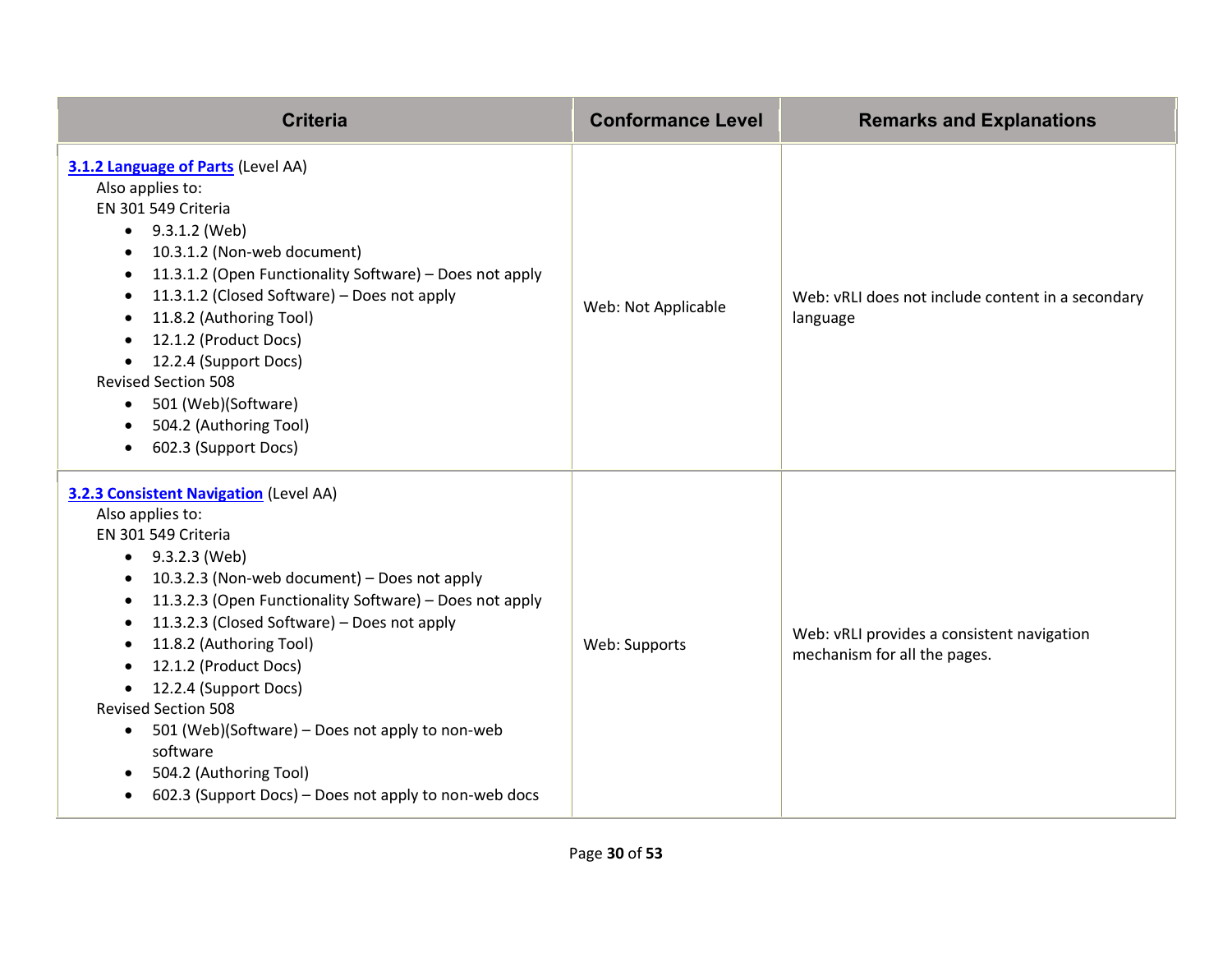| <b>Criteria</b>                                                                                                                                                                                                                                                                                                                                                                                                                                                                                                                                                                                                               | <b>Conformance Level</b> | <b>Remarks and Explanations</b>                                   |
|-------------------------------------------------------------------------------------------------------------------------------------------------------------------------------------------------------------------------------------------------------------------------------------------------------------------------------------------------------------------------------------------------------------------------------------------------------------------------------------------------------------------------------------------------------------------------------------------------------------------------------|--------------------------|-------------------------------------------------------------------|
| 3.2.4 Consistent Identification (Level AA)<br>Also applies to:<br>EN 301 549 Criteria<br>9.3.2.4 (Web)<br>$\bullet$<br>10.3.2.4 (Non-web document) - Does not apply<br>$\bullet$<br>11.3.2.4 (Open Functionality Software) - Does not apply<br>$\bullet$<br>11.3.2.4 (Closed Software) - Does not apply<br>$\bullet$<br>11.8.2 (Authoring Tool)<br>٠<br>12.1.2 (Product Docs)<br>12.2.4 (Support Docs)<br>$\bullet$<br><b>Revised Section 508</b><br>501 (Web)(Software) - Does not apply to non-web<br>$\bullet$<br>software<br>504.2 (Authoring Tool)<br>$\bullet$<br>602.3 (Support Docs) - Does not apply to non-web docs | Web: Supports            | Web: vRLI identifies elements consistently on all the<br>pages.   |
| <b>3.3.3 Error Suggestion</b> (Level AA)<br>Also applies to:<br>EN 301 549 Criteria<br>$\bullet$ 9.3.3.3 (Web)<br>10.3.3.3 (Non-web document)<br>$\bullet$<br>11.3.3.3 (Open Functionality Software)<br>$\bullet$<br>11.3.3.3 (Closed Software)<br>$\bullet$<br>11.8.2 (Authoring Tool)<br>12.1.2 (Product Docs)<br>12.2.4 (Support Docs)<br><b>Revised Section 508</b><br>501 (Web)(Software)<br>$\bullet$<br>504.2 (Authoring Tool)<br>602.3 (Support Docs)<br>٠                                                                                                                                                            | Web: Supports            | Web: vRLI provides descriptive error messages for<br>form fields. |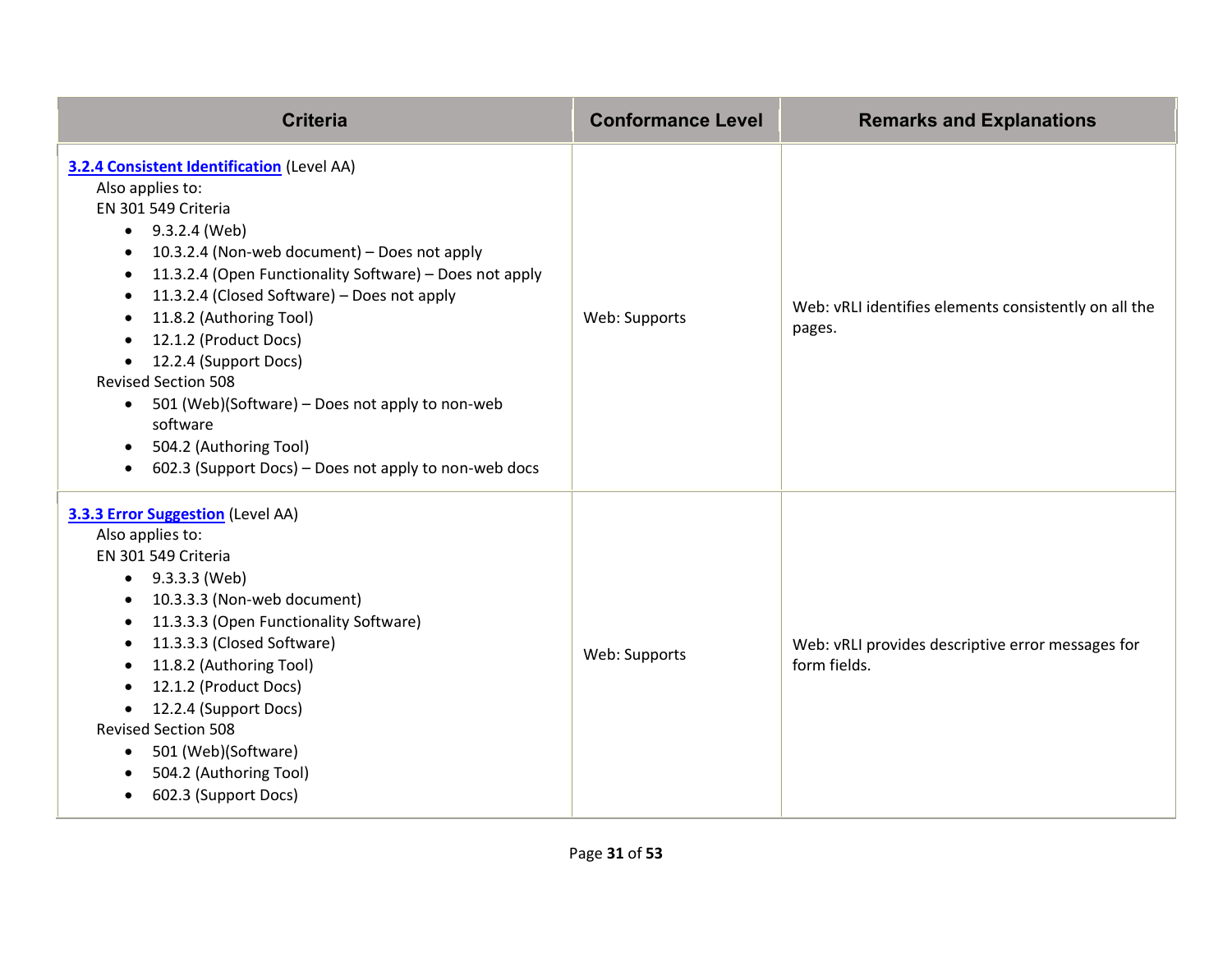| <b>Criteria</b>                                                                                                                                                                                                                                                                                                                                                                                                                                            | <b>Conformance Level</b> | <b>Remarks and Explanations</b>                                                                                                         |
|------------------------------------------------------------------------------------------------------------------------------------------------------------------------------------------------------------------------------------------------------------------------------------------------------------------------------------------------------------------------------------------------------------------------------------------------------------|--------------------------|-----------------------------------------------------------------------------------------------------------------------------------------|
| 3.3.4 Error Prevention (Legal, Financial, Data) (Level AA)<br>Also applies to:<br>EN 301 549 Criteria<br>$\bullet$ 9.3.3.4 (Web)<br>10.3.3.4 (Non-web document)<br>11.3.3.4 (Open Functionality Software)<br>11.3.3.4 (Closed Software)<br>$\bullet$<br>11.8.2 (Authoring Tool)<br>12.1.2 (Product Docs)<br>12.2.4 (Support Docs)<br><b>Revised Section 508</b><br>501 (Web)(Software)<br>$\bullet$<br>504.2 (Authoring Tool)<br>٠<br>602.3 (Support Docs) | Web: Not Applicable      | Web: vRLI does not include forms that cause legal<br>commitments or financial transactions.                                             |
| 4.1.3 Status Messages (Level AA 2.1 only)<br>Also applies to:<br>EN 301 549 Criteria<br>9.4.1.3 (Web)<br>$\bullet$<br>10.4.1.3 (Non-web document)<br>$\bullet$<br>11.4.1.3 (Open Functionality Software)<br>$\bullet$<br>11.4.1.3 (Closed Software) - Does not apply<br>11.8.2 (Authoring Tool)<br>12.1.2 (Product Docs)<br>12.2.4 (Support Docs)<br>Revised Section 508 - Does not apply                                                                  | Web: Does Not Support    | Web: vRLI includes loading messages and snack bars<br>that are not announced for screen reader users<br>across all workflows and tasks. |

#### **Table 3: Success Criteria, Level AAA**

Notes: AAA Criteria are not evaluated in this report.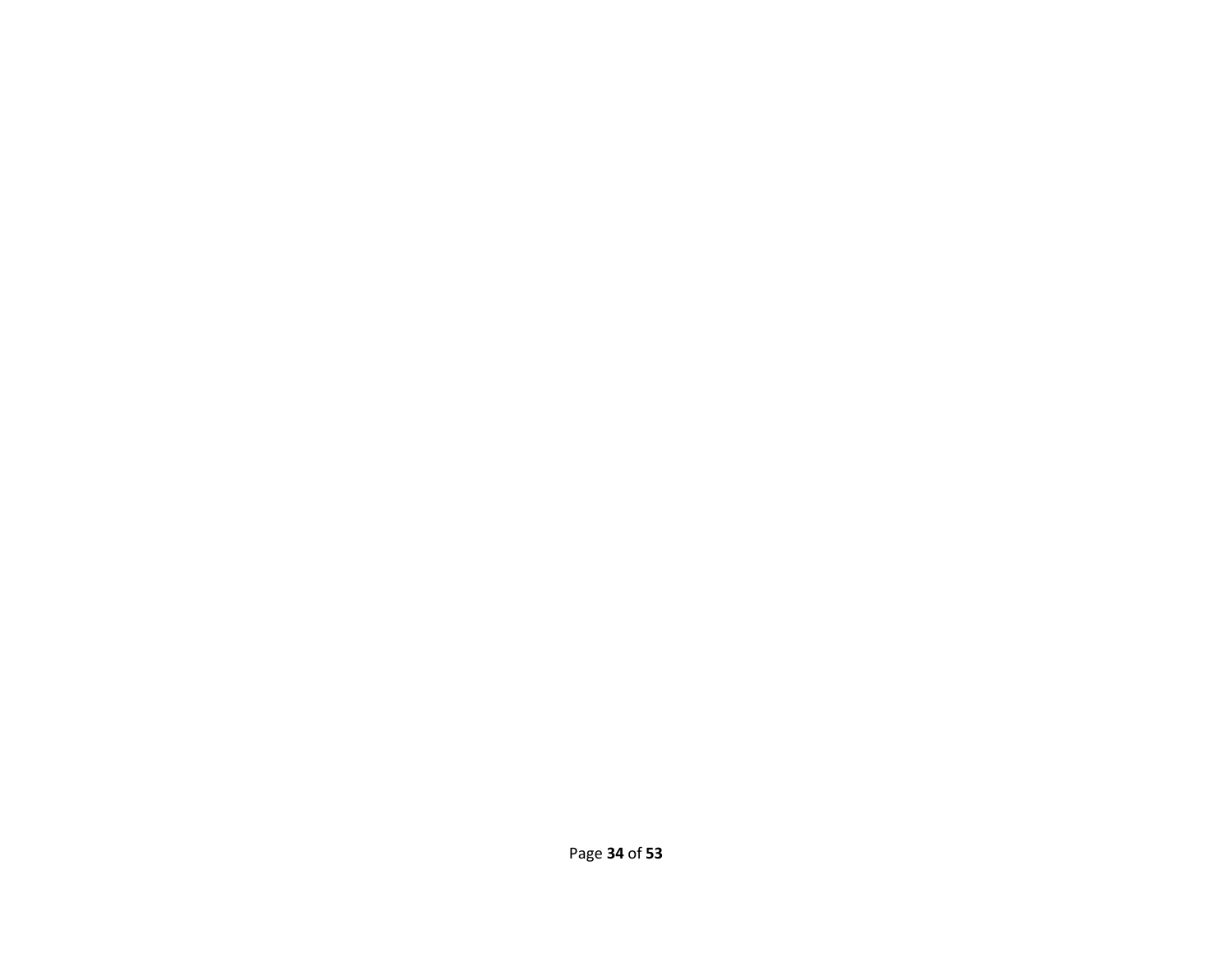# **Revised Section 508 Report**

Notes: Applicable for all 16 workflows and 101 tasks

## **Chapter 3: [Functional Performance Criteria](https://www.access-board.gov/guidelines-and-standards/communications-and-it/about-the-ict-refresh/final-rule/text-of-the-standards-and-guidelines#302-functional-performance-criteria) (FPC)**

| <b>Criteria</b>                   | <b>Conformance Level</b>  | <b>Remarks and Explanations</b>                                                                                                                                                                                                                                                             |
|-----------------------------------|---------------------------|---------------------------------------------------------------------------------------------------------------------------------------------------------------------------------------------------------------------------------------------------------------------------------------------|
| 302.1 Without Vision              | <b>Partially Supports</b> | vRLI features allow people with vision<br>loss to use screen readers to interact<br>with user interface elements. Some<br>components misidentify component<br>name, role, and state as disclosed in<br>Table 1: 1.1.1, 1.2.3, 1.3.1, 1.3.2, 2.1.1,<br>3.3.1, and 4.1.2, and Table 2: 4.1.3. |
| 302.2 With Limited Vision         | <b>Partially Supports</b> | vRLI features allow people with limited<br>vision to access most of the interface<br>elements. Some challenges may occur<br>while accessing the application as<br>disclosed in Table 1: 1.3.2 and 1.4.1 and<br>Table 2: 1.4.3, 1.4.10, 1.4.11, and 2.4.7.                                   |
| 302.3 Without Perception of Color | <b>Partially Supports</b> | vRLI can be operated by people<br>without perception of color. Some<br>challenges may occur as disclosed in<br>Table 1: 1.4.1 and Table 2: 1.4.3 and<br>1.4.11.                                                                                                                             |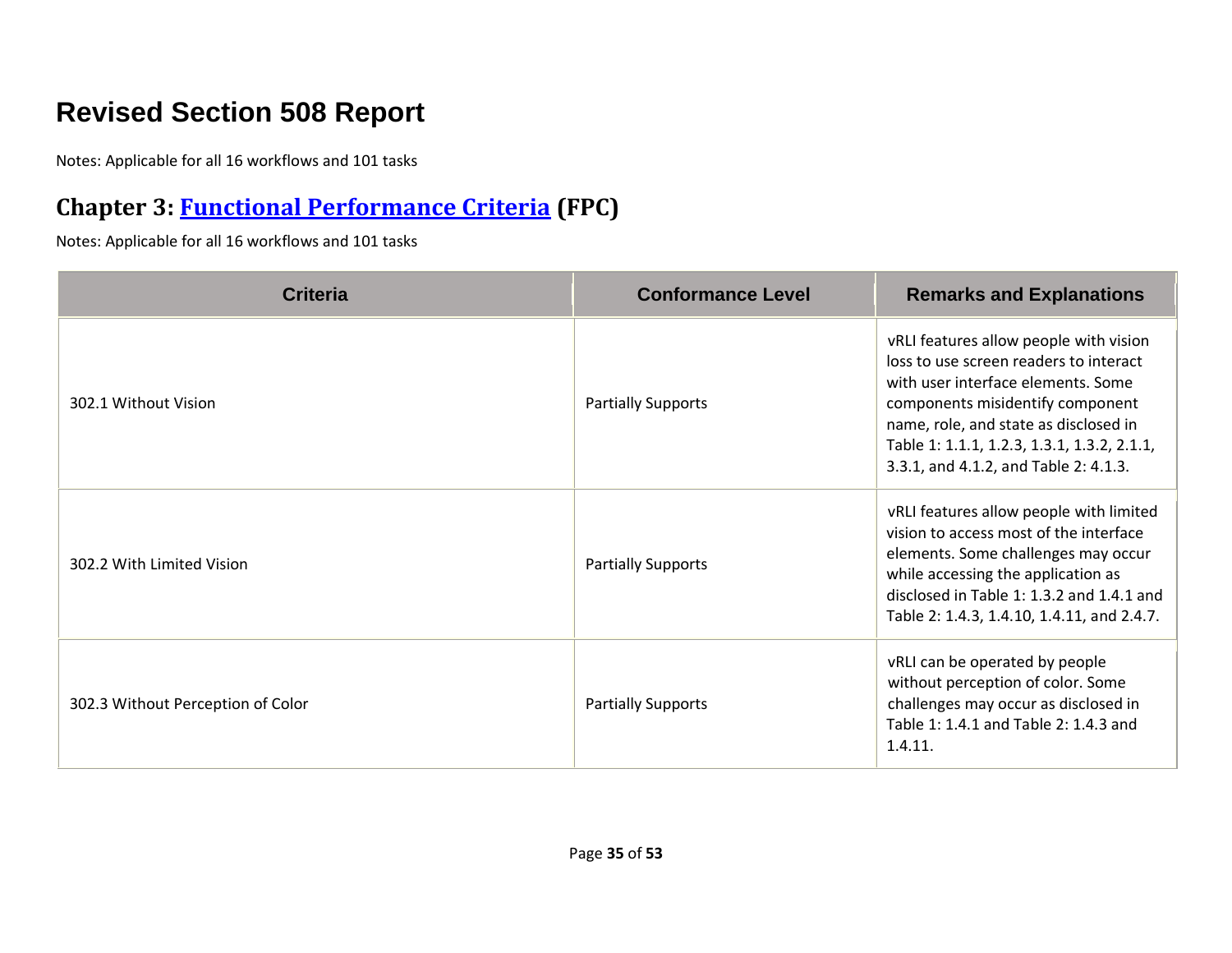| <b>Criteria</b>                                                | <b>Conformance Level</b>  | <b>Remarks and Explanations</b>                                                                                                                                  |
|----------------------------------------------------------------|---------------------------|------------------------------------------------------------------------------------------------------------------------------------------------------------------|
| 302.4 Without Hearing                                          | Supports                  | vRLI features allow people without<br>hearing to access the application<br>controls do not require hearing.                                                      |
| 302.5 With Limited Hearing                                     | Supports                  | vRLI features allow people with limited<br>hearing to access the application<br>controls do not require hearing.                                                 |
| 302.6 Without Speech                                           | Supports                  | vRLI features allow people without<br>speech to access the application<br>controls do not require speech input.                                                  |
| 302.7 With Limited Manipulation                                | <b>Partially Supports</b> | vRLI can be operated by people with<br>limited manipulation. Some challenges<br>may occur as disclosed in Table 1: 2.1.1<br>and Table 2: 2.4.7.                  |
| 302.8 With Limited Reach and Strength                          | <b>Partially Supports</b> | vRLI vSphere can be operated by<br>people with limited reach and strength.<br>Some challenges may occur as<br>disclosed in Table 1: 2.1.1 and Table 2:<br>2.4.7. |
| 302.9 With Limited Language, Cognitive, and Learning Abilities | <b>Partially Supports</b> | vRLI can be operated by people with<br>limited language, cognitive, and<br>learning abilities. Some challenges may<br>occur as disclosed in Table 1: 3.3.2       |

#### **Chapter 4: [Hardware](https://www.access-board.gov/guidelines-and-standards/communications-and-it/about-the-ict-refresh/final-rule/text-of-the-standards-and-guidelines#401-general)**

Notes: Not Applicable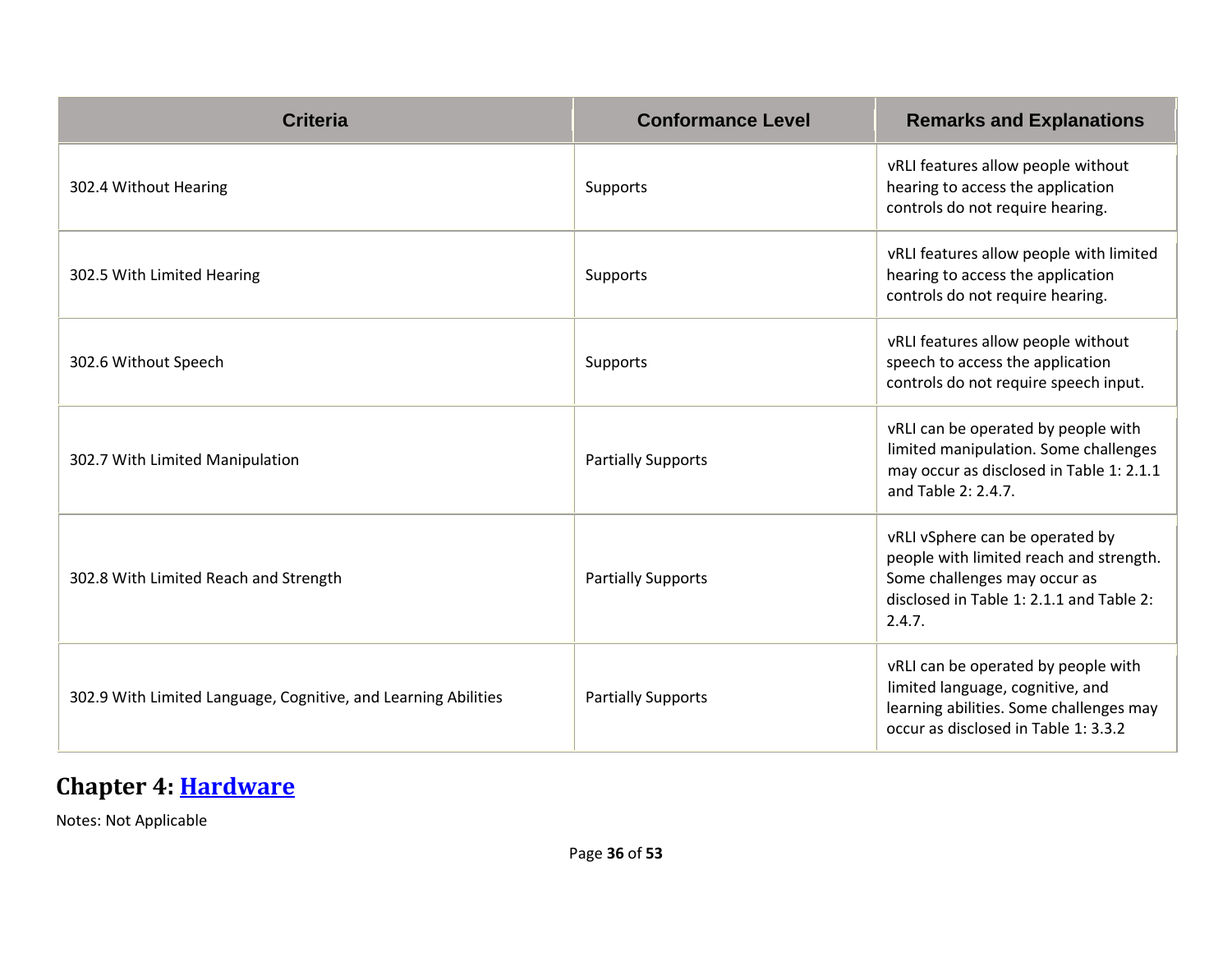#### **Chapter 5: [Software](https://www.access-board.gov/guidelines-and-standards/communications-and-it/about-the-ict-refresh/final-rule/text-of-the-standards-and-guidelines#501-general)**

| <b>Criteria</b>                                       | <b>Conformance Level</b>            | <b>Remarks and Explanations</b>     |
|-------------------------------------------------------|-------------------------------------|-------------------------------------|
| 501.1 Scope - Incorporation of WCAG 2.0 AA            | See WCAG 2.1 section                | See information in WCAG 2.1 section |
| <b>502 Interoperability with Assistive Technology</b> | Heading cell - no response required | Heading cell - no response required |
| 502.2.1 User Control of Accessibility Features        | Not Applicable                      | vRLI is not a platform software.    |
| 502.2.2 No Disruption of Accessibility Features       | Not Applicable                      | vRLI is not a platform software.    |
| 502.3 Accessibility Services                          | Heading cell - no response required | Heading cell - no response required |
| 502.3.1 Object Information                            | Not Applicable                      | vRLI is not a platform software.    |
| 502.3.2 Modification of Object Information            | Not Applicable                      | vRLI is not a platform software.    |
| 502.3.3 Row, Column, and Headers                      | Not Applicable                      | vRLI is not a platform software.    |
| 502.3.4 Values                                        | Not Applicable                      | vRLI is not a platform software.    |
| 502.3.5 Modification of Values                        | Not Applicable                      | vRLI is not a platform software.    |
| 502.3.6 Label Relationships                           | Not Applicable                      | vRLI is not a platform software.    |
| 502.3.7 Hierarchical Relationships                    | Not Applicable                      | vRLI is not a platform software.    |
| 502.3.8 Text                                          | Not Applicable                      | vRLI is not a platform software.    |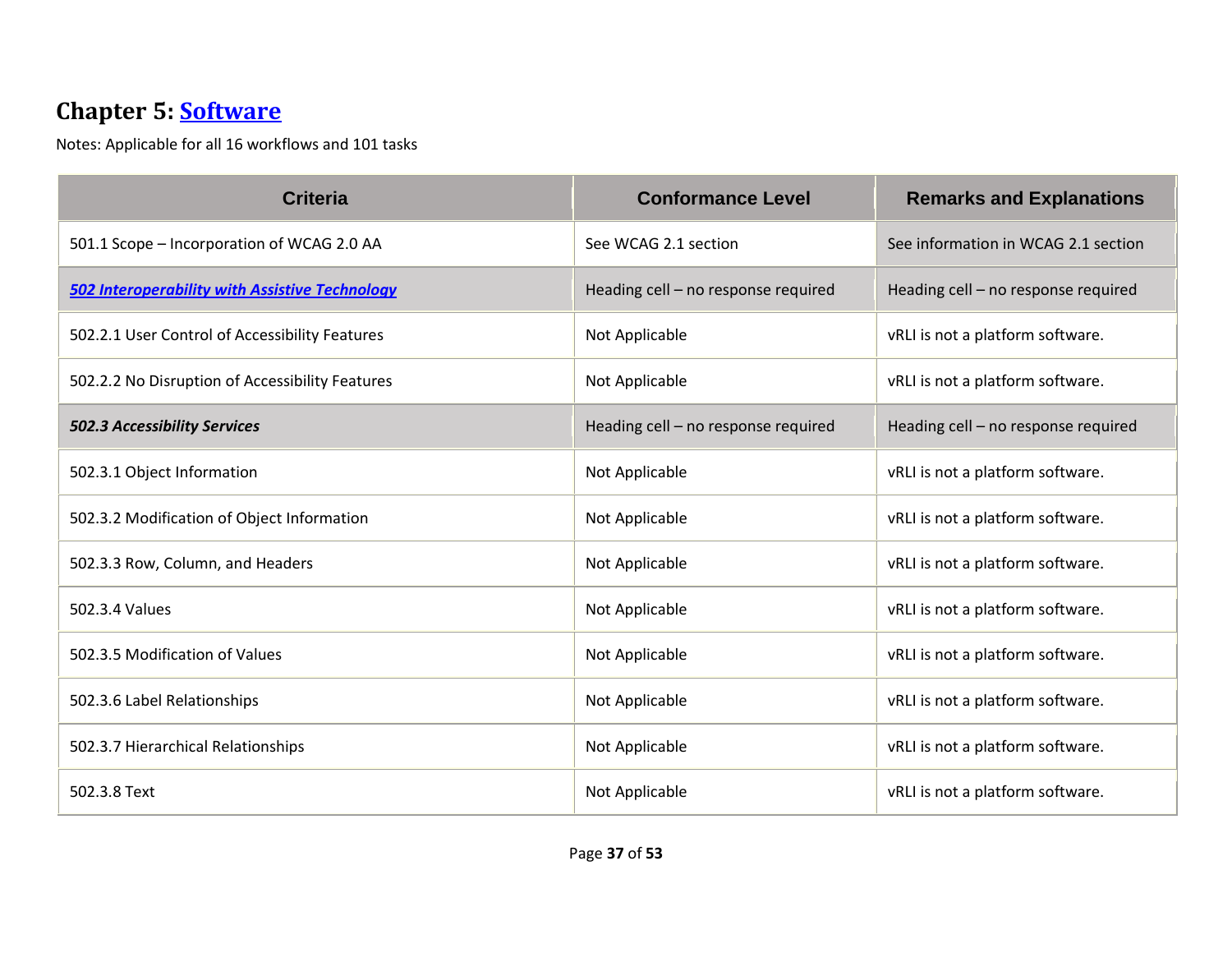| <b>Criteria</b>                                        | <b>Conformance Level</b>            | <b>Remarks and Explanations</b>              |
|--------------------------------------------------------|-------------------------------------|----------------------------------------------|
| 502.3.9 Modification of Text                           | Not Applicable                      | vRLI is not a platform software.             |
| 502.3.10 List of Actions                               | Not Applicable                      | vRLI is not a platform software.             |
| 502.3.11 Actions on Objects                            | Not Applicable                      | vRLI is not a platform software.             |
| 502.3.12 Focus Cursor                                  | Not Applicable                      | vRLI is not a platform software.             |
| 502.3.13 Modification of Focus Cursor                  | Not Applicable                      | vRLI is not a platform software.             |
| 502.3.14 Event Notification                            | Not Applicable                      | vRLI is not a platform software.             |
| 502.4 Platform Accessibility Features                  | Not Applicable                      | vRLI is not a platform software.             |
| <b>503 Applications</b>                                | Heading cell - no response required | Heading cell - no response required          |
| 503.2 User Preferences                                 | Not Applicable                      | vRLI does not contain synchronized<br>media. |
| 503.3 Alternative User Interfaces                      | Not Applicable                      | vRLI does not contain synchronized<br>media. |
| 503.4 User Controls for Captions and Audio Description | Heading cell - no response required | Heading cell - no response required          |
| 503.4.1 Caption Controls                               | Not Applicable                      | vRLI does not contain synchronized<br>media. |
| 503.4.2 Audio Description Controls                     | Not Applicable                      | vRLI does not contain synchronized<br>media. |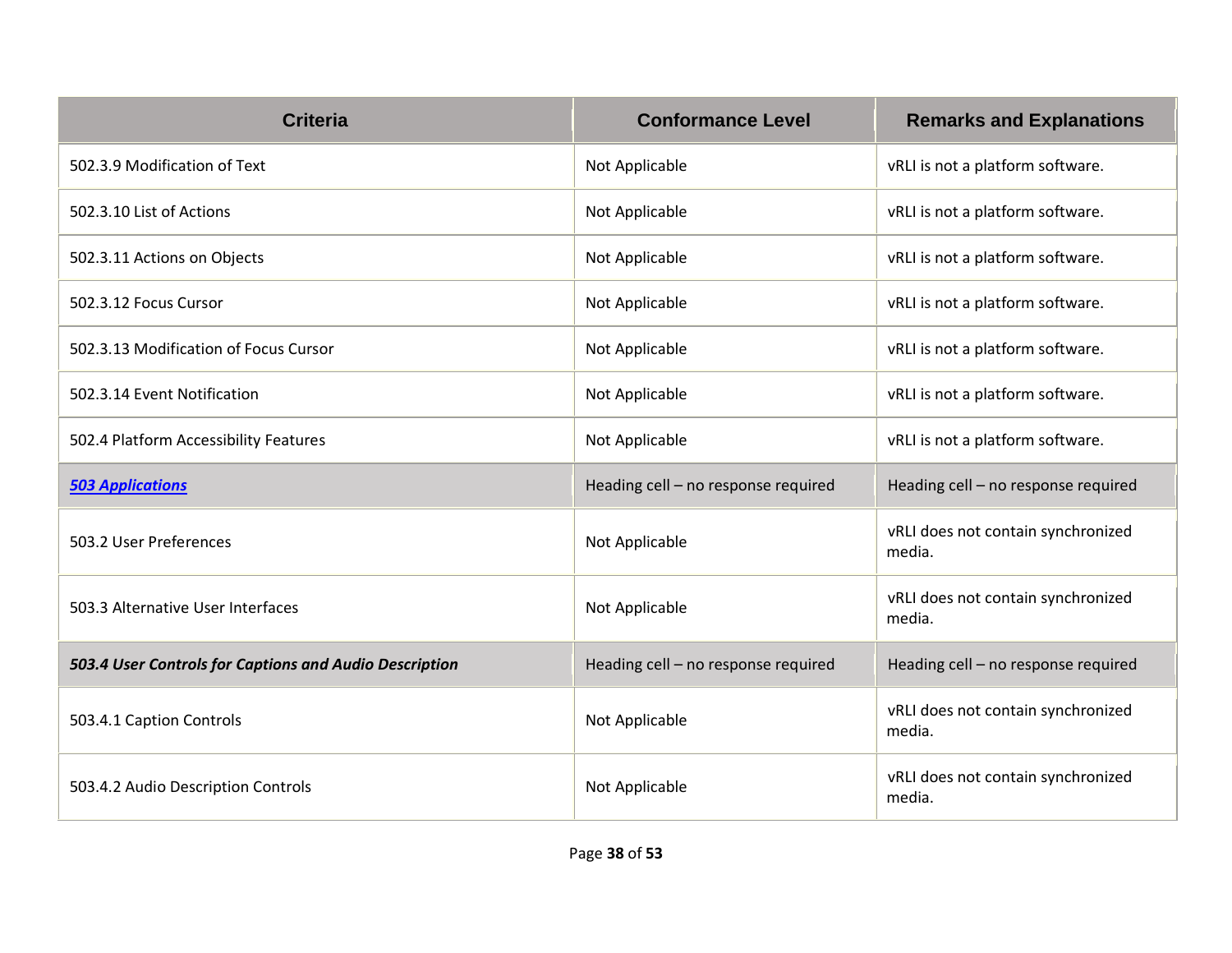| <b>Criteria</b>                                                                               | <b>Conformance Level</b>            | <b>Remarks and Explanations</b>     |
|-----------------------------------------------------------------------------------------------|-------------------------------------|-------------------------------------|
| <b>504 Authoring Tools</b>                                                                    | Heading cell - no response required | Heading cell - no response required |
| 504.2 Content Creation or Editing (if not authoring tool, enter "not<br>applicable")          | See WCAG 2.1 section                | See information in WCAG 2.1 section |
| 504.2.1 Preservation of Information Provided for Accessibility in<br><b>Format Conversion</b> | Not Applicable                      | vRLI is not an authoring tool.      |
| 504.2.2 PDF Export                                                                            | Not Applicable                      | vRLI is not an authoring tool.      |
| 504.3 Prompts                                                                                 | Not Applicable                      | vRLI is not an authoring tool.      |
| 504.4 Templates                                                                               | Not Applicable                      | vRLI is not an authoring tool.      |

#### **Chapter 6: [Support Documentation and Services](https://www.access-board.gov/guidelines-and-standards/communications-and-it/about-the-ict-refresh/final-rule/text-of-the-standards-and-guidelines#601-general)**

| <b>Criteria</b>                                | <b>Conformance Level</b>            | <b>Remarks and Explanations</b>                                                                     |
|------------------------------------------------|-------------------------------------|-----------------------------------------------------------------------------------------------------|
| 601.1 Scope                                    | Heading cell - no response required | Heading cell - no response required                                                                 |
| <b>602 Support Documentation</b>               | Heading cell - no response required | Heading cell - no response required                                                                 |
| 602.2 Accessibility and Compatibility Features | Not Applicable                      | In vRLI, accessibility and compatibility<br>features are not a part of the<br>accessibility review. |
| 602.3 Electronic Support Documentation         | See WCAG 2.1 section                | See information in WCAG 2.1 section                                                                 |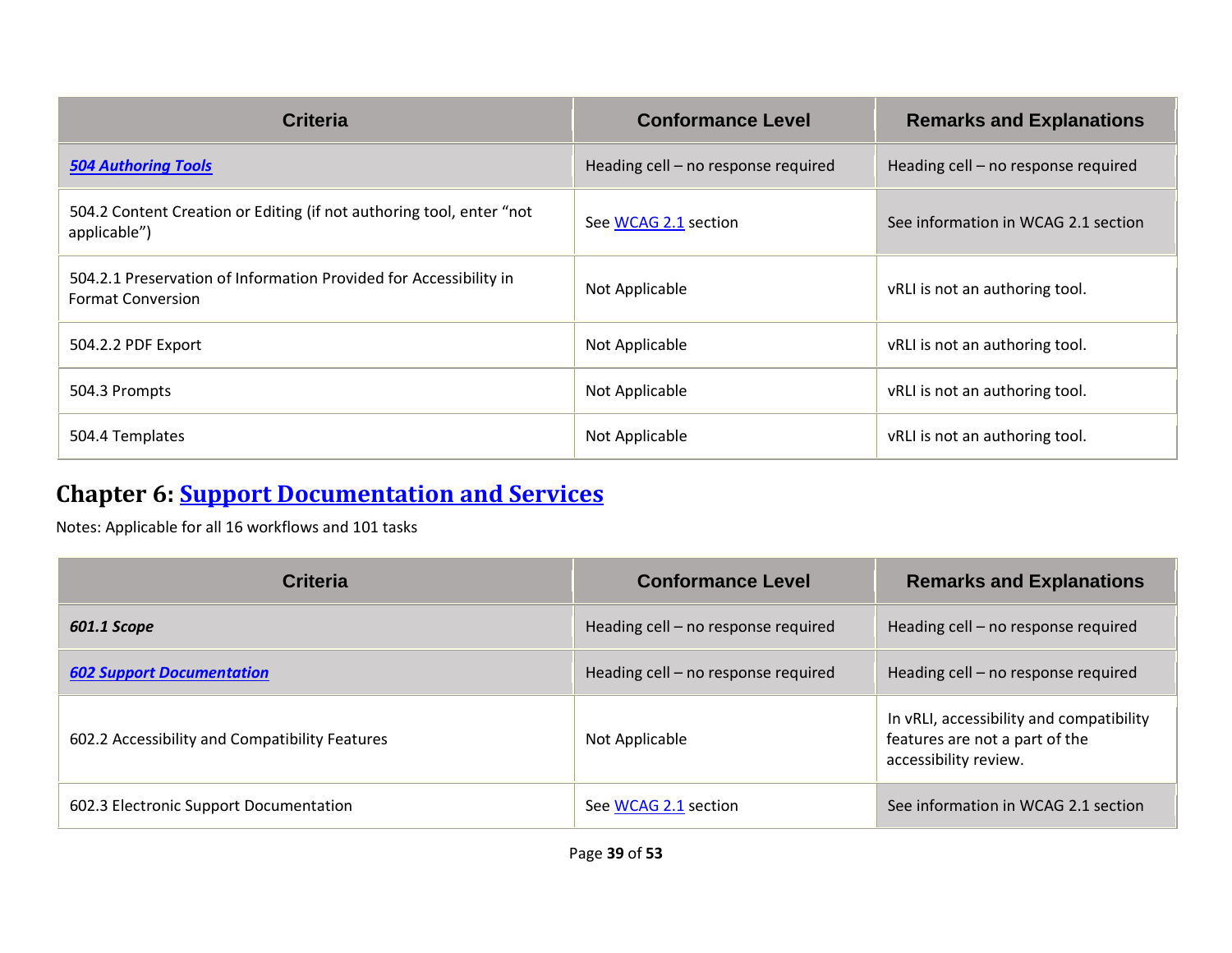| <b>Criteria</b>                                                  | <b>Conformance Level</b>            | <b>Remarks and Explanations</b>                                                                                   |
|------------------------------------------------------------------|-------------------------------------|-------------------------------------------------------------------------------------------------------------------|
| 602.4 Alternate Formats for Non-Electronic Support Documentation | Not Applicable                      | In vRLI, alternate formats are not a part<br>of the accessibility review.                                         |
| <b>603 Support Services</b>                                      | Heading cell - no response required | Heading cell - no response required                                                                               |
| 603.2 Information on Accessibility and Compatibility Features    | Not Applicable                      | In vRLI, information on accessibility and<br>compatibility features is not a part of<br>the accessibility review. |
| 603.3 Accommodation of Communication Needs                       | Not Applicable                      | In vRLI, accommodation of<br>communication needs is not a part of<br>the accessibility review.                    |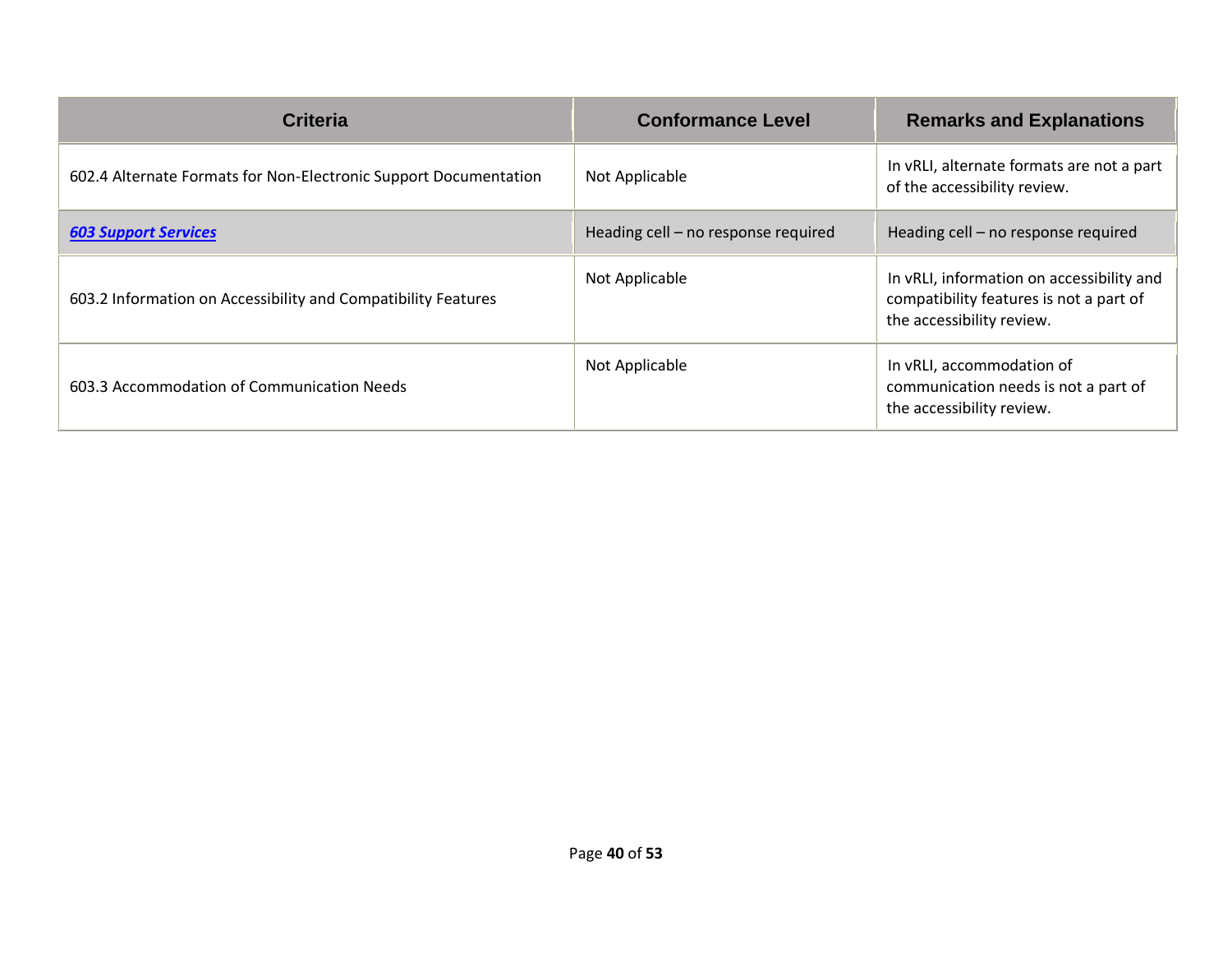# **EN 301 549 Report**

Notes: Applicable for all 16 workflows and 101 tasks

#### **Chapter 4: [Functional Performance Statements](https://www.etsi.org/deliver/etsi_en/301500_301599/301549/03.01.01_60/en_301549v030101p.pdf#%5B%7B%22num%22%3A38%2C%22gen%22%3A0%7D%2C%7B%22name%22%3A%22XYZ%22%7D%2C54%2C747%2C0%5D) (FPS)**

| <b>Criteria</b>                          | <b>Conformance Level</b>  | <b>Remarks and Explanations</b>                                                                                                                                                         |
|------------------------------------------|---------------------------|-----------------------------------------------------------------------------------------------------------------------------------------------------------------------------------------|
| 4.2.1 Usage without vision               | <b>Partially Supports</b> | vRLI can be operated by people without<br>vision. Some challenges may occur as<br>disclosed in Table 1: 1.1.1, 1.3.1, 1.3.2,<br>2.1.1, 2.4.1, 2.4.3, 2.4.4, 3.3.2, 4.1.1,<br>and 4.1.2. |
| 4.2.2 Usage with limited vision          | <b>Partially Supports</b> | vRLI can be operated by people with<br>limited vision. Some challenges may<br>occur as disclosed in Table 1: 1.3.2 and<br>1.4.1, and Table 2: 1.4.3, 1.4.10, 1.4.11,<br>and 2.4.7.      |
| 4.2.3 Usage without perception of colour | <b>Partially Supports</b> | vRLI can be operated by people<br>without perception of colour. Some<br>challenges may occur as disclosed in<br>Table 1: 1.4.1 and Table 2: 1.4.3 and<br>1.4.11.                        |
| 4.2.4 Usage without hearing              | Supports                  | vRLI can be operated by people<br>without hearing.                                                                                                                                      |
| 4.2.5 Usage with limited hearing         | Supports                  | vSphere can be operated by people<br>with limited hearing.                                                                                                                              |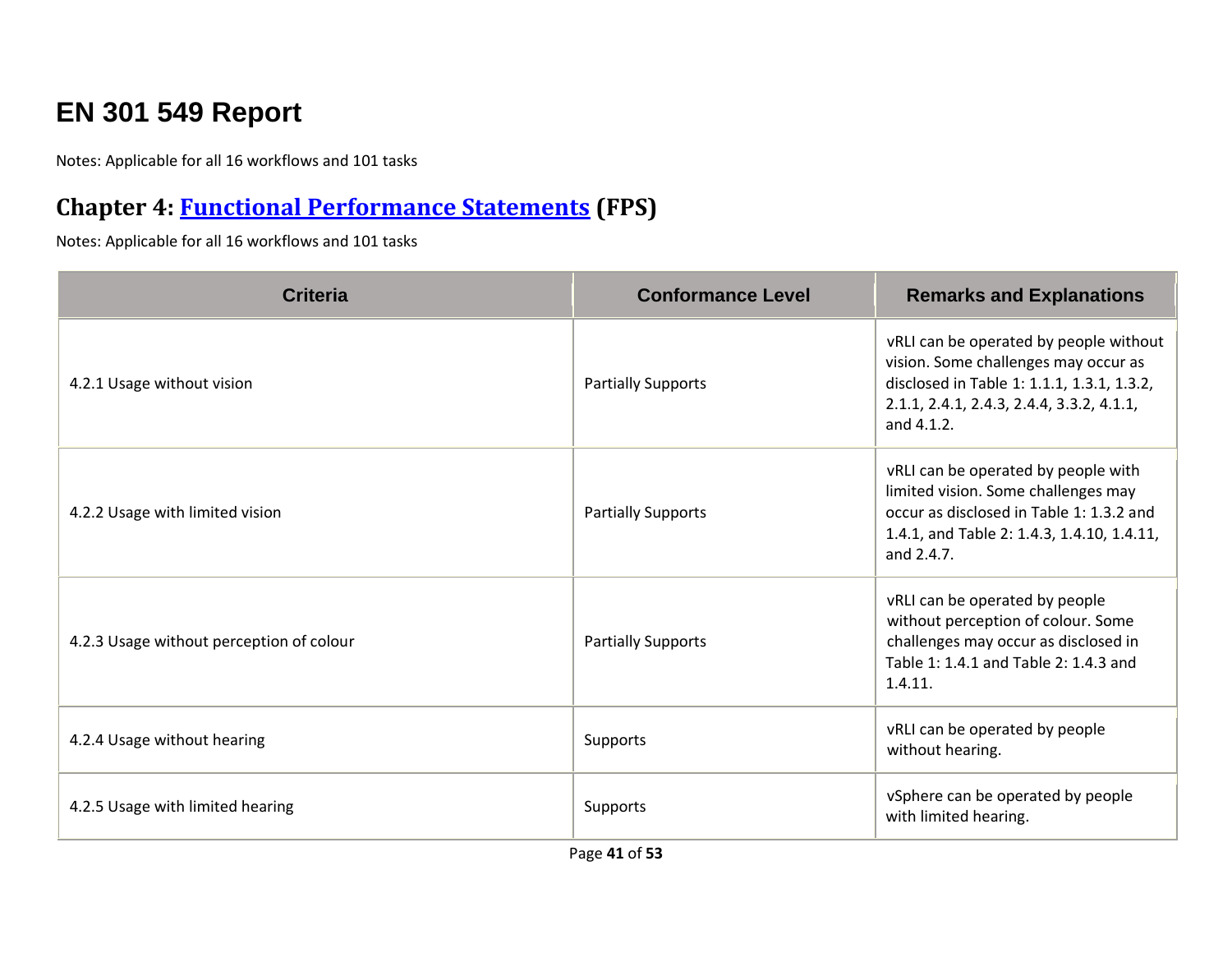| <b>Criteria</b>                                           | <b>Conformance Level</b>  | <b>Remarks and Explanations</b>                                                                                                                                                                                                 |
|-----------------------------------------------------------|---------------------------|---------------------------------------------------------------------------------------------------------------------------------------------------------------------------------------------------------------------------------|
| 4.2.6 Usage with no or limited vocal capability           | Supports                  | vRLI features do not allow people with<br>limited hearing to access the videos.<br>Captions are not provided for videos as<br>disclosed in Table 1: 1.2.2.                                                                      |
| 4.2.7 Usage with limited manipulation or strength         | <b>Partially Supports</b> | vRLI features can be operated by<br>people with limited manipulation or<br>strength. A few challenges may occur<br>while accessing the application as<br>disclosed in Table 1: 2.1.1 and 2.1.2 and<br>Table 2: 1.3.5 and 2.4.7. |
| 4.2.8 Usage with limited reach                            | <b>Partially Supports</b> | vRLI features can be operated by<br>people with limited reach. Few<br>challenges may occur while accessing<br>the application as disclosed in Table 1:<br>2.1.1 and 2.1.2 and Table 2: 1.3.5 and<br>2.4.7.                      |
| 4.2.9 Minimize photosensitive seizure triggers            | Supports                  | vRLI does not include any content that<br>triggers photosensitive seizures in the<br>application.                                                                                                                               |
| 4.2.10 Usage with limited cognition, language or learning | <b>Partially Supports</b> | vRLI features can be operated by<br>people with limited language,<br>cognitive, and learning abilities. A few<br>challenges may occur while<br>accessing the application as disclosed in<br>Table 1: 3.3.2 and Table 2: 1.3.5.  |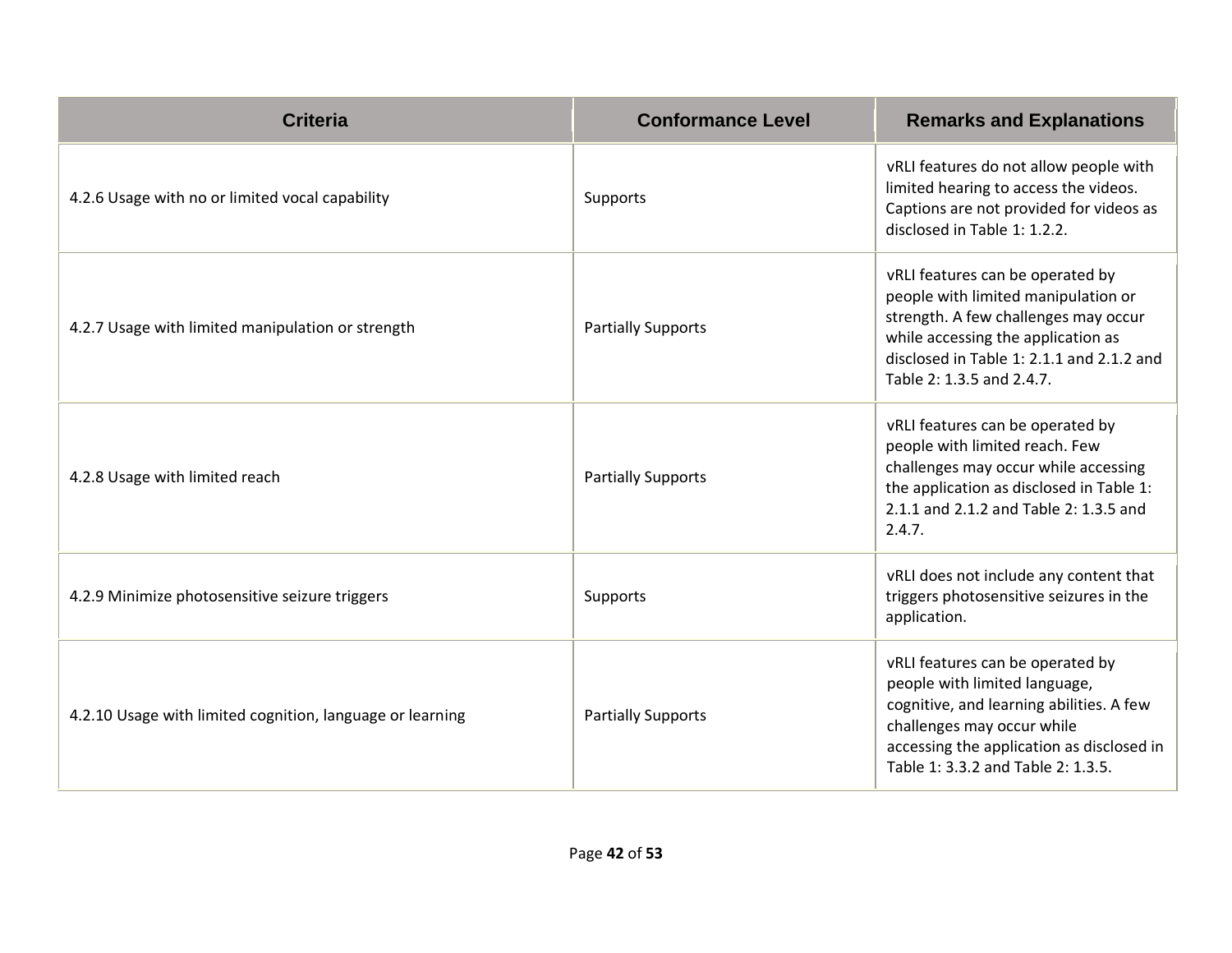| <b>Criteria</b> | <b>Conformance Level</b> | <b>Remarks and Explanations</b>                                     |
|-----------------|--------------------------|---------------------------------------------------------------------|
| 4.2.11 Privacy  | Supports                 | vRLI features respect the privacy of<br>assistive technology users. |

## **Chapter [5: Generic Requirements](https://www.etsi.org/deliver/etsi_en/301500_301599/301549/03.01.01_60/en_301549v030101p.pdf#%5B%7B%22num%22%3A45%2C%22gen%22%3A0%7D%2C%7B%22name%22%3A%22XYZ%22%7D%2C54%2C747%2C0%5D)**

Notes: vRLI supports standard assistive technologies and is, therefore, not subject to the Closed Functionality criteria described in this Chapter.

| Criteria                                          | <b>Conformance Level</b>            | <b>Remarks and Explanations</b>                                                                                                                       |
|---------------------------------------------------|-------------------------------------|-------------------------------------------------------------------------------------------------------------------------------------------------------|
| <b>5.1 Closed functionality</b>                   | Heading cell - no response required | Heading cell - no response required                                                                                                                   |
| 5.1.2 General                                     | Heading cell - no response required | Heading cell - no response required                                                                                                                   |
| 5.1.2.1 Closed functionality                      | See 5.2 through 13                  | See information in 5.2 through 13                                                                                                                     |
| 5.1.2.2 Assistive technology                      | See 5.1.3 through 5.1.6             | See information in 5.1.3 through 5.1.6                                                                                                                |
| 5.1.3 Non-visual access                           | Heading cell - no response required | Heading cell - no response required                                                                                                                   |
| 5.1.3.1 Audio output of visual information        | Not Applicable                      | vRLI supports standard assistive<br>technologies and is, therefore, not<br>subject to the Closed Functionality<br>criteria described in this Chapter. |
| 5.1.3.2 Auditory output delivery including speech | Not Applicable                      | vRLI supports standard assistive<br>technologies and is, therefore, not<br>subject to the Closed Functionality<br>criteria described in this Chapter. |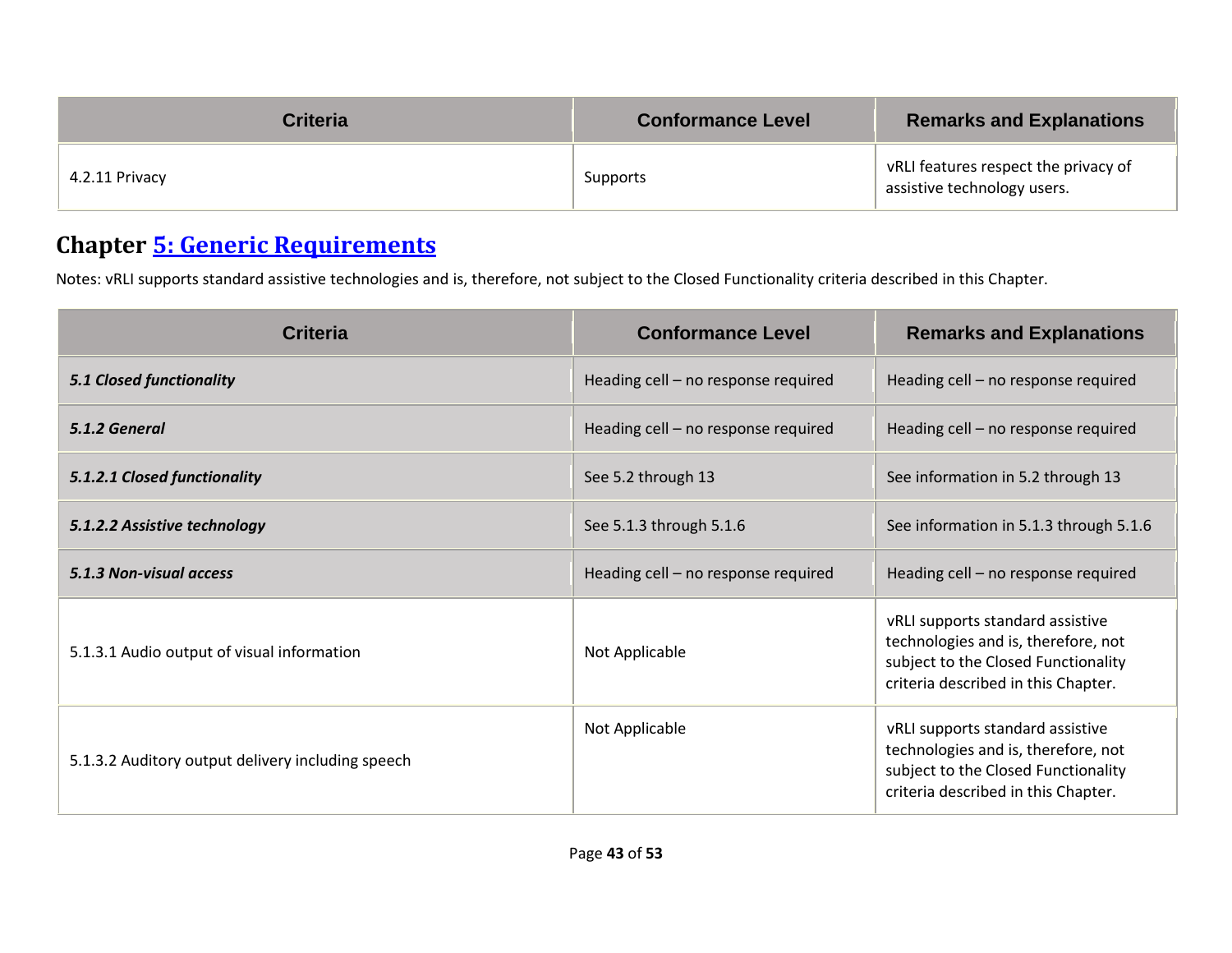| <b>Criteria</b>                              | <b>Conformance Level</b> | <b>Remarks and Explanations</b>                                                                                                                       |
|----------------------------------------------|--------------------------|-------------------------------------------------------------------------------------------------------------------------------------------------------|
| 5.1.3.3 Auditory output correlation          | Not Applicable           | vRLI supports standard assistive<br>technologies and is, therefore, not<br>subject to the Closed Functionality<br>criteria described in this Chapter. |
| 5.1.3.4 Speech output user control           | Not Applicable           | vRLI supports standard assistive<br>technologies and is, therefore, not<br>subject to the Closed Functionality<br>criteria described in this Chapter. |
| 5.1.3.5 Speech output automatic interruption | Not Applicable           | vRLI supports standard assistive<br>technologies and is, therefore, not<br>subject to the Closed Functionality<br>criteria described in this Chapter. |
| 5.1.3.6 Speech output for non-text content   | Not Applicable           | vRLI supports standard assistive<br>technologies and is, therefore, not<br>subject to the Closed Functionality<br>criteria described in this Chapter. |
| 5.1.3.7 Speech output for video information  | Not Applicable           | vRLI supports standard assistive<br>technologies and is, therefore, not<br>subject to the Closed Functionality<br>criteria described in this Chapter. |
| 5.1.3.8 Masked entry                         | Not Applicable           | vRLI supports standard assistive<br>technologies and is, therefore, not<br>subject to the Closed Functionality<br>criteria described in this Chapter. |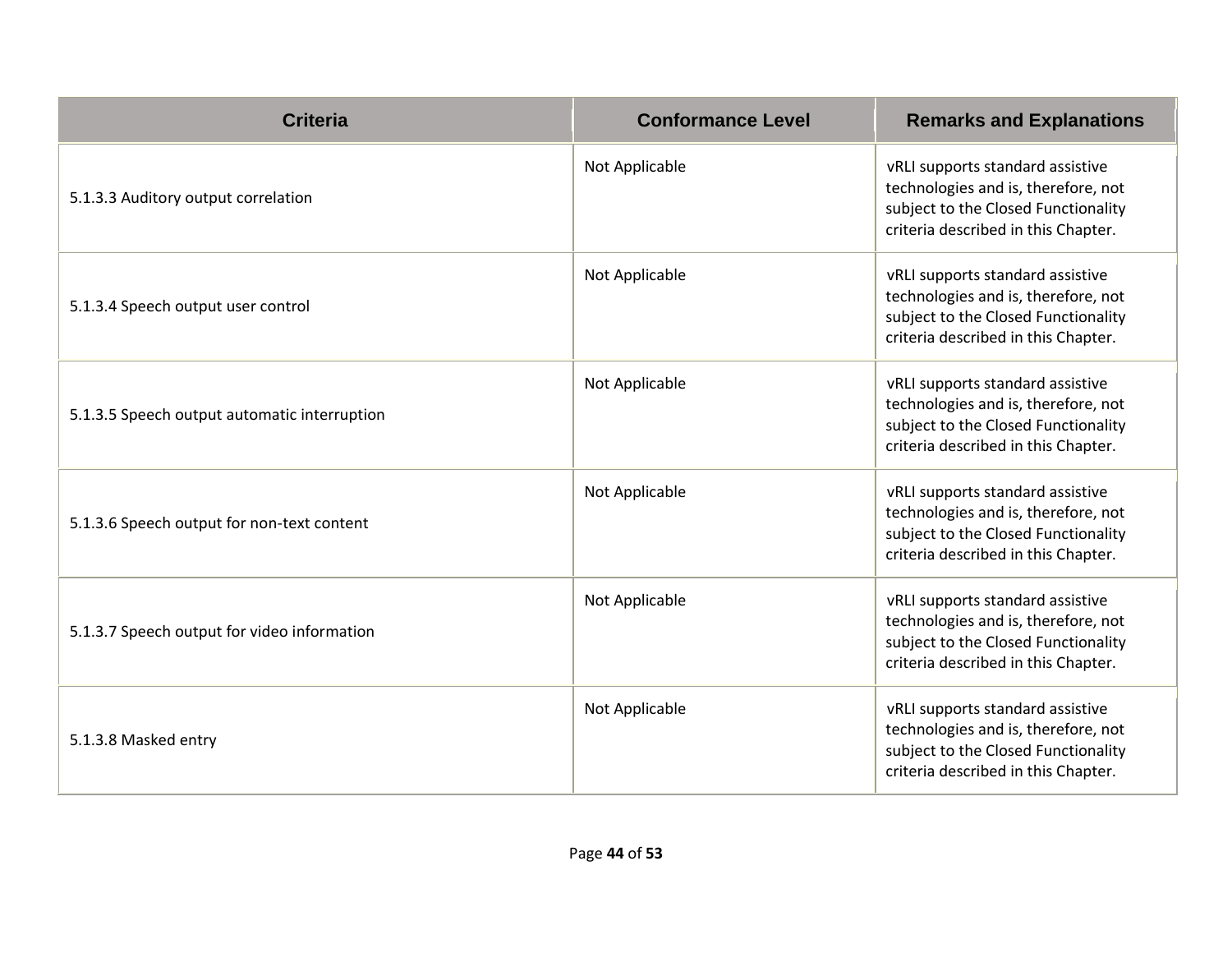| <b>Criteria</b>                         | <b>Conformance Level</b> | <b>Remarks and Explanations</b>                                                                                                                       |
|-----------------------------------------|--------------------------|-------------------------------------------------------------------------------------------------------------------------------------------------------|
| 5.1.3.9 Private access to personal data | Not Applicable           | vRLI supports standard assistive<br>technologies and is, therefore, not<br>subject to the Closed Functionality<br>criteria described in this Chapter. |
| 5.1.3.10 Non-interfering audio output   | Not Applicable           | vRLI supports standard assistive<br>technologies and is, therefore, not<br>subject to the Closed Functionality<br>criteria described in this Chapter. |
| 5.1.3.11 Private listening volume       | Not Applicable           | vRLI supports standard assistive<br>technologies and is, therefore, not<br>subject to the Closed Functionality<br>criteria described in this Chapter. |
| 5.1.3.12 Speaker volume                 | Not Applicable           | vRLI supports standard assistive<br>technologies and is, therefore, not<br>subject to the Closed Functionality<br>criteria described in this Chapter. |
| 5.1.3.13 Volume reset                   | Not Applicable           | vRLI supports standard assistive<br>technologies and is, therefore, not<br>subject to the Closed Functionality<br>criteria described in this Chapter. |
| 5.1.3.14 Spoken languages               | Not Applicable           | vRLI supports standard assistive<br>technologies and is, therefore, not<br>subject to the Closed Functionality<br>criteria described in this Chapter. |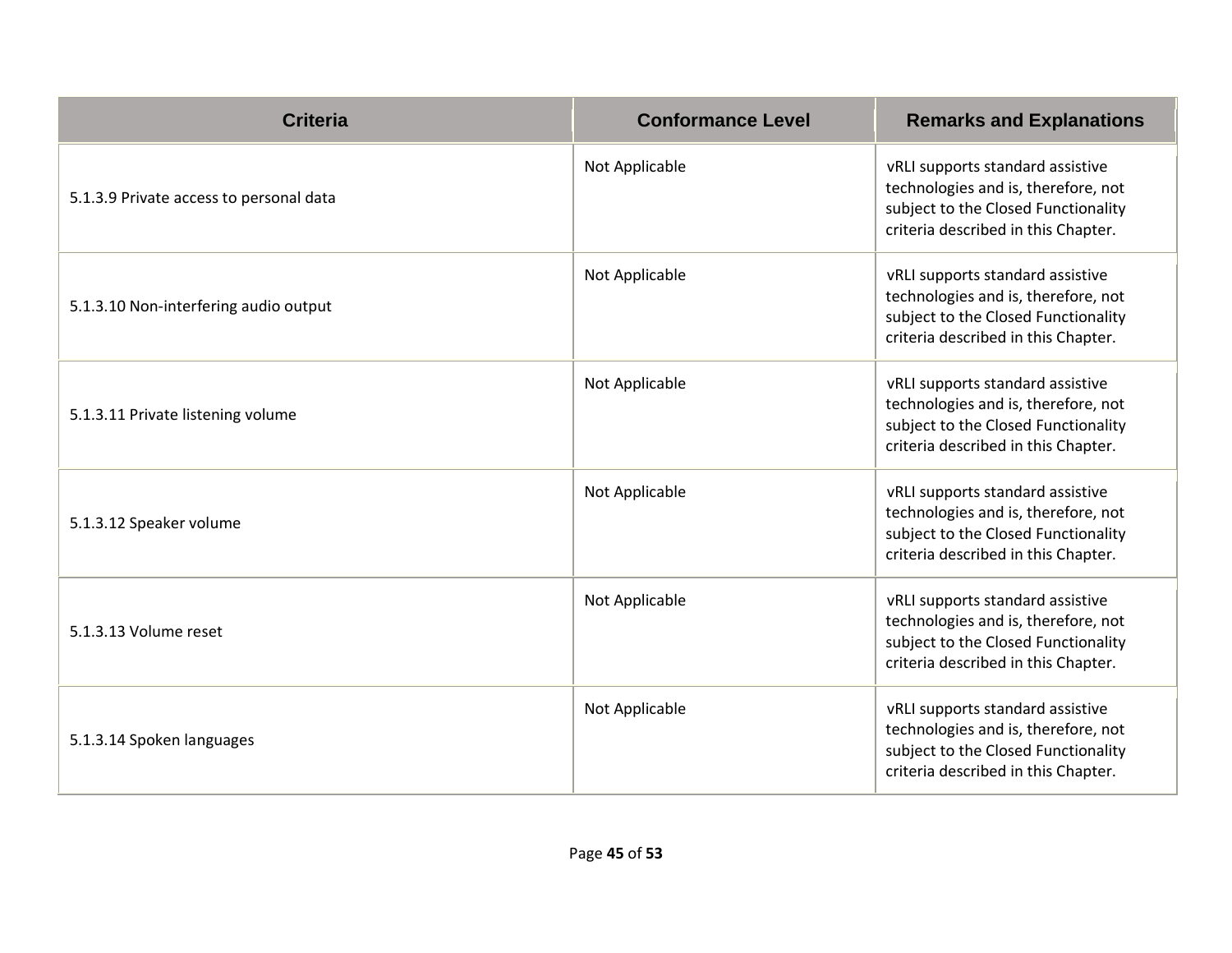| <b>Criteria</b>                                       | <b>Conformance Level</b>            | <b>Remarks and Explanations</b>                                                                                                                       |
|-------------------------------------------------------|-------------------------------------|-------------------------------------------------------------------------------------------------------------------------------------------------------|
| 5.1.3.15 Non-visual error identification              | Not Applicable                      | vRLI supports standard assistive<br>technologies and is, therefore, not<br>subject to the Closed Functionality<br>criteria described in this Chapter. |
| 5.1.3.16 Receipts, tickets, and transactional outputs | Not Applicable                      | vRLI supports standard assistive<br>technologies and is, therefore, not<br>subject to the Closed Functionality<br>criteria described in this Chapter. |
| 5.1.4 Functionality closed to text enlargement        | Not Applicable                      | vRLI supports standard assistive<br>technologies and is, therefore, not<br>subject to the Closed Functionality<br>criteria described in this Chapter. |
| 5.1.5 Visual output for auditory information          | Not Applicable                      | vRLI supports standard assistive<br>technologies and is, therefore, not<br>subject to the Closed Functionality<br>criteria described in this Chapter. |
| 5.1.6 Operation without keyboard interface            | Heading cell - no response required | Heading cell - no response required                                                                                                                   |
| 5.1.6.1 Closed functionality                          | See 5.1.3.1 through 5.1.3.16        | See information in 5.1.3.1 through<br>5.1.3.16                                                                                                        |
| 5.1.6.2 Input focus                                   | Not Applicable                      | vRLI supports standard assistive<br>technologies and is, therefore, not<br>subject to the Closed Functionality<br>criteria described in this Chapter. |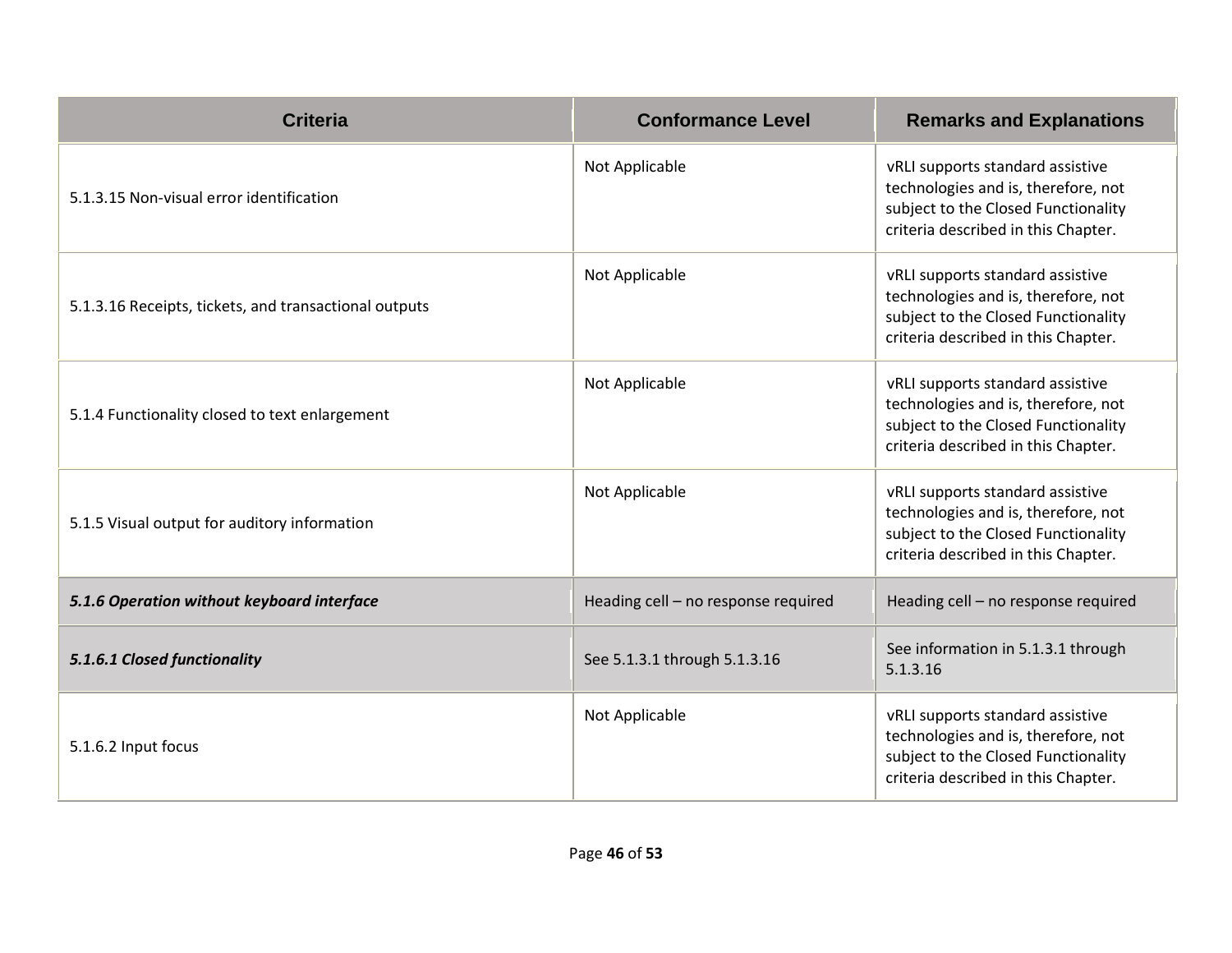| <b>Criteria</b>                                                 | <b>Conformance Level</b>            | <b>Remarks and Explanations</b>                                                                                                                       |
|-----------------------------------------------------------------|-------------------------------------|-------------------------------------------------------------------------------------------------------------------------------------------------------|
| 5.1.7 Access without speech                                     | Not Applicable                      | vRLI supports standard assistive<br>technologies and is, therefore, not<br>subject to the Closed Functionality<br>criteria described in this Chapter. |
| 5.2 Activation of accessibility features                        | Not Applicable                      | vRLI supports standard assistive<br>technologies and is, therefore, not<br>subject to the Closed Functionality<br>criteria described in this Chapter. |
| 5.3 Biometrics                                                  | Not Applicable                      | vRLI supports standard assistive<br>technologies and is, therefore, not<br>subject to the Closed Functionality<br>criteria described in this Chapter. |
| 5.4 Preservation of accessibility information during conversion | Not Applicable                      | vRLI supports standard assistive<br>technologies and is, therefore, not<br>subject to the Closed Functionality<br>criteria described in this Chapter. |
| 5.5 Operable parts                                              | Heading cell - no response required | Heading cell - no response required                                                                                                                   |
| 5.5.1 Means of operation                                        | Not Applicable                      | vRLI supports standard assistive<br>technologies and is, therefore, not<br>subject to the Closed Functionality<br>criteria described in this Chapter. |
| 5.5.2 Operable parts discernibility                             | Not Applicable                      | vRLI supports standard assistive<br>technologies and is, therefore, not                                                                               |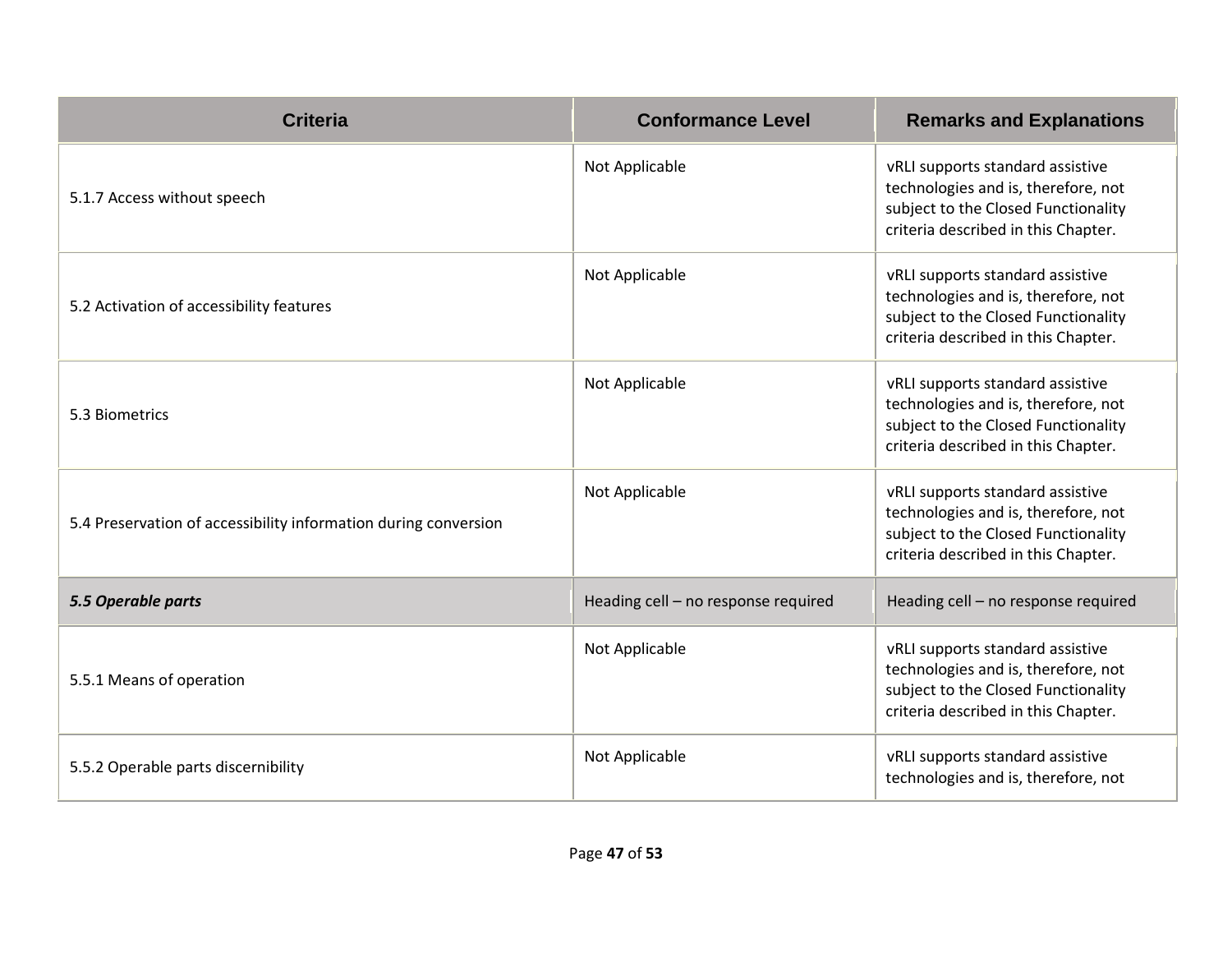| <b>Criteria</b>                  | <b>Conformance Level</b>            | <b>Remarks and Explanations</b>                                                                                                                       |
|----------------------------------|-------------------------------------|-------------------------------------------------------------------------------------------------------------------------------------------------------|
|                                  |                                     | subject to the Closed Functionality<br>criteria described in this Chapter.                                                                            |
| 5.6 Locking or toggle controls   | Heading cell - no response required | Heading cell - no response required                                                                                                                   |
| 5.6.1 Tactile or auditory status | Not Applicable                      | vRLI supports standard assistive<br>technologies and is, therefore, not<br>subject to the Closed Functionality<br>criteria described in this Chapter. |
| 5.6.2 Visual status              | Not Applicable                      | vRLI supports standard assistive<br>technologies and is, therefore, not<br>subject to the Closed Functionality<br>criteria described in this Chapter. |
| 5.7 Key repeat                   | Not Applicable                      | vRLI supports standard assistive<br>technologies and is, therefore, not<br>subject to the Closed Functionality<br>criteria described in this Chapter. |
| 5.8 Double-strike key acceptance | Not Applicable                      | vRLI supports standard assistive<br>technologies and is, therefore, not<br>subject to the Closed Functionality<br>criteria described in this Chapter. |
| 5.9 Simultaneous user actions    | Not Applicable                      | vRLI supports standard assistive<br>technologies and is, therefore, not<br>subject to the Closed Functionality<br>criteria described in this Chapter. |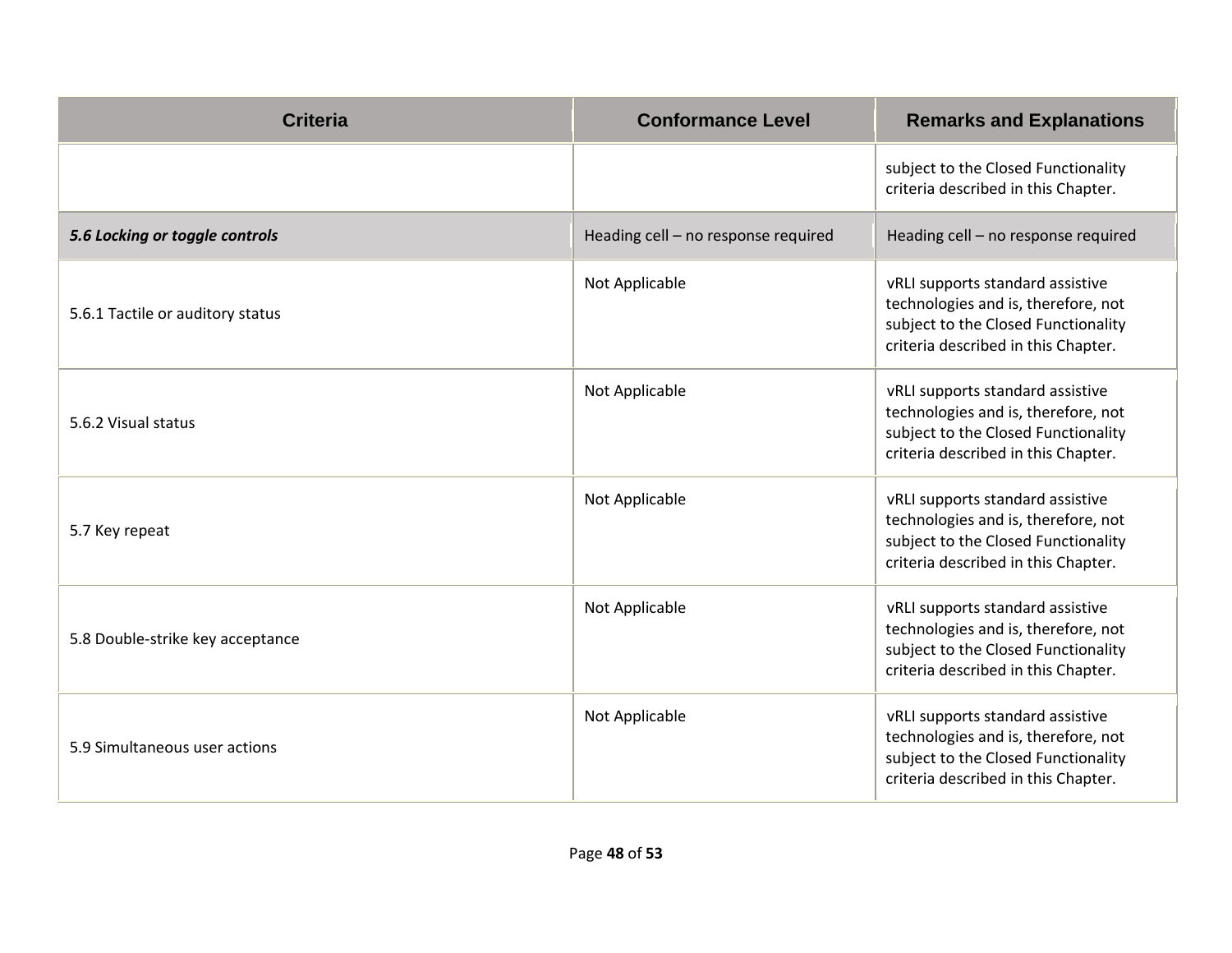#### **Chapter [6: ICT with Two-Way Voice Communication](https://www.etsi.org/deliver/etsi_en/301500_301599/301549/03.01.01_60/en_301549v030101p.pdf#%5B%7B%22num%22%3A60%2C%22gen%22%3A0%7D%2C%7B%22name%22%3A%22XYZ%22%7D%2C54%2C747%2C0%5D)**

Notes: Not Applicable

#### **Chapter [7: ICT with Video Capabilities](https://www.etsi.org/deliver/etsi_en/301500_301599/301549/03.01.01_60/en_301549v030101p.pdf#%5B%7B%22num%22%3A70%2C%22gen%22%3A0%7D%2C%7B%22name%22%3A%22XYZ%22%7D%2C54%2C747%2C0%5D)**

Notes: Not Applicable

#### **Chapter [8: Hardware](https://www.etsi.org/deliver/etsi_en/301500_301599/301549/03.01.01_60/en_301549v030101p.pdf#%5B%7B%22num%22%3A74%2C%22gen%22%3A0%7D%2C%7B%22name%22%3A%22XYZ%22%7D%2C54%2C747%2C0%5D)**

Notes: Not Applicable

## **Chapter [9: Web](https://www.etsi.org/deliver/etsi_en/301500_301599/301549/03.01.01_60/en_301549v030101p.pdf#%5B%7B%22num%22%3A113%2C%22gen%22%3A0%7D%2C%7B%22name%22%3A%22XYZ%22%7D%2C54%2C747%2C0%5D)** *(see [WCAG 2.1](#page-5-0) section)*

Notes: Refer to the previously identified remarks and details for WCAG 2.1 already provided in this VPAT.

#### **Chapter [10: Non-Web Software](https://www.etsi.org/deliver/etsi_en/301500_301599/301549/03.01.01_60/en_301549v030101p.pdf#%5B%7B%22num%22%3A127%2C%22gen%22%3A0%7D%2C%7B%22name%22%3A%22XYZ%22%7D%2C54%2C747%2C0%5D)**

Notes: Not Applicable

## **Chapter [11: Software](https://www.etsi.org/deliver/etsi_en/301500_301599/301549/03.01.01_60/en_301549v030101p.pdf#%5B%7B%22num%22%3A149%2C%22gen%22%3A0%7D%2C%7B%22name%22%3A%22XYZ%22%7D%2C54%2C747%2C0%5D)**

| <b>Criteria</b>                                 | <b>Conformance Level</b>            | <b>Remarks and Explanations</b>     |
|-------------------------------------------------|-------------------------------------|-------------------------------------|
| 11.0 General (informative)                      | Heading cell - no response required | Heading cell - no response required |
| 11.1.1.1 through 11.4.1.3                       | See WCAG 2.1 section                | See information in WCAG 2.1 section |
| 11.5 Interoperability with assistive technology | Heading cell - no response required | Heading cell – no response required |
| 11.5.1 Closed functionality                     | Heading cell - no response required | Heading cell - no response required |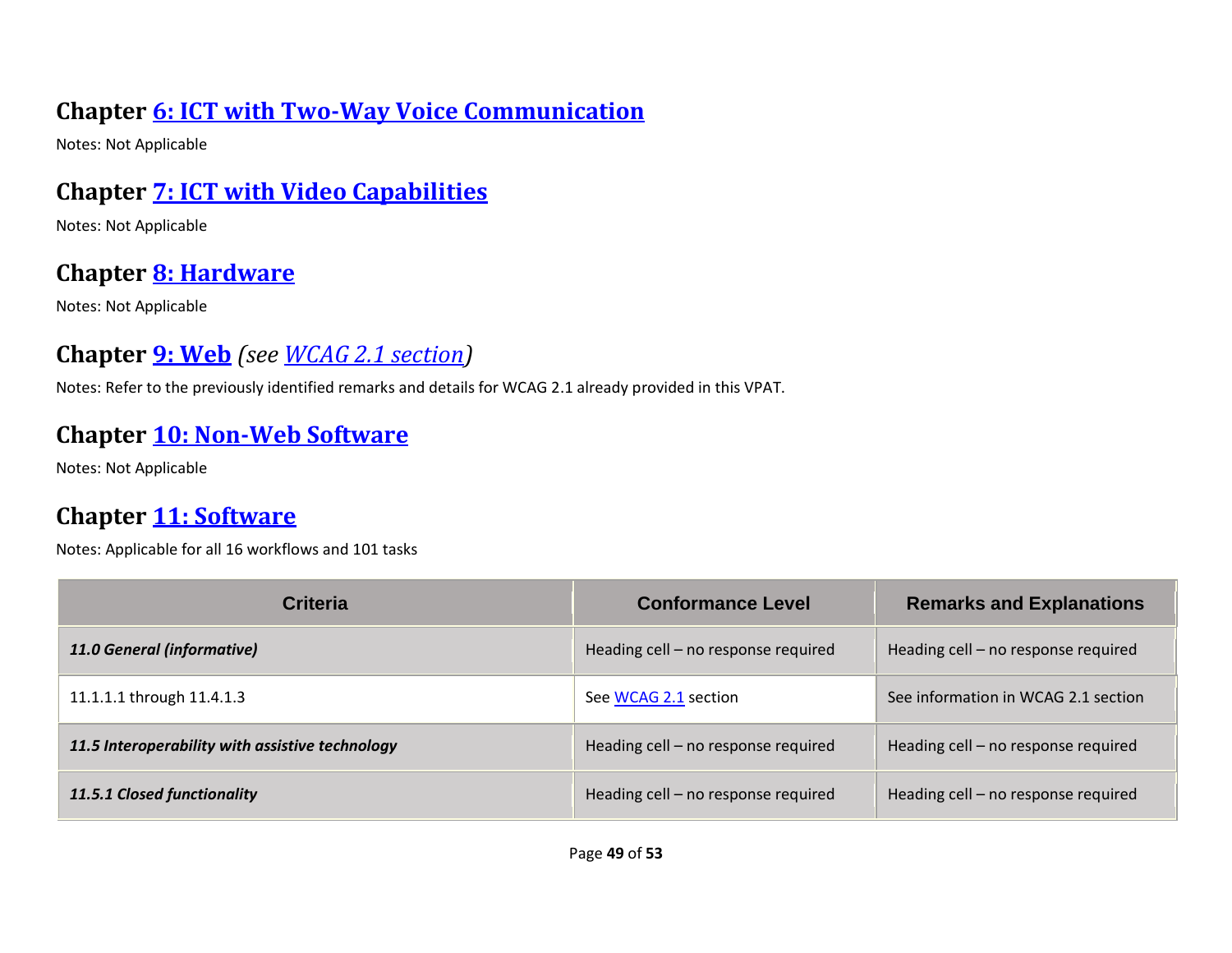| <b>Criteria</b>                                                                                | <b>Conformance Level</b>            | <b>Remarks and Explanations</b>                  |
|------------------------------------------------------------------------------------------------|-------------------------------------|--------------------------------------------------|
| 11.5.2 Accessibility services                                                                  | Heading cell - no response required | Heading cell - no response required              |
| 11.5.2.1 Platform accessibility service support for software that<br>provides a user interface | See 11.5.2.5 through 11.5.2.17      | See information in 11.5.2.5 through<br>11.5.2.17 |
| 11.5.2.2 Platform accessibility service support for assistive<br>technologies                  | See 11.5.2.5 through 11.5.2.17      | See information in 11.5.2.5 through<br>11.5.2.17 |
| 11.5.2.3 Use of accessibility services                                                         | Not Applicable                      | vRLI is not a platform software.                 |
| 11.5.2.4 Assistive technology                                                                  | Not Applicable                      | vRLI is not a platform software.                 |
| 11.5.2.5 Object information                                                                    | Not Applicable                      | vRLI is not a platform software.                 |
| 11.5.2.6 Row, column, and headers                                                              | Not Applicable                      | vRLI is not a platform software.                 |
| 11.5.2.7 Values                                                                                | Not Applicable                      | vRLI is not a platform software.                 |
| 11.5.2.8 Label relationships                                                                   | Not Applicable                      | vRLI is not a platform software.                 |
| 11.5.2.9 Parent-child relationships                                                            | Not Applicable                      | vRLI is not a platform software.                 |
| 11.5.2.10 Text                                                                                 | Not Applicable                      | vRLI is not a platform software.                 |
| 11.5.2.11 List of available actions                                                            | Not Applicable                      | vRLI is not a platform software.                 |
| 11.5.2.12 Execution of available actions                                                       | Not Applicable                      | vRLI is not a platform software.                 |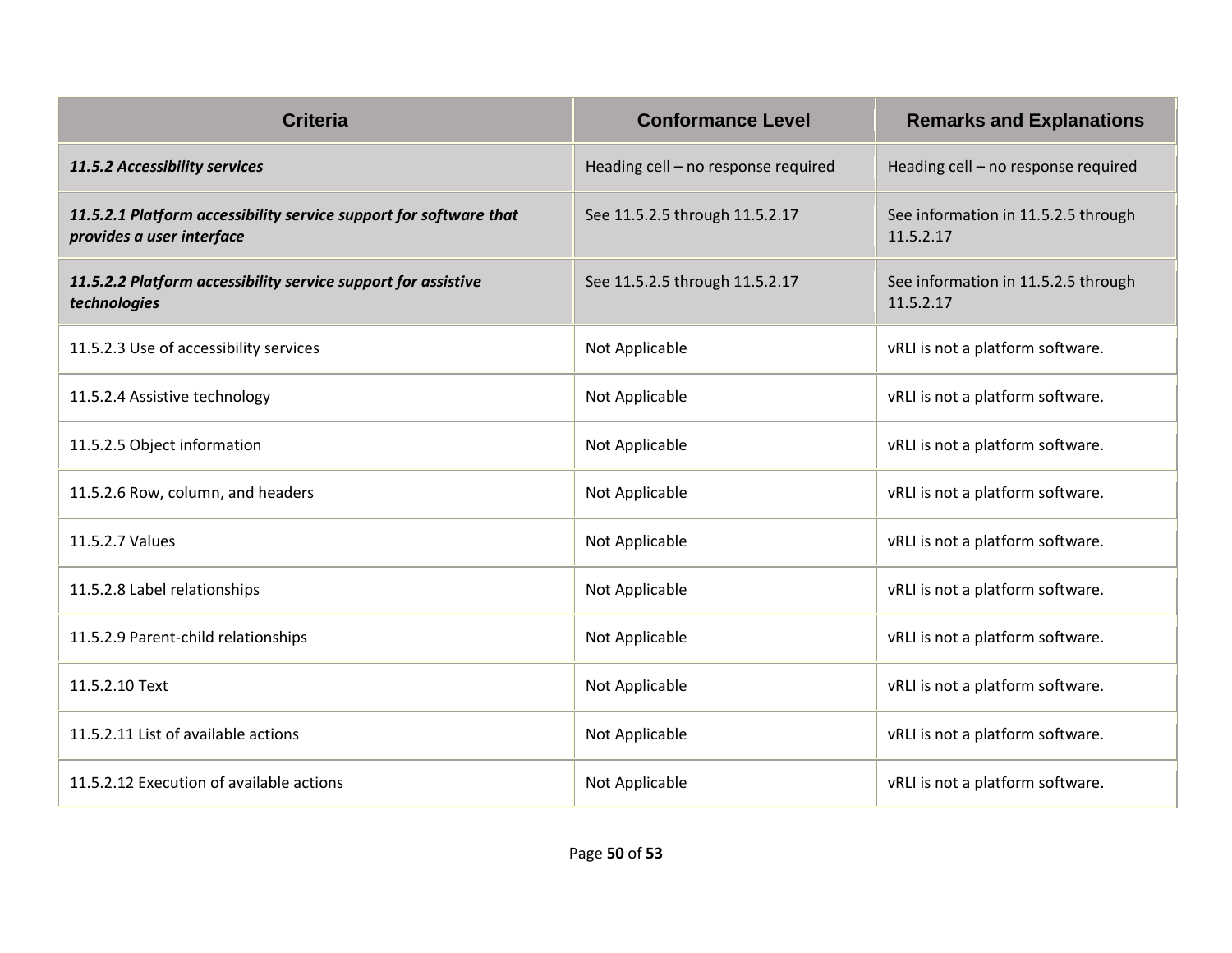| <b>Criteria</b>                                                     | <b>Conformance Level</b>                                                   | <b>Remarks and Explanations</b>     |
|---------------------------------------------------------------------|----------------------------------------------------------------------------|-------------------------------------|
| 11.5.2.13 Tracking of focus and selection attributes                | Not Applicable                                                             | vRLI is not a platform software.    |
| 11.5.2.14 Modification of focus and selection attributes            | Not Applicable                                                             | vRLI is not a platform software.    |
| 11.5.2.15 Change notification                                       | Not Applicable                                                             | vRLI is not a platform software.    |
| 11.5.2.16 Modifications of states and properties                    | Not Applicable                                                             | vRLI is not a platform software.    |
| 11.5.2.17 Modifications of values and text                          | Not Applicable                                                             | vRLI is not a platform software.    |
| 11.6 Documented accessibility usage                                 | Heading cell - no response required                                        | Heading cell - no response required |
| 11.6.1 User control of accessibility features                       | Not Applicable                                                             | vRLI is not a platform software.    |
| 11.6.2 No disruption of accessibility features                      | Not Applicable                                                             | vRLI is not a platform software.    |
| 11.7 User preferences                                               | Not Applicable                                                             | vRLI is not a platform software.    |
| 11.8 Authoring tools                                                | Heading cell - no response required                                        | Heading cell - no response required |
| 11.8.1 Content technology                                           | Heading cell - no response required                                        | Heading cell - no response required |
| 11.8.2 Accessible content creation                                  | See WCAG 2.1 section<br>(If not authoring tool, enter "Not<br>Applicable") | See information in WCAG 2.1 section |
| 11.8.3 Preservation of accessibility information in transformations | Not Applicable                                                             | vRLI is not an authoring tool.      |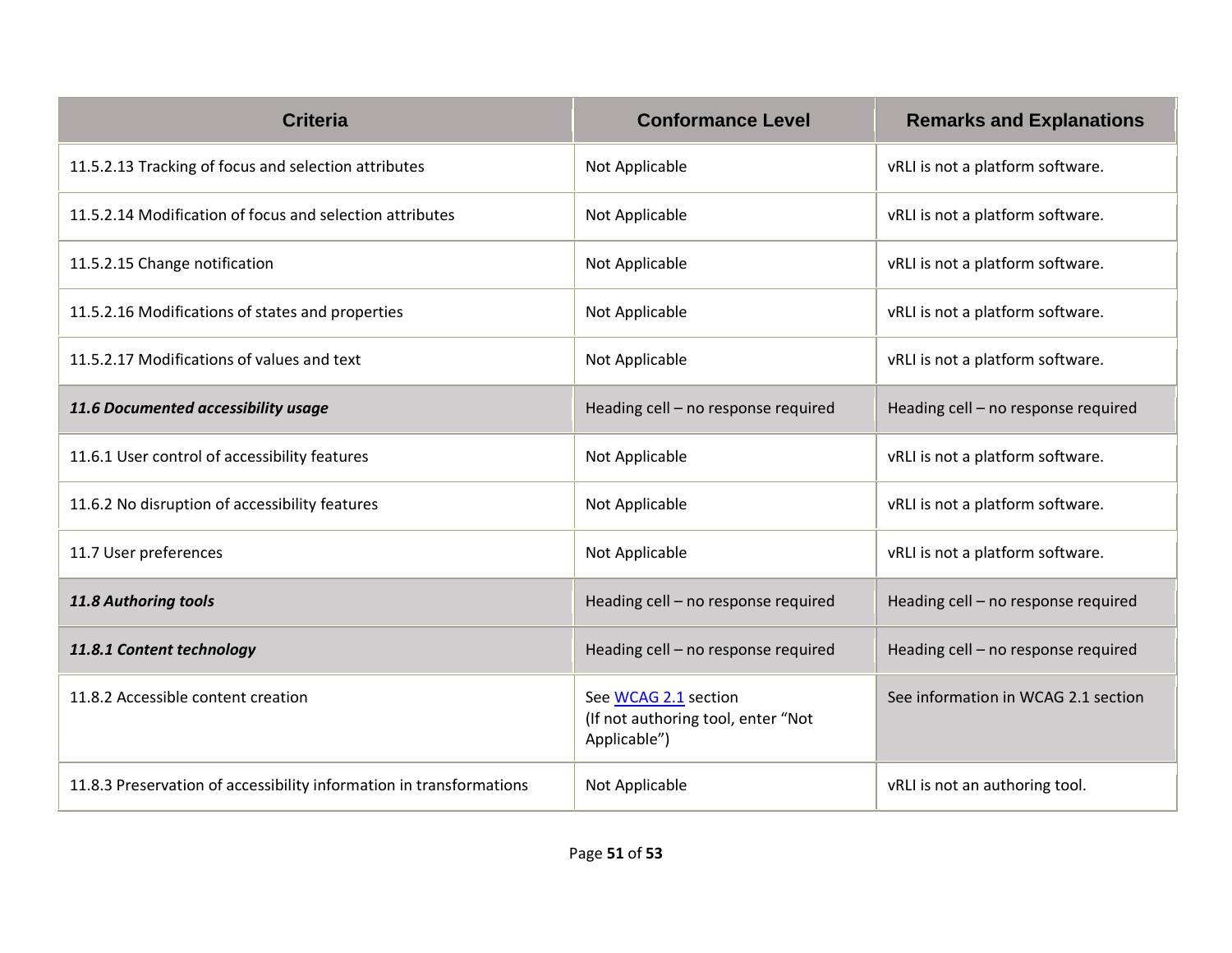| <b>Criteria</b>          | <b>Conformance Level</b> | <b>Remarks and Explanations</b> |
|--------------------------|--------------------------|---------------------------------|
| 11.8.4 Repair assistance | Not Applicable           | vRLI is not an authoring tool.  |
| 11.8.5 Templates         | Not Applicable           | vRLI is not an authoring tool.  |

#### **Chapter [12: Documentation and Support Services](https://www.etsi.org/deliver/etsi_en/301500_301599/301549/03.01.01_60/en_301549v030101p.pdf#%5B%7B%22num%22%3A187%2C%22gen%22%3A0%7D%2C%7B%22name%22%3A%22XYZ%22%7D%2C54%2C747%2C0%5D)**

Notes: vRLI support documentation and services are not a part of the accessibility review.

| <b>Criteria</b>                                                | <b>Conformance Level</b>            | <b>Remarks and Explanations</b>                                                                             |
|----------------------------------------------------------------|-------------------------------------|-------------------------------------------------------------------------------------------------------------|
| <b>12.1 Product documentation</b>                              | Heading cell - no response required | Heading cell - no response required                                                                         |
| 12.1.1 Accessibility and compatibility features                | Not applicable                      | vRLI accessibility and compatibility<br>features are not a part of the<br>accessibility review.             |
| 12.1.2 Accessible documentation                                | See WCAG 2.1 section                | See information in WCAG 2.1 section                                                                         |
| <b>12.2 Support Services</b>                                   | Heading cell - no response required | Heading cell - no response required                                                                         |
| 12.2.2 Information on accessibility and compatibility features | Not applicable                      | vRLI information on accessibility and<br>compatibility features is not part of the<br>accessibility review. |
| 12.2.3 Effective communication                                 | Not applicable                      | vRLI information on effective<br>communication is not a part of the<br>accessibility review.                |
| 12.2.4 Accessible documentation                                | See WCAG 2.1 section<br>D.  FA .£FA | See information in WCAG 2.1 section                                                                         |